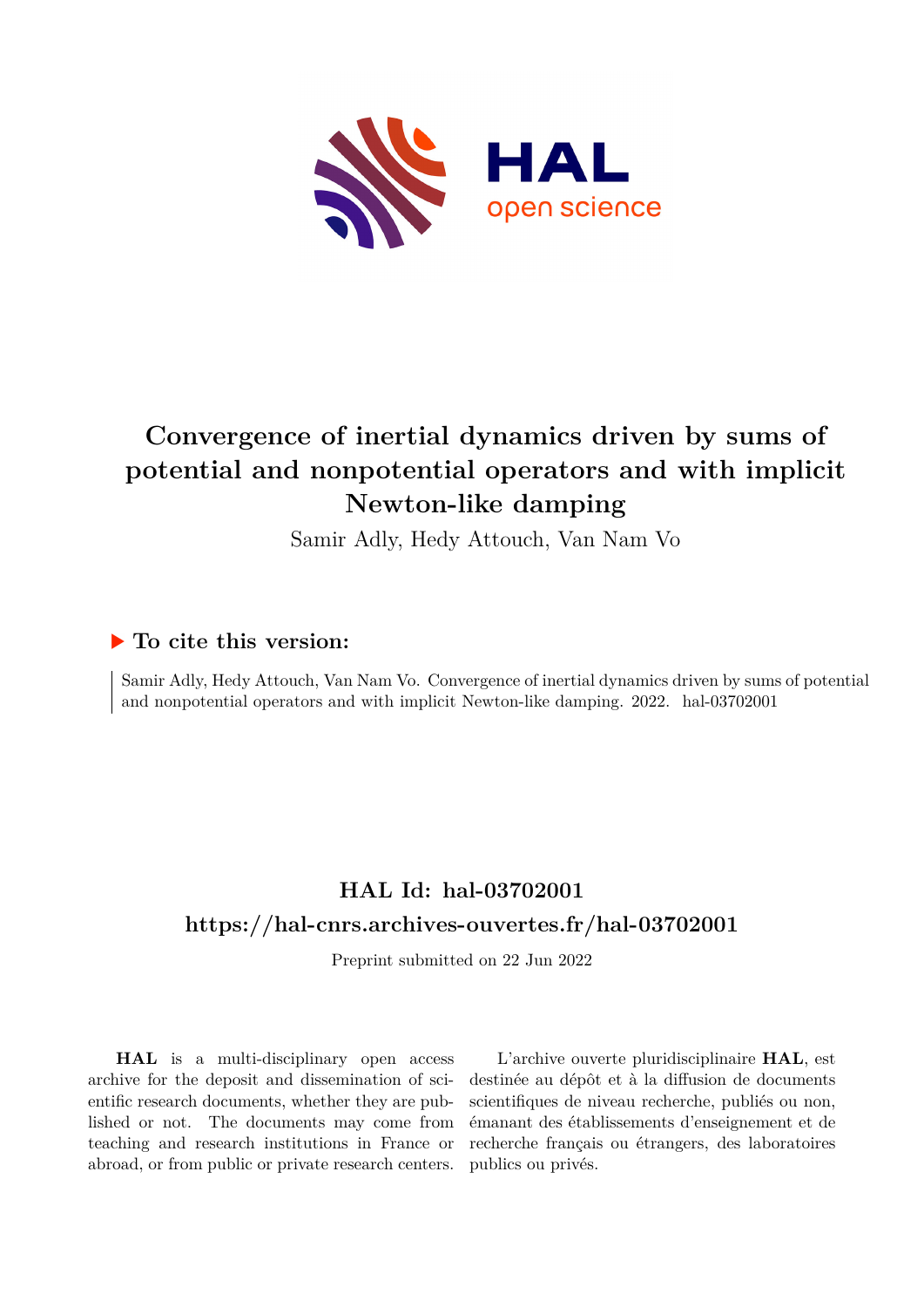# Convergence of inertial dynamics driven by sums of potential and nonpotential operators and with implicit Newton-like damping

Samir Adly\* Hedy Attouch<sup>†</sup> Van Nam Vo<sup>‡</sup>

#### Abstract

We propose and study the convergence properties of the trajectories generated by a damped inertial dynamic which is driven by the sum of potential and nonpotential operators. Precisely, we seek to reach asymptotically the zeros of sums of potential term (the gradient of a continuously differentiable convex function) and nonpotential monotone and cocoercive operator. As an original feature, in addition to viscous friction, the dynamic involves implicit Newton-type damping. This contrasts with the authors' previous study where explicit Newton-type damping was considered, which, for the potential term, corresponds to Hessian-driven damping. We show the weak convergence, as time goes to infinity, of the generated trajectories towards the zeros of the sum of the potential and nonpotential operators. Our results are based on Lyapunov analysis and appropriate setting of damping parameters. The introduction of geometric dampings allows to control and attenuate the oscillations known for the viscous damping of inertial methods. Rewriting the second-order evolution equation as a system involving only first order derivative in time and space allows us to extend the convergence analysis to nonsmooth convex potentials. Our study concerns the autonomous case with positive fixed parameters. These results open the door to their extension to the nonautonomous case and to the design of new first-order accelerated algorithms in optimization taking into account the specific properties of potential and nonpotential terms. The proofs and techniques are original due to the presence of the nonpotential term.

# 1 Introduction

With the explosion of digital information, the Gradient Descent Method (GDM) is one of the most popular methods used in data science, image and statistical processing to minimize a function, due to its simplicity. First-order methods have gained popularity in recent years due to their importance in solving large scale optimization problems in Machine Learning and Data Science by only having access to the gradient of the function. One of the drawbacks of the Gradient Descent Method is its slowness (zig-zag pattern convergence on quadratic functions). An improvement of the Gradient Descent Method was proposed in 1964 by B. Polyak [38] where he considered a momentum term associated with a gradient descent step. The associated continuous Ordinary Differential Equation (ODE) surrogate of the Polyak momentum is known as the heavy ball with friction (HBF), an inertial system with a fixed viscous damping coefficient. From a mechanical point of view, it could be interpreted as the motion of a material point subject to viscous friction damping and conservative potential forces. The (HBF) is a second order (in time) dissipative system where the presence of inertia allows the system to overcome some known drawbacks of the (GDM) and acts to accelerate the convergence. We note that the (HBF) is not a descent method and the convergence of the trajectories towards a critical point of the potential to be minimized is well-known under various

<sup>\*</sup>Laboratoire XLIM, Universite de Limoges, 123 avenue A. Thomas, 87060 Limoges, France. E-mail: samir.adly@unilim.fr ´ <sup>†</sup> IMAG, CNRS, Université Montpellier, France. E-mail: hedy.attouch@umontpellier.fr

<sup>‡</sup> Laboratoire XLIM, Universite de Limoges, 123 av. A. Thomas, 87060 Limoges, France. E-mail: van-nam.vo@etu.unilim.fr ´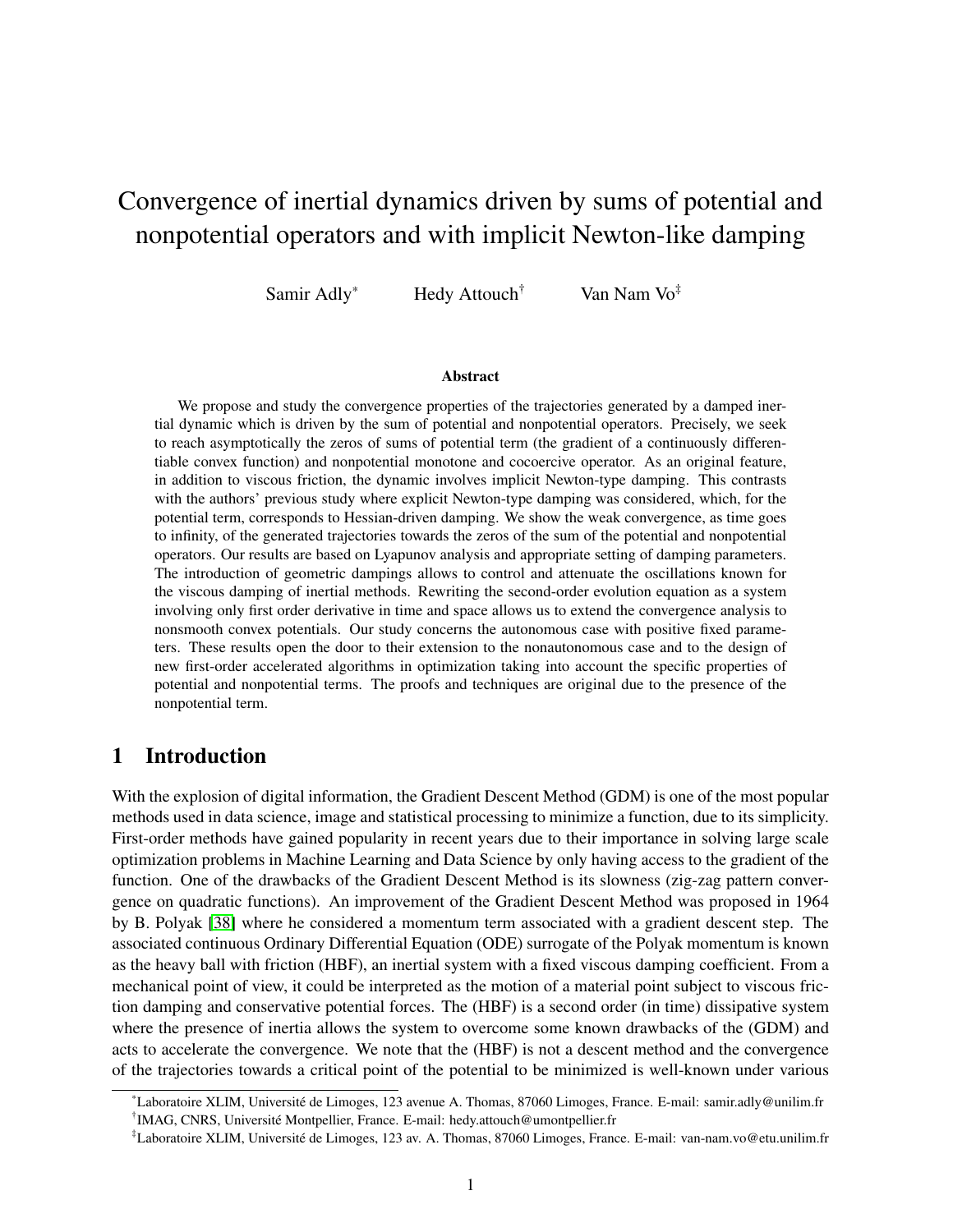assumptions like convexity or analyticity of the potential to be minimized. For a strongly convex function and a viscous damping coefficient judiciously chosen, (HBF) provides convergence at exponential rate. For a general convex function, the asymptotic convergence rate of (HBF) is  $\mathcal{O}(\frac{1}{t})$  $\frac{1}{t}$ ) (in the worst case). This is however not better than the steepest descent. An other momentum method was introduced by Nesterov [39] in 1983, known in the literature as Nesterov Accelerated Gradient (NAG). To obtain a continuous ODE surrogate of the Nesterov Accelerated Gradient algorithm, a decisive step was taken by Su-Boyd-Candes [44] with the introduction of an Asymptotic Vanishing Damping (AVD) coefficient of the form  $\frac{\alpha}{\lambda}$ , t with  $\alpha > 0$  and  $t > 0$  represents the time variable. In particular, for a general convex function f, the condition  $\alpha > 3$  guarantees the asymptotic convergence rate of the values with a rate of ordre  $o(1/t^2)$ , as well as the weak convergence of the trajectories towards optimal solutions. The subcritical case  $\alpha \leq 3$ has been examined in [7] and [12]. In line with the founding article by Beck and Teboulle [28] devoted to Fast Iterative Shrinkage-Thresholding Algorithm (FISTA) method, an abundant literature has been devoted to the extension of these results to the inertial proximal gradient algorithms for solving additively structured "smooth + nonsmooth" optimization problems by splitting methods, see [9], [11], [33], [42] and references therein. The introduction of the Hessian-driven damping in [10] allows to damp the transversal oscillations which can occur with (HBF). Recent studies have been devoted to inertial dynamics that combines asymptotic vanishing damping with Hessian-driven damping. In fact, the corresponding algorithms involve a correcting term in the Nesterov method which reduces the oscillatory aspects [23, 13, 44].

The Ravine method was introduced by Gelfand and Tsetlin [34] in 1961. It is closely related to the Nesterov method. It mimics the flow of water in the mountains which first flows rapidly downhill through small, steep ravines and then flows along the main river into the valley. It was put forward by B. Polyak and more recently in [17] and [41]. It has been shown in [17] that the Ravine and the Nesterov methods have the same dynamic interpretation and they benefit from similar fast convergence properties. In fact, the low resolution ODE (in the sense of [43]) of both Nesterov Accelerated Gradient and the Ravine method is given by the Su-Boyd-Candes dynamic. The high-resolution ODE of Nesterov's and Ravine's accelerated ` gradient methods shows the Hessian-driven damping, giving a more accurate dynamic interpretation of both methods. The explicit form of the Hessian-driven damping was introduced in [13] and [43], while the implicit form was considered by Alesca, Laszlo and Pinta in [5].

Equally important is the study of additively structured monotone problems involving the sum of potential and nonpotential operators. Indeed, many situations coming from physics, biology, decision sciences involve equations containing both potential and nonpotential terms. For example, in decision sciences and game theory, it comes from the presence of both cooperative and noncooperative aspects. In physics, this is the case when the phenomena of diffusion and convection both occur. The Lagrangian approach to linear constrained optimization problems also gives rise to similar structures. Our main concern in this paper is the analysis of the convergence properties of the trajectories generated by a damped inertial dynamic, called (iDINAM), driven by the sum of a potential (the gradient of a continuously differentiable convex function) and a nonpotential monotone operators. The originality of this model lies in the fact that it contains an implicit Newton-type damping in addition to the viscous friction. Our approach is based on the Lyapunov analysis combined with an adequate tuning of the parameters involved in the dynamic. We note that the explicit Newton-type damping was considered by the authors in [3, 4]. Our main results are Theorems 4.1 and 5.1 which show that a judicious adjustment of the damping parameters ensures the weak convergence of the trajectories generated by (iDINAM) and the associated proximal-gradient algorithms, obtained by temporal discretization.

The content of the paper is as follows. After the introductory Section 1, in Section 3, we show the wellposedness of the Cauchy problem for (iDINAM). In Section 4, we analyze the convergence properties of the solution trajectories generated by the continuous dynamics (iDINAM). We highlight the interplay be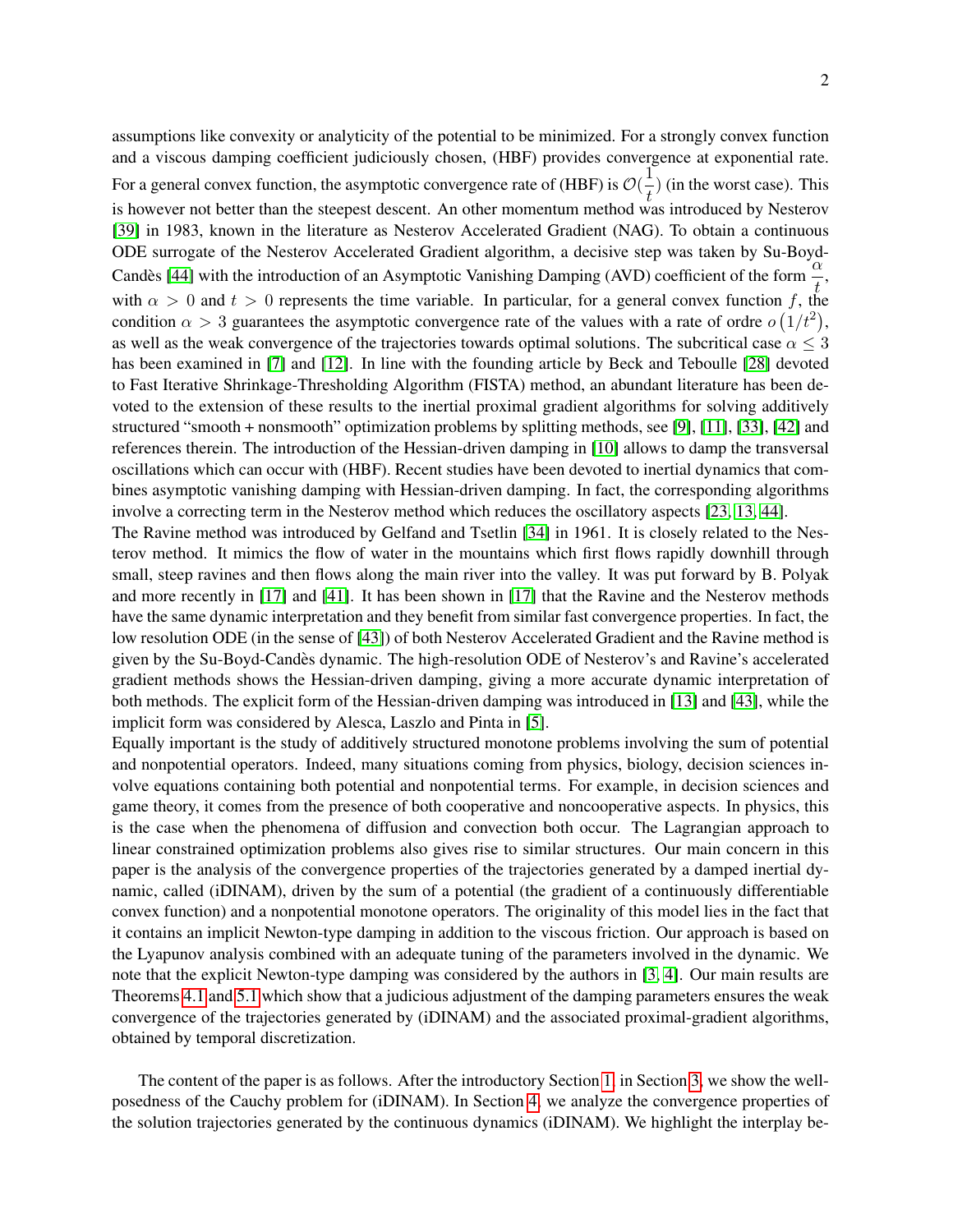tween the damping parameters  $\beta_f$ ,  $\beta_b$ ,  $\gamma$  and the cocoercivity parameter  $\lambda$ , which plays a significant role in our Lyapunov analysis. In Section 5, we analyze various inertial proximal-gradient splitting algorithms which come naturally from the temporal discretization of (iDINAM). We also examine the effect of errors, perturbations in these algorithms. In Section 6, we perform numerical experiments which show that the oscillations are considerably reduced with the introduction of geometric damping. Applications to structured monotone equations involving a nonpotential operator are considered.

## 2 Problem statement and related works

#### 2.1 General presentation

Let H be a real Hilbert space endowed with the scalar product  $\langle \cdot, \cdot \rangle$  and the associated norm  $\| \cdot \|$ . Our study focuses on the dynamic approach to solving the additively structured monotone problem

$$
\text{Find } x \in \mathcal{H} \; : \; \nabla f(x) + B(x) = 0,\tag{2.1}
$$

where  $\nabla f$  is the gradient of a continuously differentiable convex function  $f : \mathcal{H} \to \mathbb{R}$  (this is the potential part), and  $B : \mathcal{H} \to \mathcal{H}$  is an operator which is supposed to be monotone and cocoercive (this is the nonpotential part). Specifically, our study concerns the convergence properties when  $t \to +\infty$  of the trajectories generated by the second-order evolution equation

$$
\ddot{x}(t) + \gamma \dot{x}(t) + \nabla f(x(t) + \beta_f \dot{x}(t)) + B(x(t) + \beta_b \dot{x}(t)) = 0,
$$
 (iDINAM)

whose stationary points are solutions of (2.1). We will see that the nonnegative coefficients  $\beta_f$  and  $\beta_b$ in (iDINAM) can be interpreted as geometric damping parameters. The terminology (iDINAM) in short stands for implicit Dynamic Inertial Newton method for Additively structured Monotone problems. In addition to the modeling aspects described above, this system is part of the rich family of inertial systems that have been considered in recent years to design fast first-order optimization algorithms. In the potential case (*i.e.*B = 0) this system study was considered by Alesca, Laszlo and Pinta in [5], see also [37] for a related autonomous system in the case of a strongly convex function  $f$ . The dynamic (iDINAM) is closely related to its explicit version

$$
\ddot{x}(t) + \gamma \dot{x}(t) + \nabla f(x(t)) + B(x(t)) + \beta_f \nabla^2 f(x(t)) \dot{x}(t) + \beta_b B'(x(t)) \dot{x}(t) = 0, \ t \ge 0 \quad \text{(DINAM)}
$$

previously studied by the authors in [3]. (DINAM) is an autonomous dynamic which involves geometric dampings which are respectively controlled by the Hessian of the potential function  $f$ , and by a Newtontype correction term attached to  $B$ . The link between the two dynamics above, and the justification of their respective explicit and implicit qualification is explained by the following. When  $t \to +\infty$  we have  $\dot{x}(t) \rightarrow 0$ . Therefore, using the Taylor expansion, we get, when  $t \rightarrow +\infty$ 

$$
\nabla f(x(t) + \beta_f \dot{x}(t)) \approx \nabla f(x(t)) + \beta_f \nabla^2 f(x(t)) \dot{x}(t),
$$
  
\n
$$
B(x(t) + \beta_b \dot{x}(t)) \approx B(x(t)) + \beta_b B'(x(t)) (\dot{x}(t)).
$$

The replacement of these terms in (iDINAM) by their equivalent expressions gives (DINAM). Therefore, both systems can be expected to behave similarly when  $t \to +\infty$ . It is our main objective in this paper to study the new system (iDINAM) and to compare it to (DINAM). In the potential case, (*i.e.*B = 0), such a comparative study was carried out in [16] from the point of view of the stability of the dynamics with respect to disturbances, errors.

Our main motivation for the study of these dynamical systems comes from the fact that the geometric damping makes it possible to control and attenuate the oscillations known for the viscous damping of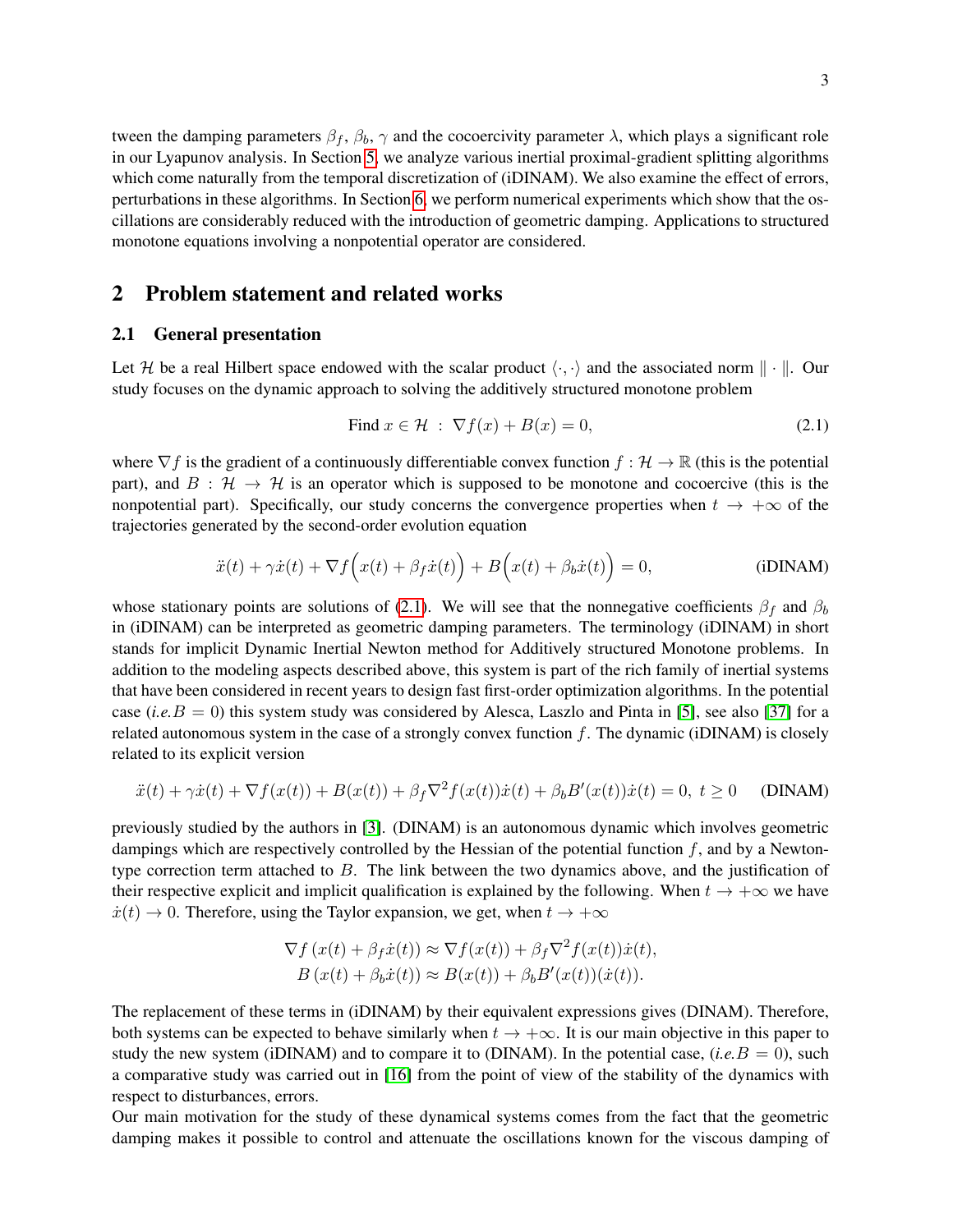the inertial methods. This is crucial to develop corresponding fast optimization algorithms obtained by temporal discretization.

Throughout the paper we make the following standing assumptions:  $1$ 

$$
\begin{cases}\n(A1) & f: \mathcal{H} \to \mathbb{R} \text{ is convex, of class } \mathcal{C}^1, \nabla f \text{ is Lipschitz continuous;} \\
(A2) & B: \mathcal{H} \to \mathcal{H} \text{ is a } \lambda\text{-cocoercive operator for some } \lambda > 0; \\
(A3) & \gamma > 0, \ \beta_f > 0, \ \beta_b > 0 \text{ are given real damping parameters.}\n\end{cases}
$$

The cocoercivity assumption on the operator  $B$  plays a central role in our analysis. Recall that the operator  $B: \mathcal{H} \to \mathcal{H}$  is said to be  $\lambda$ -cocoercive for some  $\lambda > 0$  if

$$
\langle By - Bx, y - x \rangle \ge \lambda \|By - Bx\|^2, \ \forall x, y \in \mathcal{H}.
$$

It is easy to check that B is  $\lambda$ -cocoercive implies that B is  $1/\lambda$ -Lipschitz continuous. The reverse implication holds true in the case where the operator is the gradient of a convex and differentiable function. Indeed, according to Baillon-Haddad's theorem [26],  $\nabla f$  is L-Lipschitz continuous implies that  $\nabla f$  is a  $1/L$ -cocoercive operator (see [27, Corollary 18.16] for more details).

### 2.2 Related works

Some of the material presented in this section, which refers to the existing literature on the subject, is taken from the authors' previous articles [3, 4]. We reproduce it for the convenience of the reader.

#### 2.2.1 Potential case

Let us first recall some classical results concerning the potential case  $(B = 0)$ . The following inertial system with Hessian-driven damping

$$
\ddot{x}(t) + \gamma \dot{x}(t) + \beta \nabla^2 f(x(t)) \dot{x}(t) + \nabla f(x(t)) = 0,
$$
\n(2.2)

was considered by Alvarez-Attouch-Peypouquet-Redont in [10]. Then, according to the continuous interpretation by Su-Boyd-Candès [44] of the accelerated gradient method of Nesterov, Attouch-Peypouquet-Redont [23] replaced the fixed viscous damping parameter  $\gamma$  by an asymptotic vanishing damping parameter  $\frac{\alpha}{\beta}$  $\frac{1}{t}$ , with  $\alpha > 0$ . At first glance, the presence of the Hessian may seem to entail numerical difficulties. However, this is not the case as the Hessian intervenes in the above equation in the form  $\nabla^2 f(x(t))\dot{x}(t)$ , which is nothing but the derivative with respect to time of  $\nabla f(x(t))$ . So, the temporal discretization of these dynamics provides first-order algorithms of the form

$$
\begin{cases} y_k = x_k + \alpha_k (x_k - x_{k-1}) - \beta_k (\nabla f(x_k) - \nabla f(x_{k-1})) \\ x_{k+1} = y_k - s \nabla f(y_k). \end{cases}
$$

As a specific feature, and by comparison with the classical accelerated gradient methods, these algorithms contain a correction term which is equal to the difference of the gradients at two consecutive steps. While preserving the convergence properties of the accelerated gradient method, they provide fast convergence to zero of the gradients, and reduce the oscillatory aspects. Several recent studies have been devoted to this subject, see Attouch-Chbani-Fadili-Riahi [13, 14], Bot<sub>r</sub>-Csetnek-László [30], Kim [35], Lin-Jordan

<sup>&</sup>lt;sup>1</sup>At several places the assumption (A1) will be relaxed, just assuming  $\nabla f$  to be Lipschitz continuous on the bounded sets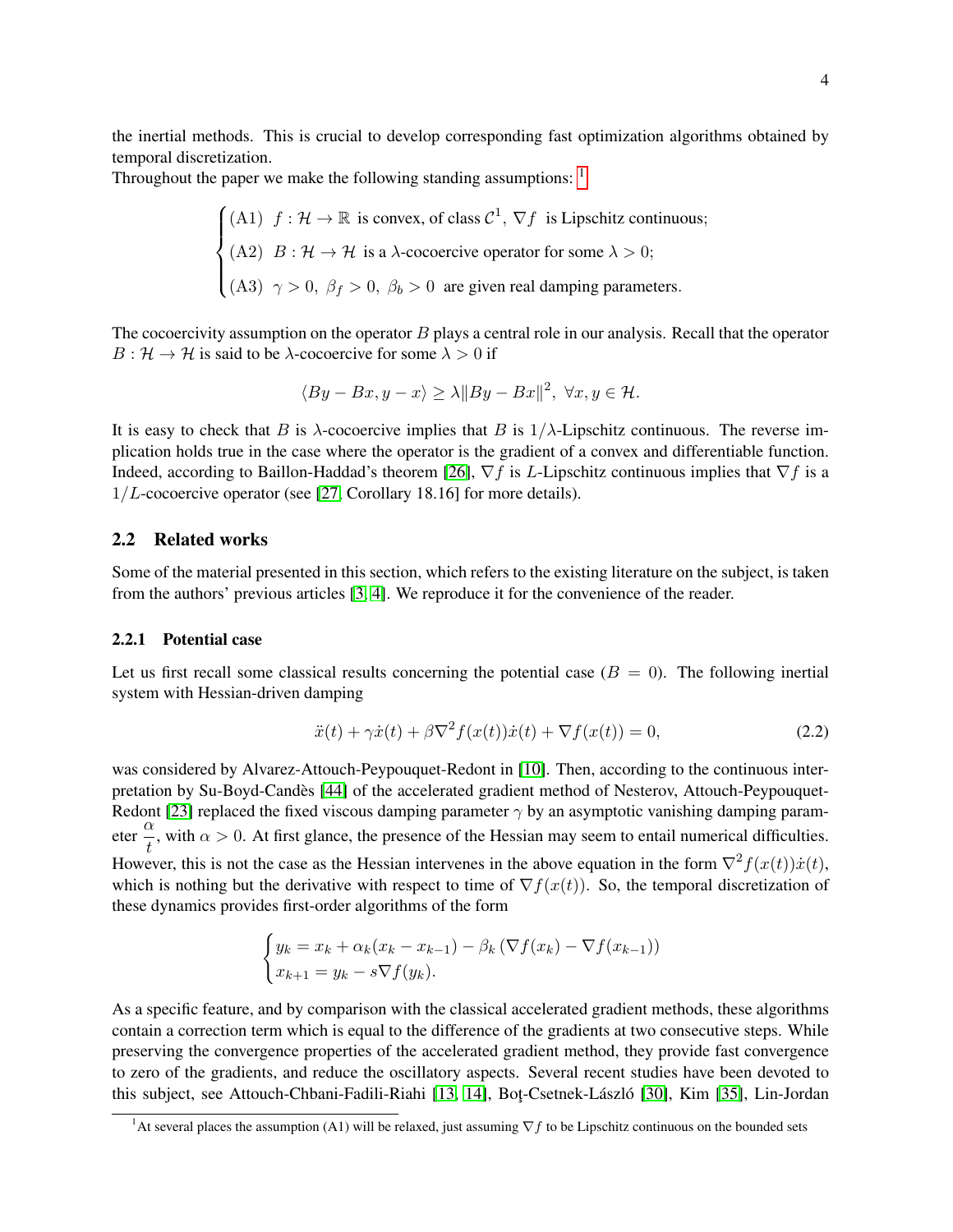In (2.2), the Hessian appears explicitly. A closely related ODE is obtained by considering an approach where the Hessian driven damping appears in an implicit form. This was initiated by Alesca-Lazlo-Pinta in [5], see also [37] for a related autonomous system in the case of a strongly convex function  $f$ . This ODE, coined (ISIHD) for Inertial System with Implicit Hessian Damping, takes the form

$$
\ddot{x}(t) + \frac{\alpha}{t}\dot{x}(t) + \nabla f(x(t) + \beta(t)\dot{x}(t)) = 0,
$$
\n(SIHD)

where  $\alpha \geq 3$  and  $\beta(t) = \gamma + \frac{\beta}{t}$  $\frac{\partial}{\partial t}$ ,  $\gamma$ ,  $\beta \ge 0$ . As mentioned above, the rationale justifying the use of the term "implicit" comes from the observation that by a Taylor expansion (as  $t \to +\infty$  we have  $\dot{x}(t) \to 0$ which justifies using Taylor expansion), one has

$$
\nabla f(x(t) + \beta(t)\dot{x}(t)) \approx \nabla f(x(t)) + \beta(t)\nabla^2 f(x(t))\dot{x}(t),
$$

hence making the Hessian damping appear indirectly in (ISIHD). As for (2.2), this ODE was found to have a smoothing effect on the oscillations.

#### 2.2.2 Non potential case

Let us now examine how these techniques can be transposed to the case of maximally monotonic operators. The first studies carried out by Álvarez-Attouch  $[8]$  and Attouch-Maing  $[20]$  concerned the equation

$$
\ddot{x}(t) + \gamma \dot{x}(t) + A(x(t)) = 0,\t(2.3)
$$

when  $A : \mathcal{H} \to \mathcal{H}$  is a cocoercive (and hence maximally monotone) operator, (see also [29]). The cocoercivity assumption plays a crucial role in the study of (2.3), not only to ensure the existence of solutions, but also to analyze their long-term behavior. Assuming that the cocoercivity parameter  $\lambda$  and the damping coefficient  $\gamma$  satisfy the inequality  $\lambda \gamma^2 > 1$ , it is proved in [20] that each trajectory of (2.3) converges weakly to a zero of A, as  $t \to +\infty$ .

Then this approach has been adapted to the case of general maximally monotone operators by Attouch-Peypouquet [22], and by Attouch-Laszlo [18, 19]. The key property is that for  $\lambda > 0$ , the Yosida approximation  $A_{\lambda}$  of A is  $\lambda$ -cocoercive and  $A_{\lambda}^{-1}$  $_{\lambda}^{-1}(0) = A^{-1}(0)$ . So the idea is to replace the operator A by its Yosida approximation, and adjust the Yosida regularization parameter.

The "potential + nonpotential" structured monotone case was first considered by Attouch-Mainge [20] ´ who studied the asymptotic behavior of the second-order dissipative evolution equation

$$
\ddot{x}(t) + \gamma \dot{x}(t) + \nabla f(x(t)) + B(x(t)) = 0,\t(2.4)
$$

combining potential (f convex) with nonpotential effects ( $B \lambda$ -cocoercive). It was shown that the condition insuring convergence of the trajectories to equilibria is still  $\lambda \gamma^2 > 1$ , *i.e.* the potential term does not enter into this condition. (DINAM) is obtained by introducing the Hessian term and the corrector term of the Newton type into this dynamic.

#### 2.2.3 Regularized Newton methods for solving monotone inclusions

As can be expected, the geometric damping related to the Hessian, has a natural link with the method of Newton for solving (2.1). To overcome the ill-posed character of the continuous Newton method for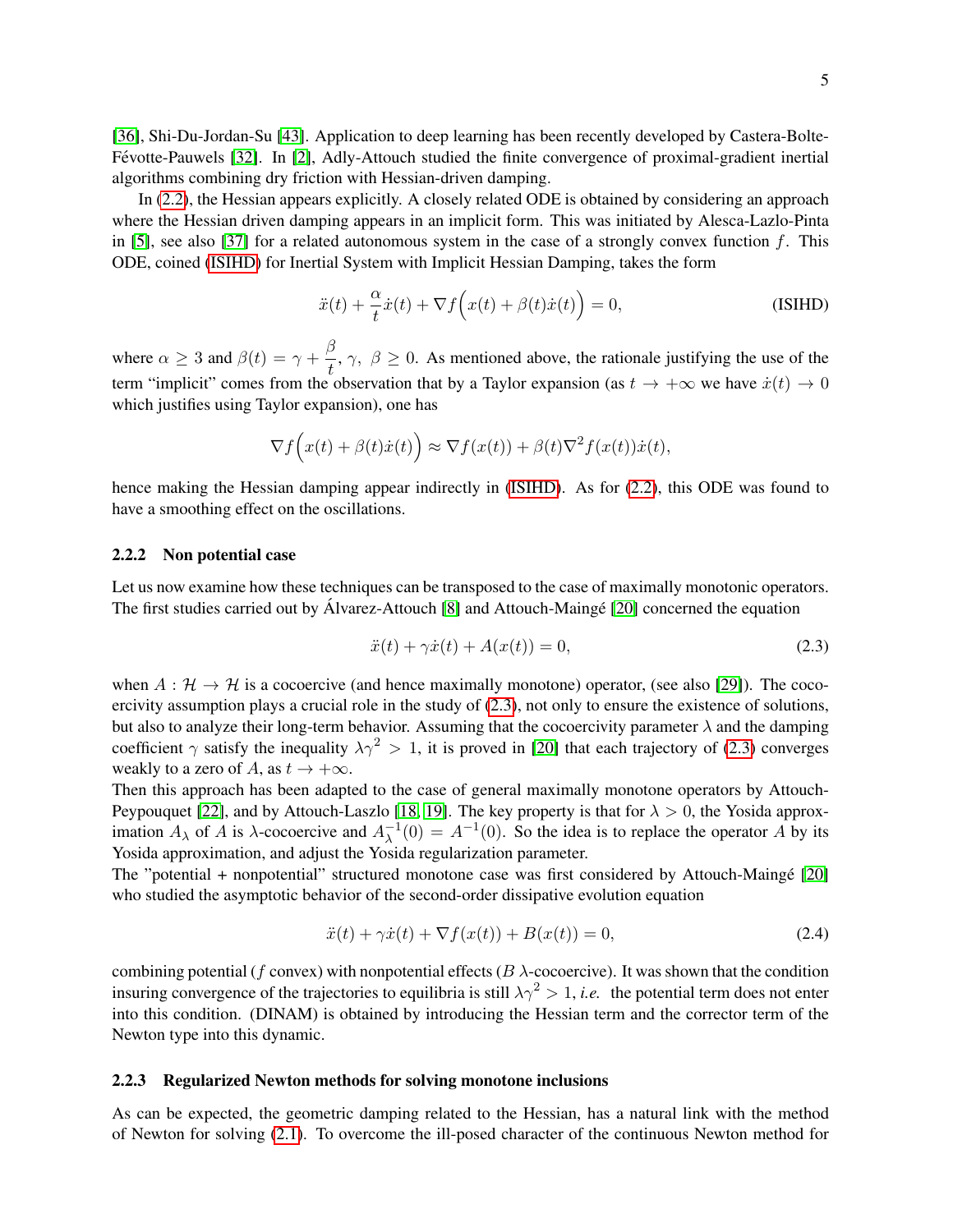solving the equation governed by a general maximally monotone operator  $A$ , the following first order evolution system was studied by Attouch-Svaiter [25],

$$
\begin{cases}\nv(t) \in A(x(t)) \\
\gamma(t)\dot{x}(t) + \beta \dot{v}(t) + v(t) = 0.\n\end{cases}
$$

Taking  $\gamma(t) > 0$ , this system can be considered as a continuous version of the Levenberg-Marquardt method, which acts as a regularization of the Newton method. Under a fairly general assumption on the regularization parameter  $\gamma(t)$ , this system is well posed and generates trajectories that converge weakly to equilibria (zeros of  $A$ ). Parallel results have been obtained for the associated proximal algorithms obtained by implicit temporal discretization, and for the corresponding forward-backward algorithms in the case of structured monotone problems, see [1], [21], [24]. Formally, this system is written as

$$
\gamma(t)\dot{x}(t) + \beta \frac{d}{dt} (A(x(t))) + A(x(t)) = 0.
$$

Thus (DINAM) can be considered as an inertial version of this dynamical system for structured monotone operator  $A = \nabla f + B$ . Our study is also linked to the recent works by Attouch-Laszlo [18, 19] who considered the general case of monotone equations. By contrast with [18, 19], according to the cocoercivity of  $B$ , we don't use the Yosida regularization, and exhibit minimal assumptions involving only the nonpotential component.

## 3 Well-posedness of the Cauchy problem for (iDINAM)

We are going to show an existence and uniqueness result for the Cauchy problem associated with the dynamical system (iDINAM). We will present two different approaches and results, depending on the hypothesis on the potential function f. The first, relatively simple, concerns the case where f is differentiable with  $\nabla f$  globally continuous Lipschitz on H. It is based on a direct application of the Cauchy-Lipschitz theorem to the Hamiltonian formulation of (iDINAM). The second, more complicated proof concerns the case where  $f : \mathcal{H} \to \mathbb{R} \cup \{+\infty\}$  is a convex lower semi-continuous proper function. In both cases we will use the notion of strong solution, as presented below.

**Definition 3.1** *The function*  $x : [0, +\infty] \to H$  *is called a strong global solution of the dynamical system* (iDINAM) *if it satisfies the following properties:*

(i)  $x, \dot{x}: [0, +\infty] \rightarrow \mathcal{H}$  are locally absolutely continuous;

(ii) 
$$
\ddot{x}(t) + \gamma \dot{x}(t) + \nabla f(x(t) + \beta_f \dot{x}(t)) + B(x(t) + \beta_b \dot{x}(t)) = 0 \text{ for almost every } t \ge 0;
$$

Recall that a map  $x : [t_0, +\infty] \to \mathcal{H}$  is said to be locally absolutely continuous if it is absolutely continuous on any compact interval  $[t_0, T]$ , where  $T > t_0$ . Moreover, we have the following equivalent characterizations of an absolutely continuous function  $x : [t_0, T] \to \mathcal{H}$ , (see, for example [1, 25]):

(a) there exists  $y : [t_0, T] \to H$  a Lebesgue-integrable function, such that

$$
x(t) = x(0) + \int_0^t y(s)ds, \quad \forall t \in [0, T];
$$

- (b) x is a continuous and its distributional derivative is Lebesgue integrable on the interval [0, T];
- (c) for every  $\epsilon > 0$ , there exists  $\eta > 0$  such that for every finite family  $I_k = (a_k, b_k)$  from  $[0, T]$ , the following implication is valid:

$$
\[I_k \cap I_j = \emptyset \text{ and } \sum_k |b_k - a_k| < \eta\] \Longrightarrow \left[\sum_k \|x(b_k) - x(a_k)\| < \epsilon\right]
$$

.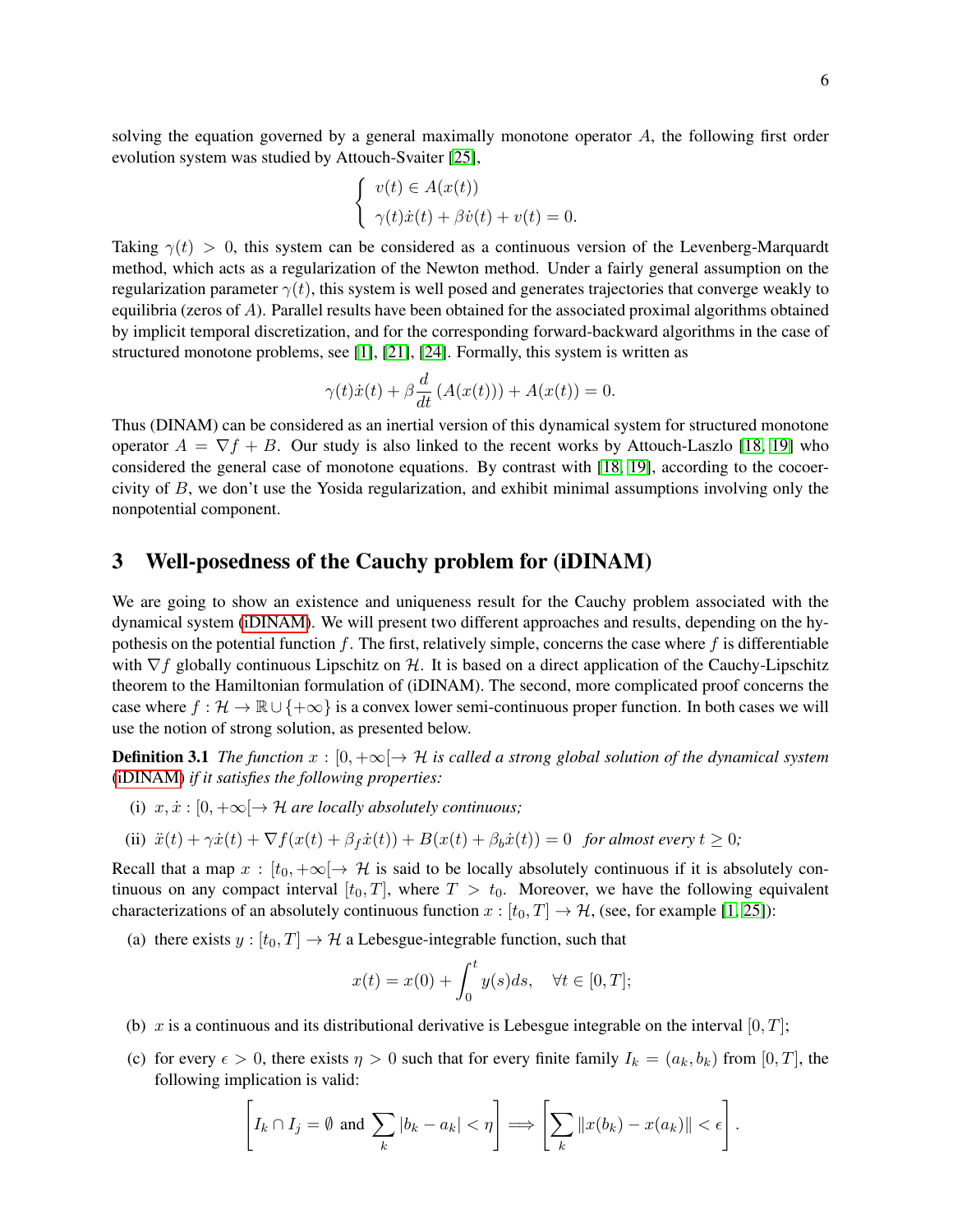#### 3.1 Existence and uniqueness: the smooth case

**Theorem 3.1** *Suppose that*  $f : \mathcal{H} \to \mathbb{R}$  *is differentiable with*  $\nabla f$  *globally continuous Lipschitz on*  $\mathcal{H}$ *. Suppose that*  $\beta_f > 0$  *and*  $\beta_b > 0$ *. Then, for any*  $(x_0, x_1) \in H \times H$ *, there exists a unique strong global solution*  $x : [0, +\infty] \to \mathcal{H}$  *of the continuous dynamic* (iDINAM) *which satisfies the Cauchy data*  $x(0) = x_0, \, \dot{x}(0) = x_1.$ 

*Proof* Let us reformulate (iDINAM) as a first order evolution equation. According to its Hamiltonian formulation, the system (iDINAM) can be rewritten as

$$
\begin{cases}\n\dot{Z}(t) = F(Z(t)) \\
Z(0) = (x_0, x_1),\n\end{cases} (3.1)
$$

where  $Z(t) = (x(t), y(t))$  and  $F: \mathcal{H}^2 \to \mathcal{H}^2$  is given by

$$
F(x,y) = \begin{pmatrix} y \\ -\gamma y - \nabla f(x + \beta_f y) - B(x + \beta_b y) \end{pmatrix}.
$$

According to the Lipschitz continuity properties of  $\nabla f$  and B, it is immediate to verify that F is a Lipschitz continuous map. By applying the classical Cauchy-Lipschitz theorem, we obtain the existence and uniqueness of the solution of (3.1), and hence of the Cauchy problem for (iDINAM). Note that, without any other assumption, we obtain a strong solution, and not a classical  $\mathcal{C}^2$  solution, because the vector field F is only Lipschitz continuous.

#### 3.2 Existence and uniqueness: the nonsmooth case

Let us introduce another first order formulation of (iDINAM) which is based on the new function

$$
y(t) := x(t) + \beta_f \dot{x}(t). \tag{3.2}
$$

Equivalently,

$$
\dot{x}(t) = \frac{1}{\beta_f} (y(t) - x(t)).
$$
\n(3.3)

Elementary algebra gives

$$
x(t) + \beta_b \dot{x}(t) = \frac{\beta_b}{\beta_f} y(t) + \left(1 - \frac{\beta_b}{\beta_f}\right) x(t).
$$
 (3.4)

According to the above formula, and the constitutive equation (iDINAM), the time derivation of  $y(t)$  gives

$$
\dot{y}(t) = \dot{x}(t) + \beta_f \ddot{x}(t) \tag{3.5}
$$

$$
= \dot{x}(t) - \beta_f \left( \gamma \dot{x}(t) + \nabla f(y(t)) + B \left( \frac{\beta_b}{\beta_f} y(t) + \left( 1 - \frac{\beta_b}{\beta_f} \right) x(t) \right) \right) \tag{3.6}
$$

$$
= (1 - \gamma \beta_f) \dot{x}(t) - \beta_f \nabla f(y(t)) - \beta_f B \left( \frac{\beta_b}{\beta_f} y(t) + \left( 1 - \frac{\beta_b}{\beta_f} \right) x(t) \right). \tag{3.7}
$$

Replacing  $\dot{x}(t)$  with  $\frac{1}{2}$  $\frac{1}{\beta_f}(y(t) - x(t))$ , as given by (3.3), gives

$$
\dot{y}(t) = \frac{1 - \gamma \beta_f}{\beta_f} (y(t) - x(t)) - \beta_f \nabla f(y(t)) - \beta_f B \left( \frac{\beta_b}{\beta_f} y(t) + \left( 1 - \frac{\beta_b}{\beta_f} \right) x(t) \right). \tag{3.8}
$$

The reverse transformation which consists in passing from (3.3), (3.8) to (iDINAM) is obtained in a similar way. Let us summarize the results.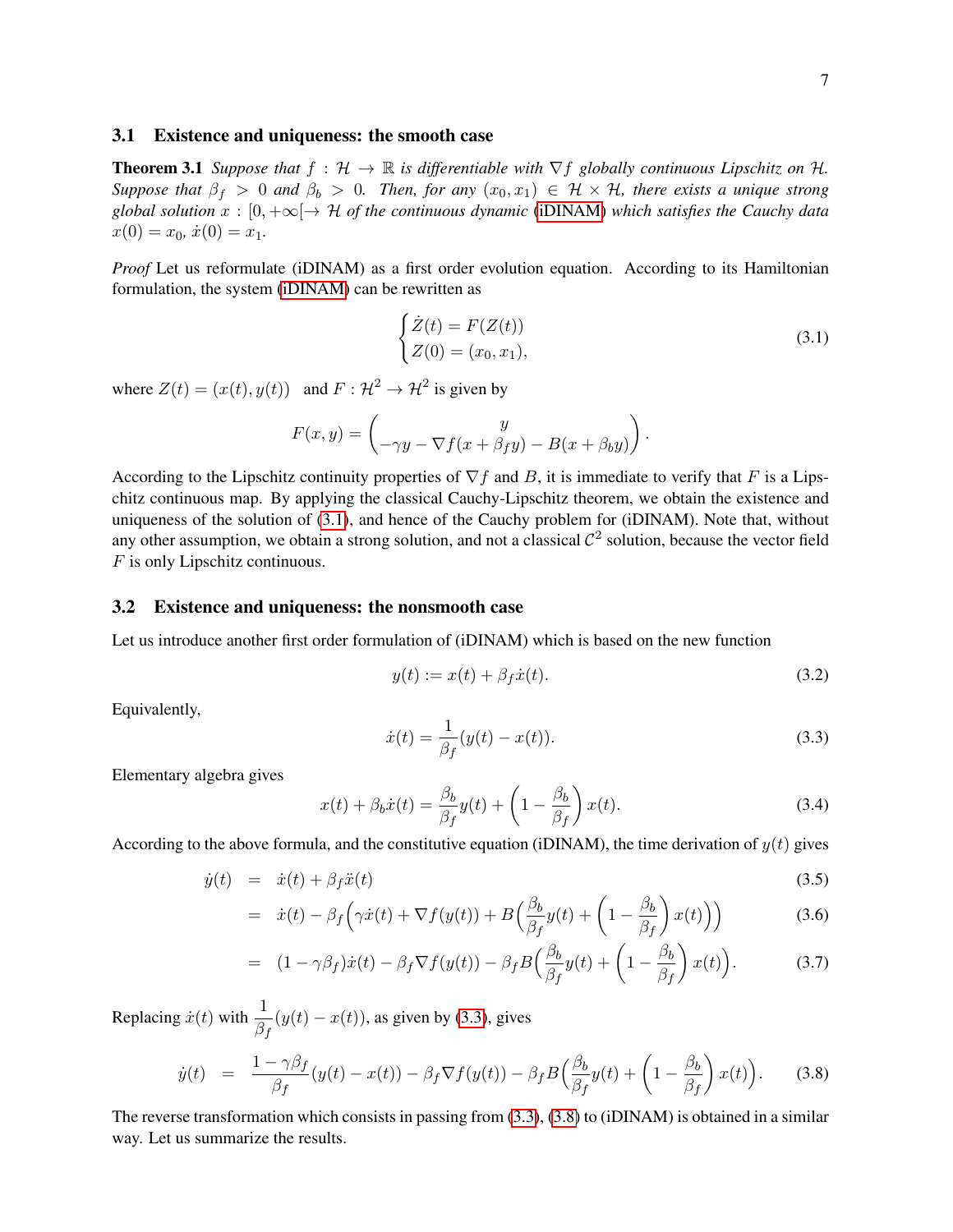**Theorem 3.2** Let  $f \in C^1(\mathcal{H})$ . Suppose that  $\beta_f > 0$ . The following statements are equivalent:

- *1.*  $x : [0, +\infty] \rightarrow \mathcal{H}$  *is a solution trajectory of* (iDINAM) *with initial conditions*  $x(0) = x_0, \dot{x}(0) = x_1$ .
- *2.*  $(x, y)$ :  $[0, +\infty] \rightarrow \mathcal{H} \times \mathcal{H}$  *is a solution trajectory of the first-order system*

$$
\begin{cases}\n\dot{x}(t) + \frac{1}{\beta_f}x(t) - \frac{1}{\beta_f}y(t) = 0. \\
\dot{y}(t) + \beta_f \nabla f(y(t)) + \beta_f B \left(\frac{\beta_b}{\beta_f}y(t) + \left(1 - \frac{\beta_b}{\beta_f}\right)x(t)\right) + \frac{1 - \gamma\beta_f}{\beta_f}(x(t) - y(t)) = 0.\n\end{cases}
$$

*with initial conditions*  $x(0) = x_0, y(0) = x_0 + \beta_f x_1$ .

We can naturally extend the above formulation to the case where  $f \in \Gamma_0(\mathcal{H})$ , by replacing the gradient  $\nabla f$  with the subdifferential  $\partial f$ .

**Definition 3.2** Let  $\beta_f > 0$ ,  $f \in \Gamma_0(\mathcal{H})$ . Given  $(x_0, y_0) \in \mathcal{H} \times \text{dom}(f)$ , the Cauchy problem associated *with the generalized* (iDINAM) *system is defined by*

$$
\begin{cases}\n\dot{x}(t) + \frac{1}{\beta_f}x(t) - \frac{1}{\beta_f}y(t) = 0 \\
\dot{y}(t) + \beta_f \partial f(y(t)) + \beta_f B\left(\frac{\beta_b}{\beta_f}y(t) + \left(1 - \frac{\beta_b}{\beta_f}\right)x(t)\right) + \frac{1 - \gamma\beta_f}{\beta_f}(x(t) - y(t)) \ni 0. \\
x(0) = x_0, y(0) = y_0.\n\end{cases} \tag{3.9}
$$

The existence and uniqueness of a global strong solution of the Cauchy problem (3.9) is established in the following theorem.

**Theorem 3.3** *Let*  $f \in \Gamma_0(\mathcal{H})$ *. Suppose that*  $\beta_f > 0$ *. Then, for any Cauchy data*  $(x_0, y_0) \in \mathcal{H} \times \text{dom}(f)$ *, there exists a unique global strong solution*  $(x, y) : [0, +\infty[ \to \mathcal{H} \times \mathcal{H}$  *of the generalized* (iDINAM) *system* (3.9) *satisfying the initial condition*  $x(0) = x_0$ ,  $y(0) = y_0$ . Moreover when  $f \in C^1(\mathcal{H})$ ,  $x(\cdot)$  *is a classical* (*i.e.*  $\mathcal{C}^2$ ) global solution of the Cauchy problem associated with (iDINAM).

*Proof* We reformulate (3.9) in the product space  $\mathcal{H} \times \mathcal{H}$  by setting  $Z(t) = (x(t), y(t)) \in \mathcal{H} \times \mathcal{H}$ , and thus (3.9) can be equivalently written as

$$
\dot{Z}(t) + \beta_f \partial \mathcal{G}(Z(t)) + \mathcal{D}(Z(t)) \ni 0,\tag{3.10}
$$

where  $\mathcal{G} \in \Gamma_0(\mathcal{H} \times \mathcal{H})$  is the function defined as  $\mathcal{G}(Z) = f(y)$ , and operator  $\mathcal{D}: \mathcal{H} \times \mathcal{H} \to \mathcal{H} \times \mathcal{H}$  is given by

$$
\mathcal{D}(Z) = \left(\frac{1}{\beta_f}(x-y), \beta_f B\left(\frac{\beta_b}{\beta_f}y + \left(1 - \frac{\beta_b}{\beta_f}\right)x\right) + \frac{1 - \gamma\beta_f}{\beta_f}(x-y)\right). \tag{3.11}
$$

The differential inclusion (3.10) is governed by the sum of the convex subdifferential operator  $\beta_f \partial \mathcal{G}$  and the Lipschitz continuous operator  $\mathcal{D}(\cdot)$ . The existence and uniqueness of a global strong solution for the Cauchy problem (3.10), and hence for (3.9), follows from a direct application of [31, Proposition 3.12]. In turn, if  $f \in C^1(\mathcal{H})$ , then (3.9) admits a unique  $C^1([0, +\infty[)$  global solution  $(x, y)$ . It then follows from the first equation in (3.9) that  $\dot{x}$  is a  $C^1([0, +\infty[)$  function, and hence  $x \in C^2([0, +\infty[)$ . Existence and uniqueness of a classical global solution to the Cauchy problem associated to (iDINAM) is then obtained thanks to the equivalence in Theorem 3.2.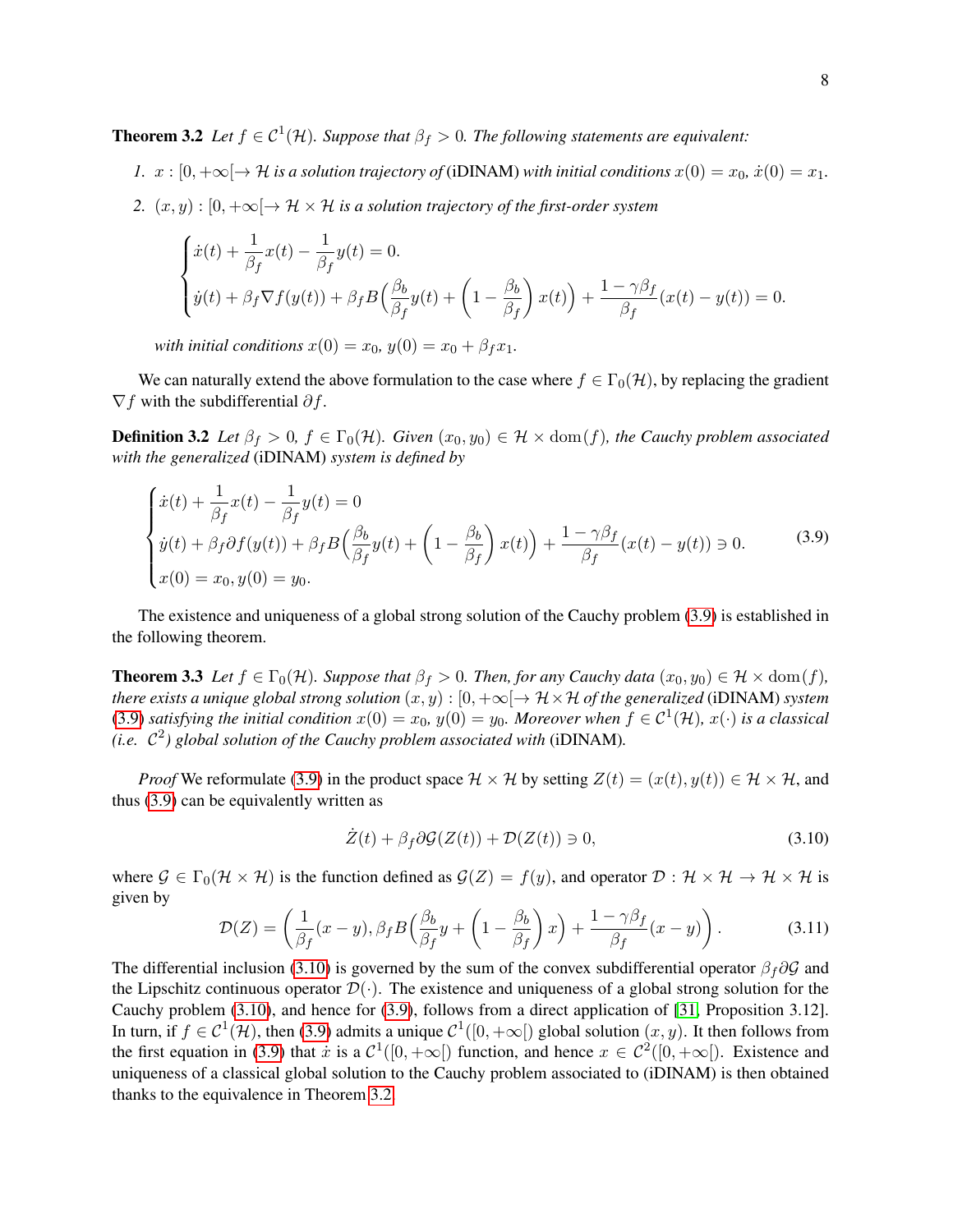## 4 Asymptotic convergence properties of (iDINAM)

In this section, we study the asymptotic behavior of the solution trajectories of (iDINAM). For each solution trajectory  $t \mapsto x(t)$  of (iDINAM) we show that the weak limit, w- $\lim_{t \to +\infty} x(t) = x_{\infty}$  exists, and satisfies  $x_{\infty} \in S$ , where

$$
S := \{ p \in \mathcal{H} : \nabla f(p) + B(p) = 0 \}.
$$

We complete these results by producing integral and pointwise convergence rates.

#### 4.1 Preliminary results

The following result relies on the cocoercivity of B.

**Lemma 4.1**  $B(p)$  *and*  $\nabla f(p)$  *are uniquely defined for*  $p \in S$ *, i.e.,* 

$$
p_1 \in S
$$
,  $p_2 \in S \Longrightarrow B(p_1) = B(p_2)$  and  $\nabla f(p_1) = \nabla f(p_2)$ .

*Proof* Since  $p_1 \in S$ ,  $p_2 \in S$  we have

$$
\nabla f(p_1) + B(p_1) = \nabla f(p_2) + B(p_2) = 0.
$$

By the monotonicity of  $\nabla f$  we have

$$
\langle \nabla f(p_2) - \nabla f(p_1), p_2 - p_1 \rangle \ge 0.
$$

Replacing  $\nabla f(p_1)$  with  $-B(p_1)$  and  $\nabla f(p_2)$  with  $-B(p_2)$ , we get

$$
\langle B(p_2)-B(p_1), p_2-p_1\rangle\leq 0,
$$

which by cocoercivity of B gives  $\lambda \|B(p_2) - B(p_1)\|^2 \leq 0$ . Therefore,  $B(p_2) = B(p_1)$  and hence  $\nabla f(p_1) = \nabla f(p_2).$ 

The following lemma is a classic result from integration theory, often called Barlabat's theorem in control theory.

**Lemma 4.2** Let  $1 \leq p \leq +\infty$  and  $1 \leq r \leq +\infty$ . Suppose that  $u \in L^p([0, +\infty[; \mathcal{H})$  is a locally *absolutely function, such that*  $\dot{u} \in L^r([0, +\infty[; \mathcal{H})$ *. Then*  $\lim_{t\to\infty} u(t) = 0$ .

The following lemma will play a central role in the proof of our main convergence theorem. The proof can be found in [6, 20].

**Lemma 4.3** ([6]) If  $w \in C^2([0, +\infty], \mathbb{R})$  is bounded from below and satisfies the following inequality

$$
\ddot{w}(t) + \gamma \dot{w}(t) \le g(t),
$$

where  $\gamma$  is a positive constant and  $g \in L^1([0, +\infty[$ ,  $\mathbb R)$ , then  $w(t)$  converges as  $t \to +\infty$ .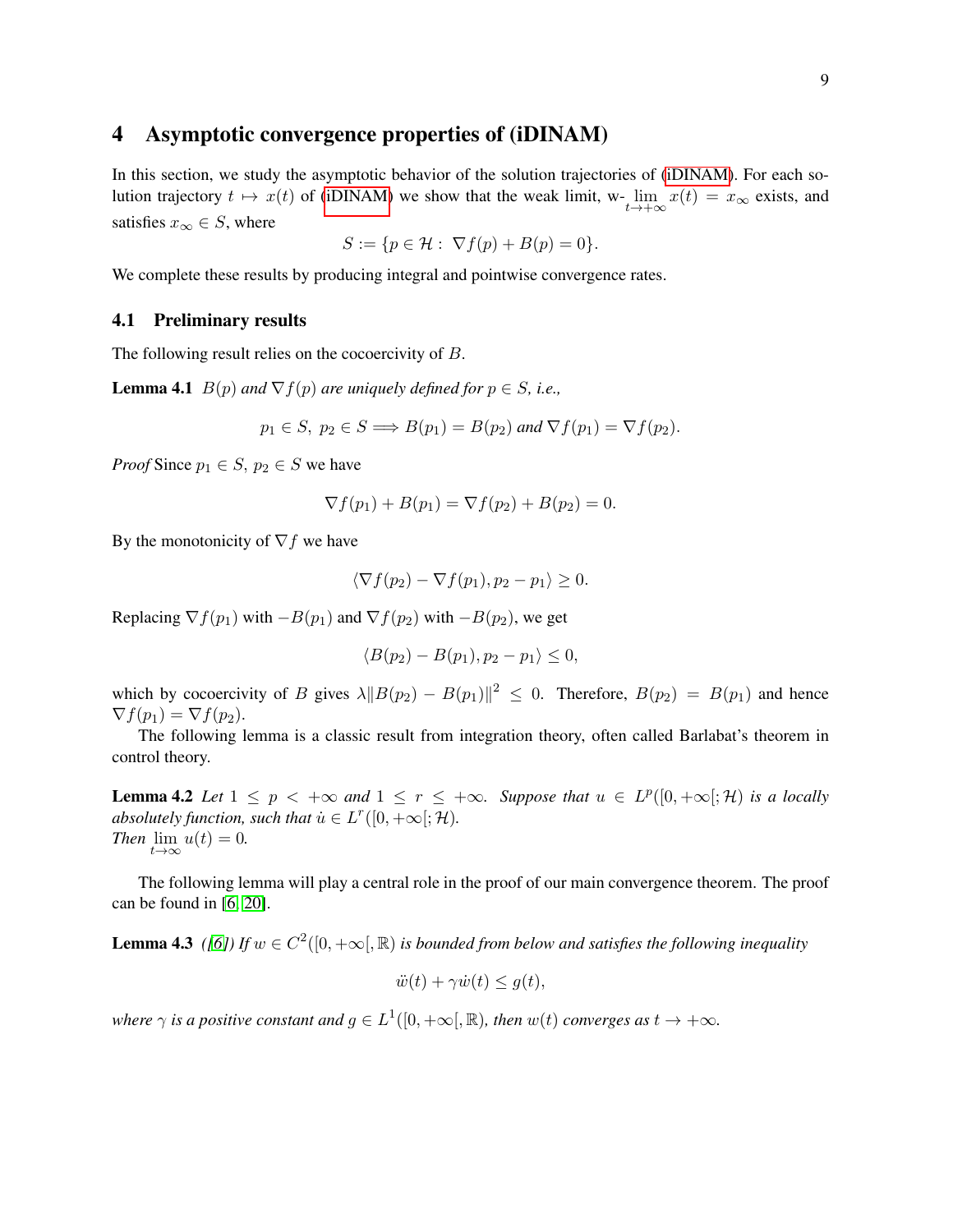#### 4.2 Main result

The following result will be obtained by using Lyapunov analysis. Take  $p \in S$ . Let  $x(\cdot)$  be a solution trajectory of the dynamical system (iDINAM). To analyze the convergence properties of  $x(\cdot)$ , we introduce the function  $\mathcal{E}_p : [0, +\infty[ \to \mathbb{R} + \text{defined by}]$ 

$$
\mathcal{E}_p(t) := a\Big(f(x(t) + \beta_f \dot{x}(t)) - f(p) - \langle \nabla f(p), x(t) + \beta_f \dot{x}(t)) - p \rangle \Big) + \frac{1}{2} ||x(t) - p + \beta_f \dot{x}(t)||^2 + \frac{d}{2} ||x(t) - p||^2,
$$
(4.1)

and that will serve us as a Lyapunov function. According to the convexity of f,  $\mathcal{E}_p(\cdot)$  is a nonnegative function. Our goal is to adjust the constant  $a > 0$  and  $d > 0$  so that we have  $\dot{\mathcal{E}}_p(t) \leq 0$  for every  $t \geq 0$ .

**Theorem 4.1** Let  $B: \mathcal{H} \to \mathcal{H}$  be a  $\lambda$ -cocoercive operator and  $f: \mathcal{H} \to \mathbb{R}$  a  $\mathcal{C}^1$  convex function whose gradient is Lipschitz continuous on the bounded sets. Suppose that  $S=(\nabla f+B)^{-1}(0)\neq \emptyset$ . Consider *the evolution equation* (iDINAM) *where the involved parameters satisfy the following conditions:*

$$
\gamma \beta_f > 1 \text{ and } \lambda > \frac{(\beta_b - \beta_f)^2}{4(\gamma \beta_f - 1)}.
$$
\n(4.2)

*Then, for any solution trajectory*  $x : [0, +\infty] \to \mathcal{H}$  *of* (iDINAM) *the following properties are satisfied:* 

(i) *(convergence)*

$$
x(t) converges weakly, as t \to +\infty, to an element of S.
$$
  
\n
$$
\lim_{t \to +\infty} ||\dot{x}(t)|| = 0,
$$
  
\n
$$
\lim_{t \to +\infty} ||B(x(t)) - B(p)|| = 0, \lim_{t \to +\infty} ||\nabla f(x(t)) - \nabla f(p)|| = 0,
$$

*where*  $B(p)$  *and*  $\nabla f(p)$  *are uniquely defined for*  $p \in S$ *.* 

(ii) *(integral estimates)*

$$
\int_0^{+\infty} \|\dot{x}(t)\|^2 dt < +\infty, \int_0^{+\infty} \|\ddot{x}(t)\|^2 dt < +\infty,
$$
  

$$
\int_0^{+\infty} \|B(x(t) + \beta_b \dot{x}(t)) - B(p)\|^2 dt < +\infty, \int_0^{+\infty} \|\nabla f(x(t) + \beta_f \dot{x}(t)) - \nabla f(p)\|^2 dt < +\infty,
$$
  

$$
\int_0^{+\infty} \left\|\frac{d}{dt}B(x(t) + \beta_b \dot{x}(t))\right\|^2 dt < +\infty, \int_0^{+\infty} \left\|\frac{d}{dt}\nabla f(x(t) + \beta_f \dot{x}(t))\right\|^2 dt < +\infty.
$$

*Proof* Lyapunov analysis. Let us derivate the function  $\mathcal{E}_p(\cdot)$  defined in (4.1). The derivation chain rule gives

$$
\dot{\mathcal{E}}_p(t) = a \langle \nabla f(x(t) + \beta_f \dot{x}(t)) - \nabla f(p), \dot{x}(t) + \beta_f \ddot{x}(t) \rangle + \langle x(t) - p + \beta_f \dot{x}(t), \dot{x}(t) + \beta_f \ddot{x}(t) \rangle + d \langle x(t) - p, \dot{x}(t) \rangle.
$$

According to the constitutive equation (iDINAM) we have

$$
\ddot{x}(t) = -\gamma \dot{x}(t) - \nabla f(x(t) + \beta_f \dot{x}(t)) - B(x(t) + \beta_b \dot{x}(t)).
$$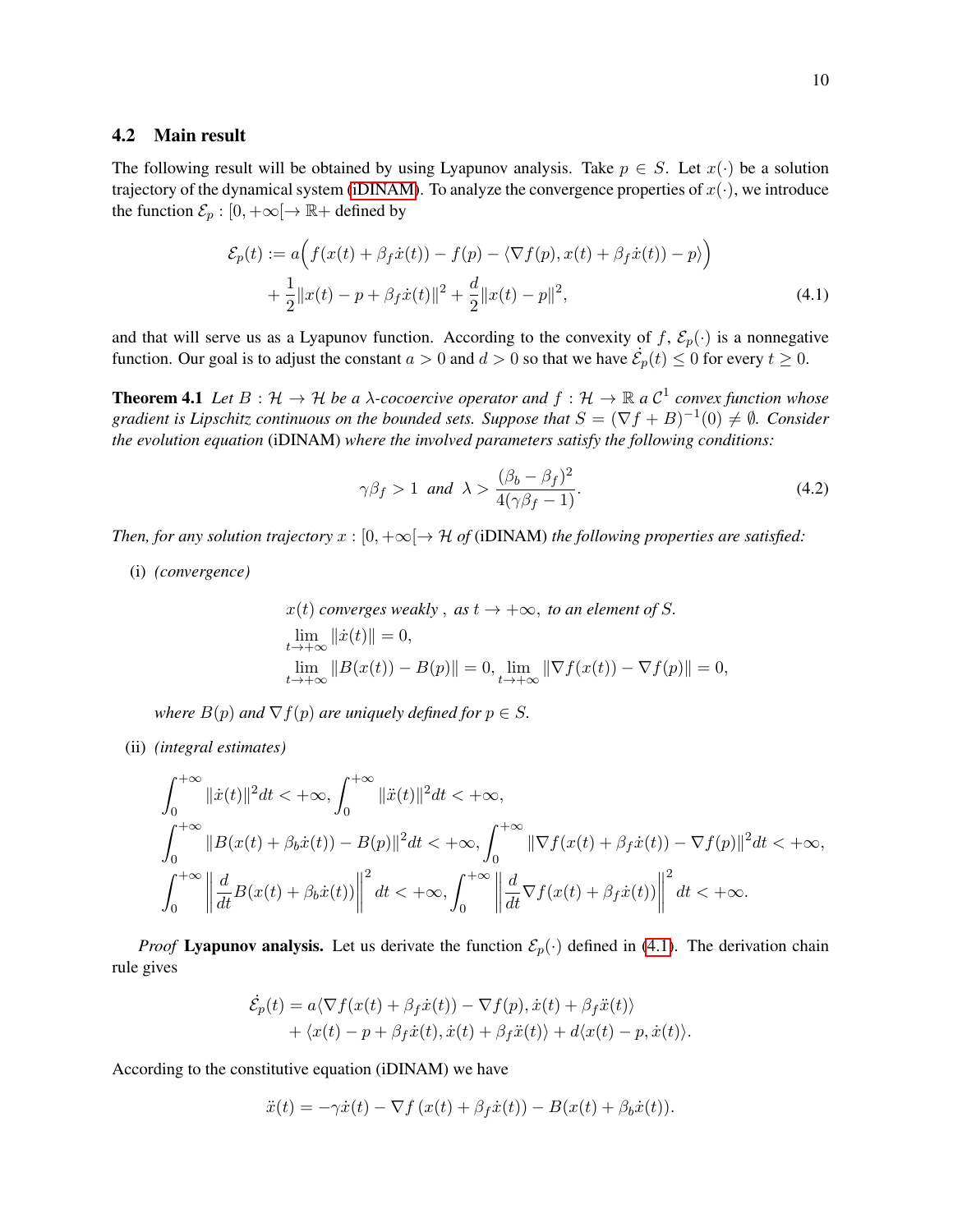Therefore,

$$
\dot{\mathcal{E}}_p(t) = a \langle \nabla f(x(t) + \beta_f \dot{x}(t)) - \nabla f(p), \dot{x}(t) + \beta_f(-\gamma \dot{x}(t) - \nabla f(x(t) + \beta_f \dot{x}(t)) - B(x(t) + \beta_b \dot{x}(t))) \rangle + \langle x(t) - p + \beta_f \dot{x}(t), \dot{x}(t) + \beta_f(-\gamma \dot{x}(t) - \nabla f(x(t) + \beta_f \dot{x}(t)) - B(x(t) + \beta_b \dot{x}(t))) \rangle + d \langle x(t) - p, \dot{x}(t) \rangle.
$$

Let us denote shortly

$$
X(t) := \nabla f(x(t) + \beta_f \dot{x}(t)) - \nabla f(p),
$$
  
\n
$$
Y(t) := B(x(t) + \beta_b \dot{x}(t)) - B(p).
$$

Since  $p \in S$ , we have  $\nabla f(p) + B(p) = 0$ . So, we can arrange  $\dot{\mathcal{E}}_p(t)$  as follows

$$
\dot{\mathcal{E}}_p(t) = a \langle X(t), \dot{x}(t) + \beta_f(-\gamma \dot{x}(t) - X(t) - Y(t)) \rangle \n+ \langle x(t) - p + \beta_f \dot{x}(t), \dot{x}(t) + \beta_f(-\gamma \dot{x}(t) - X(t) - Y(t)) \rangle + d \langle x(t) - p, \dot{x}(t) \rangle \n= -a\beta_f ||X(t)||^2 + a(1 - \gamma \beta_f) \langle X(t), \dot{x}(t) \rangle - a\beta_f \langle X(t), Y(t) \rangle \n+ \beta_f (1 - \gamma \beta_f) ||\dot{x}(t)||^2 + (d + 1 - \gamma \beta_f) \langle x(t) - p, \dot{x}(t) \rangle - \beta_f \langle x(t) - p + \beta_f \dot{x}(t), X(t) + Y(t) \rangle.
$$
\n(4.3)

By convexity of f, we have that  $\nabla f$  is monotone. By definition of  $X(t)$  this gives

$$
\langle x(t) - p + \beta_f \dot{x}(t), X(t) \rangle \ge 0.
$$

Moreover, since  $B$  is  $\lambda$ -cocoercive, we have

$$
\langle x(t) - p + \beta_f \dot{x}(t), Y(t) \rangle = \langle x(t) - p + \beta_b \dot{x}(t), Y(t) \rangle + (\beta_f - \beta_b) \langle \dot{x}(t), Y(t) \rangle
$$
  
\n
$$
\geq \lambda ||Y(t)||^2 + (\beta_f - \beta_b) \langle \dot{x}(t), Y(t) \rangle.
$$

Combining the above results, and taking  $d = \gamma \beta_f - 1 > 0$ , we deduce from (4.3) that

$$
\dot{\mathcal{E}}_p(t) \le -a\beta_f \|X(t)\|^2 + a(1-\gamma\beta_f)\langle X(t)\rangle, \dot{x}(t)\rangle - a\beta_f\langle X(t), Y(t)\rangle + \beta_f(1-\gamma\beta_f) \| \dot{x}(t)\|^2 - \lambda\beta_f \|Y(t)\|^2 - \beta_f(\beta_f - \beta_b)\langle \dot{x}(t), Y(t)\rangle.
$$
\n(4.4)

Let us majorize the scalar products that enter (4.4) with the help of the following elementary inequalities: for any  $\rho > 0$  and  $r > 0$ , which are parameters that will be adjusted (recall that  $\gamma \beta_f > 1$ )

$$
a(1 - \gamma \beta_f) \langle X(t) \rangle, \dot{x}(t) \rangle \leq \frac{1}{2} \rho a(\gamma \beta_f - 1) \|X(t)\|^2 + \frac{1}{2\rho} a(\gamma \beta_f - 1) \|\dot{x}(t)\|^2 \tag{4.5}
$$

$$
-a\beta_f\langle X(t), Y(t) \rangle \le \frac{1}{2}ar\beta_f \|X(t)\|^2 + \frac{1}{2r}a\beta_f \|Y(t)\|^2.
$$
 (4.6)

Combining  $(4.4)$  with  $(4.5)$  and  $(4.6)$ , we get

$$
\dot{\mathcal{E}}_p(t) \le -a\beta_f \|X(t)\|^2 + \frac{1}{2}\rho a(\gamma\beta_f - 1)\|X(t)\|^2 + \frac{1}{2\rho}a(\gamma\beta_f - 1)\|\dot{x}(t)\|^2 \n+ \frac{1}{2}ar\beta_f \|X(t)\|^2 + \frac{1}{2r}a\beta_f \|Y(t)\|^2 \n+ \beta_f(1 - \gamma\beta_f) \|\dot{x}(t)\|^2 - \lambda\beta_f \|Y(t)\|^2 - \beta_f(\beta_f - \beta_b)\langle\dot{x}(t), Y(t)\rangle.
$$
\n(4.7)

After rearranging the terms, we get

$$
\dot{\mathcal{E}}_p(t) \le -a\left(\beta_f - \frac{1}{2}\rho(\gamma\beta_f - 1) - \frac{1}{2}r\beta_f\right) \|X(t)\|^2 - (\gamma\beta_f - 1)\left(\beta_f - \frac{a}{2\rho}\right) \|\dot{x}(t)\|^2 - \beta_f\left(\lambda - \frac{a}{2r}\right) \|Y(t)\|^2 - \beta_f(\beta_f - \beta_b)\langle\dot{x}(t), Y(t)\rangle.
$$
\n(4.8)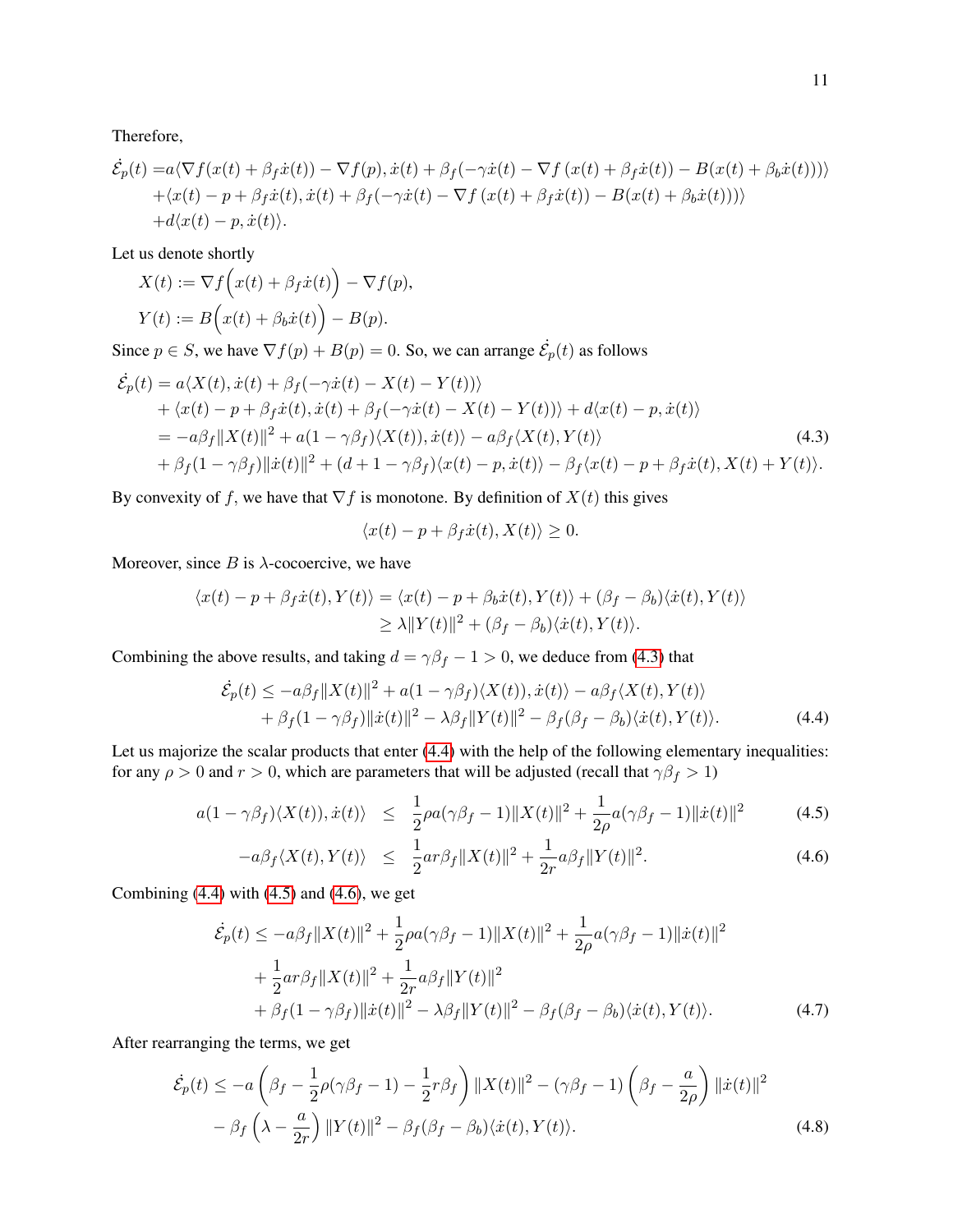Equivalently,

$$
\dot{\mathcal{E}}_p(t) + a\left(\beta_f - \frac{1}{2}\rho(\gamma\beta_f - 1) - \frac{1}{2}r\beta_f\right) ||X(t)||^2 + \beta_f \mathcal{S}(t) \le 0,
$$
\n(4.9)

where

$$
\mathcal{S}(t) := \left(\lambda - \frac{a}{2r}\right) \|Y(t)\|^2 + (\beta_f - \beta_b) \langle \dot{x}(t), Y(t) \rangle + (\gamma \beta_f - 1) \left(1 - \frac{a}{2\rho \beta_f}\right) \|\dot{x}(t)\|^2.
$$

We have  $S(t) = q(Y(t), \dot{x}(t))$  where  $q : \mathcal{H} \times \mathcal{H} \rightarrow \mathbb{R}$  is the quadratic form

$$
q(Y,Z) := \left(\lambda - \frac{a}{2r}\right) ||Y||^2 + (\beta_f - \beta_b)\langle Y, Z\rangle + (\gamma\beta_f - 1)\left(1 - \frac{a}{2\rho\beta_f}\right) ||Z||^2.
$$

The following system of conditions on the positive parameters  $a, r, \rho$  ensures that the coefficient of  $||X(t)||^2$  in (4.9) is positive and the quadratic form q is positive definite:

$$
\beta_f - \frac{1}{2}\rho(\gamma\beta_f - 1) - \frac{1}{2}r\beta_f > 0; \tag{4.10}
$$

$$
\lambda - \frac{a}{2r} > 0; \tag{4.11}
$$

$$
1 - \frac{a}{2\rho\beta_f} > 0; \tag{4.12}
$$

$$
4\left(\lambda - \frac{a}{2r}\right)(\gamma\beta_f - 1)\left(1 - \frac{a}{2\rho\beta_f}\right) - (\beta_f - \beta_b)^2 > 0.
$$
\n(4.13)

Conditions (4.11) and (4.12) are respectively equivalent to  $r > \frac{a}{2}$  $rac{a}{2\lambda}$  and  $\rho > \frac{a}{2\beta}$  $\frac{a}{2\beta_f}$ . So they are satisfied by taking  $r = \frac{\tau a}{2\lambda}$  $rac{\tau a}{2\lambda}$  and  $\rho = \frac{\tau a}{2\beta_1}$  $\frac{7a}{2\beta_f}$  with  $\tau > 1$ . Reinjecting these values in (4.10) we get the following condition

$$
\tau a \le \frac{4\lambda\beta_f^2}{\lambda(\gamma\beta_f - 1) + \beta_f^2}.\tag{4.14}
$$

Let us now examine the last condition (4.13) which, due to the choice of r and  $\rho$ , simplifies as follows

$$
\Delta(\tau) := 4\lambda \left(1 - \frac{1}{\tau}\right)^2 (\gamma \beta_f - 1) - (\beta_f - \beta_b)^2 > 0.
$$

We have

$$
\lim_{\tau+\infty}\Delta(\tau) = 4\lambda(\gamma\beta_f - 1) - (\beta_f - \beta_b)^2
$$

which is positive by our assumption (4.2) on the parameters. So, by taking  $\tau$  large enough, and adjusting a small enough according to (4.14), we get that that the coefficient of  $||X(t)||^2$  in (4.9) is positive, and that the quadratic form q is positive definite. We infer the existence of positive real numbers  $\eta$  and  $\mu$  such that

$$
\dot{\mathcal{E}}_p(t) + \eta \|X(t)\|^2 + \mu \beta_f \|\dot{x}(t)\|^2 + \mu \beta_f \|Y(t)\|^2 \le 0.
$$
 (4.15)

**Estimates.** We rely on the estimate (4.15) that we integrate on [0, t],  $t \ge 0$ . We obtain

$$
\mathcal{E}_p(t) + \eta \int_0^t \|X(s)\|^2 ds + \mu \beta_f \int_0^t \|\dot{x}(s)\|^2 ds + \mu \beta_f \int_0^t \|Y(s)\|^2 ds \le \mathcal{E}_p(0). \tag{4.16}
$$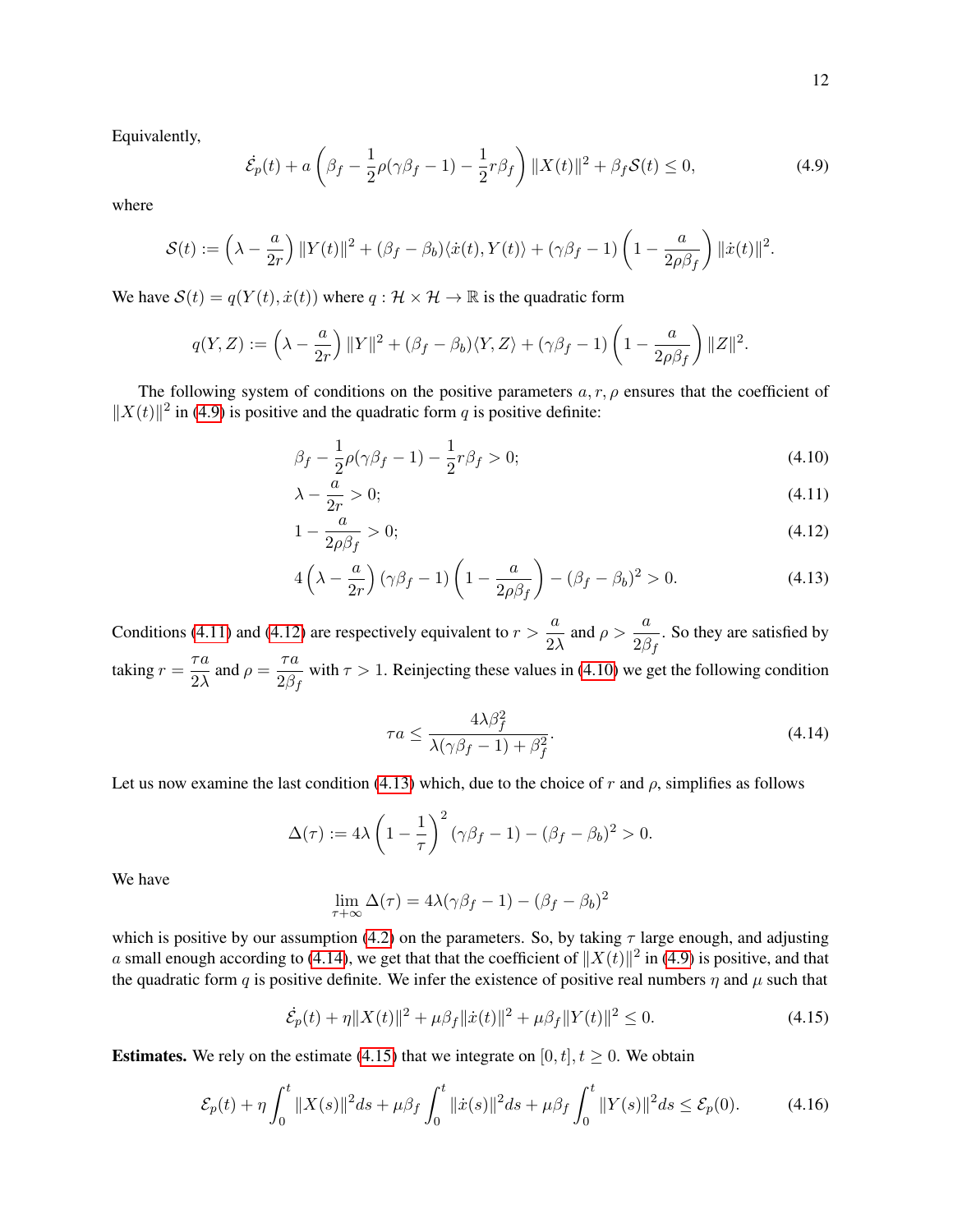13

From this we immediately obtain that  $\mathcal{E}_p(t) \leq \mathcal{E}_p(0)$ , *i.e.*  $\mathcal{E}_p(t)$  is bounded from above. According to the definition of  $\mathcal{E}_p(\cdot)$  we deduce that

$$
\sup_{t \ge 0} \|x(t) - p\| < +\infty,\tag{4.17}
$$

$$
\sup_{t\geq 0} \|x(t) - p + \beta_f \dot{x}(t)\| < +\infty.
$$
\n(4.18)

From (4.17)-(4.18) and  $\beta_f > 0$ , by using the triangle inequality we infer

$$
\sup_{t\geq 0} ||\dot{x}(t)|| < +\infty.
$$
\n(4.19)

Moreover, we immediately deduce from (4.16) and  $\mathcal{E}_p(t)$  nonnegative the following integral estimates

$$
\int_0^{+\infty} \|X(t)\|^2 dt < +\infty, \ \int_0^{+\infty} \| \dot{x}(t) \|^2 dt < +\infty, \ \int_0^{+\infty} \|Y(t)\|^2 dt < +\infty. \tag{4.20}
$$

Let us rewrite (iDINAM) equivalently as follows (recall that  $\nabla f(p) + Bp = 0$ )

$$
\ddot{x}(t) = -\gamma \dot{x}(t) - X(t) - Y(t).
$$

According to (4.20) the second member of the above equality belongs to  $L^2(0, +\infty; \mathcal{H})$ . Therefore

$$
\int_0^{+\infty} \|\ddot{x}(t)\|^2 \, dt < +\infty. \tag{4.21}
$$

From (4.20) and (4.21) we have  $\dot{x} \in L^2([0, +\infty[; \mathcal{H})$  and  $\ddot{x} \in L^2([0, +\infty[; \mathcal{H})$ . By Lemma 4.2 applied to  $u = \dot{x}$  with  $p = r = 2$  we deduce that

$$
\lim_{t \to +\infty} \dot{x}(t) = 0. \tag{4.22}
$$

Furthermore, since *B* is  $\lambda$ -cocoercive, it is  $\frac{1}{\lambda}$ -Lipschitz continuous. Therefore,

$$
\left\| \frac{d}{dt} B(x(t) + \beta_b \dot{x}(t)) \right\| \le \frac{1}{\lambda} ||\dot{x}(t) + \beta_b \ddot{x}(t)||, \text{ for all } t \ge 0.
$$
 (4.23)

Hence,

$$
\int_0^{+\infty} \left\| \frac{d}{dt} B(x(t) + \beta_b \dot{x}(t)) \right\|^2 dt \le \frac{1}{\lambda^2} \int_0^{+\infty} \| \dot{x}(t) + \beta_b \ddot{x}(t) \|^2 dt
$$
  

$$
\le \frac{2}{\lambda^2} \int_0^{+\infty} \| \dot{x}(t) \|^2 dt + \frac{2\beta_b^2}{\lambda^2} \int_0^{+\infty} \| \ddot{x}(t) \|^2 dt < +\infty.
$$

Similarly, we have

$$
\int_0^{+\infty} \left\| \frac{d}{dt} \nabla f(x(t) + \beta_f \dot{x}(t)) \right\|^2 dt < +\infty
$$

where have used that  $x(t) + \beta_f \dot{x}(t)$  remains bounded (according to (4.17) and (4.19)) and that  $\nabla f$  is Lipschitz continuous on the bounded sets. So, according to the definition of  $X(t)$  and  $Y(t)$  we have

$$
\int_0^{+\infty} \left\| \frac{d}{dt} X(t) \right\|^2 dt < +\infty, \ \int_0^{+\infty} \left\| \frac{d}{dt} Y(t) \right\|^2 dt < +\infty. \tag{4.24}
$$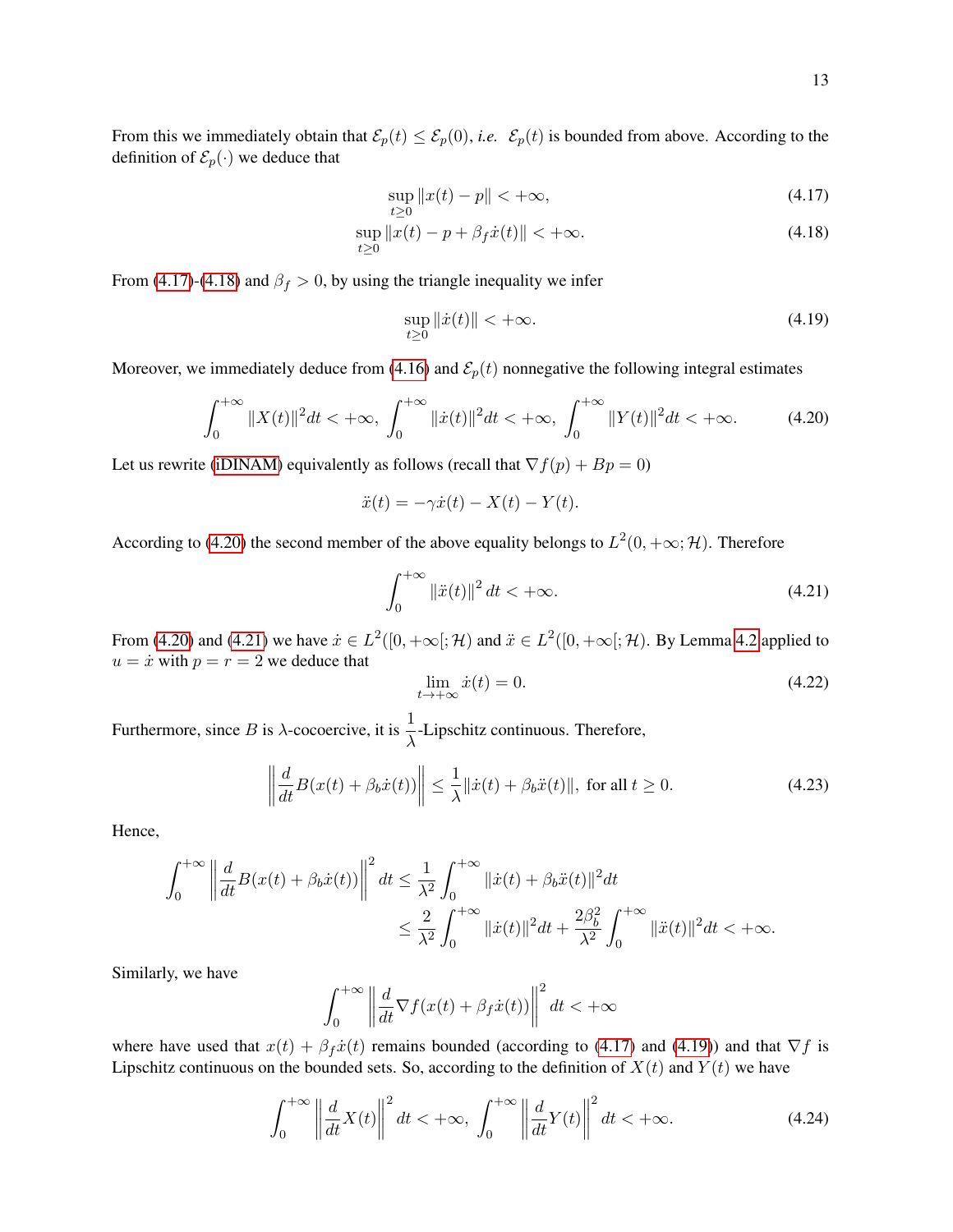From (4.20)-(4.24), by applying Lemma 4.2 we deduce that  $\lim_{t\to+\infty} X(t) = \lim_{t\to+\infty} Y(t) = 0$ , that is

$$
\lim_{t \to +\infty} \|B((x(t) + \beta_b \dot{x}(t)) - B(p)\| = 0, \lim_{t \to +\infty} \|\nabla f(x(t) + \beta_f \dot{x}(t)) - \nabla f(p)\| = 0 \tag{4.25}
$$

According to the Lipschitz continuity of B, and the Lipschitz continuity of  $\nabla f$  on the bounded sets (recall that  $x(t)$  and  $\dot{x}(t)$  are bounded) we immediately deduce from (4.25) and  $\lim_{t \to +\infty} \dot{x}(t) = 0$ , that

$$
\lim_{t \to +\infty} \|B(x(t)) - B(p)\| = 0, \quad \lim_{t \to +\infty} \|\nabla f(x(t)) - \nabla f(p)\| = 0.
$$
\n(4.26)

**Convergence of the trajectory.** To prove the existence of the weak limit of  $x(t)$  as  $t \to +\infty$ , we use Opial's lemma (see [40] for more details). Given  $p \in S$ , let us consider the anchor function defined by, for every  $t \in [0, +\infty[$ 

$$
q_p(t) := \frac{1}{2} ||x(t) - p||^2.
$$

From  $\dot{q}_p(t) = \langle \dot{x}(t), x(t) - p \rangle$  and  $\ddot{q}_p(t) = ||\dot{x}(t)||^2 + \langle \ddot{x}(t), x(t) - p \rangle$ , we obtain

$$
\ddot{q}_p(t) + \gamma \dot{q}_p(t) = ||\dot{x}(t)||^2 + \langle \ddot{x}(t) + \gamma \dot{x}(t), x(t) - p \rangle
$$
  
=  $||\dot{x}(t)||^2 - \langle \nabla f(x(t) + \beta_f \dot{x}(t)) + B(x(t) + \beta_b \dot{x}(t)), x(t) - p \rangle.$ 

According to the monotonicity of  $\nabla f$  and B, we have

$$
\langle \nabla f(x(t) + \beta_f \dot{x}(t)) + B(x(t) + \beta_b \dot{x}(t)), x(t) - p \rangle
$$
  
= 
$$
\langle X(t) + Y(t), x(t) - p \rangle
$$
  

$$
\geq -\beta_f \langle X(t), \dot{x}(t) \rangle - \beta_b \langle Y(t), \dot{x}(t) \rangle.
$$

Therefore,

$$
\ddot{q}_p(t) + \gamma \dot{q}_p(t) \le ||\dot{x}(t)||^2 + \beta_f \langle X(t), \dot{x}(t) \rangle + \beta_b \langle Y(t), \dot{x}(t) \rangle. \tag{4.27}
$$

Applying the Cauchy-Schwarz inequality, we get

$$
\ddot{q}_p(t) + \gamma \dot{q}_p(t) \le ||\dot{x}(t)||^2 + \beta_f ||X(t)|| \|\dot{x}(t)\| + \beta_b ||Y(t)|| \|\dot{x}(t)\|.
$$
 (4.28)

Then note that the second member of (4.28)

$$
g(t) := ||\dot{x}(t)||^2 + \beta_f ||X(t)|| ||\dot{x}(t)|| + \beta_b ||Y(t)|| ||\dot{x}(t)||
$$

is nonnegative and belongs to  $L^1([0, +\infty), \mathbb{R})$ . Indeed, we have

$$
\int_0^{+\infty} \|X(t)\| \|\dot{x}(t)\| dt \le \frac{1}{2} \int_0^{+\infty} \|X(t)\|^2 dt + \frac{1}{2} \int_0^{+\infty} \|\dot{x}(t)\|^2 dt,
$$
  

$$
\int_0^{+\infty} \|Y(t)\| \|\dot{x}(t)\| dt \le \frac{1}{2} \int_0^{+\infty} \|Y(t)\|^2 dt + \frac{1}{2} \int_0^{+\infty} \|\dot{x}(t)\|^2 dt.
$$

Using (4.20), we deduce that

$$
\int_0^{+\infty} g(t)dt < +\infty.
$$

Since  $q_p$  is nonnegative, Lemma 4.3 shows that  $\lim_{t\to+\infty} q_p(t)$  exists. To complete the proof via Opial's lemma, we need to show that every weak sequential cluster point of  $x(t)$  belongs to S. Let  $t_n \to +\infty$ such that  $x(t_n) \to x^*$ ,  $n \to +\infty$ . According to (4.26)

$$
\nabla f(x(t_n)) \to \nabla f(p); B(x(t_n)) \to B(p) \text{ strongly in } \mathcal{H}
$$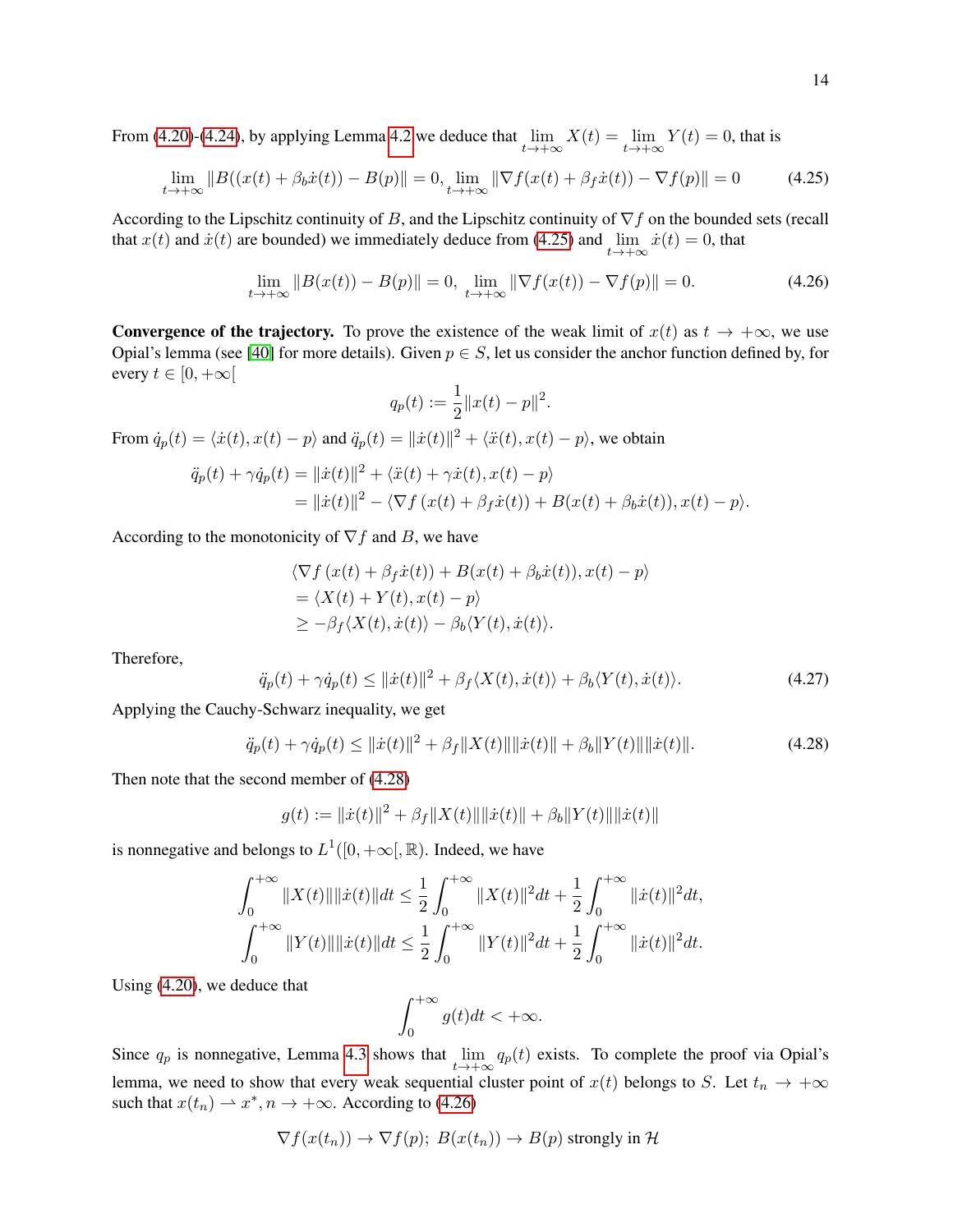and

$$
x(t_n) \to x^*
$$
 weakly in H.

From the closedness property of the graph of the maximally monotone operators  $\nabla f$  and B in  $w-\mathcal{H}\times s-$ H, we deduce that  $\nabla f(x^*) = \nabla f(p)$ , and  $B(x^*) = B(p)$ . Therefore  $\nabla f(x^*) + B(x^*) = \nabla f(p) + B(p) =$ 0, that is  $x^* \in S$ . Consequently,  $x(t)$  converges weakly to an element of S as t goes to  $+\infty$ . The proof of Theorem 4.1 is thus completed.

Let us specialize the previous results in the case  $\beta_b = \beta_f$ . We set  $\beta_b = \beta_f := \beta > 0$  and  $A := \nabla f + B$ . We thus consider the evolution system

(iDINAM) 
$$
\ddot{x}(t) + \gamma \dot{x}(t) + A(x(t) + \beta \dot{x}(t)) = 0, \quad t \ge 0.
$$

The existence of strong global solutions to this system is guaranteed by Theorem 3.1. The convergence properties as  $t \to +\infty$  of the solution trajectories generated by this system is a consequence of Theorem 4.1 and are given below.

**Corollary 4.1** Let  $B: \mathcal{H} \to \mathcal{H}$  be a  $\lambda$ -cocoercive operator and  $f: \mathcal{H} \to \mathbb{R}$  be a  $\mathcal{C}^1$  convex function *whose gradient is Lipschitz continuous on the bounded sets. Suppose that the solution set*  $S = (\nabla f +$  $(B)^{-1}(0) \neq \emptyset$ . Consider the evolution equation (iDINAM), where  $A = \nabla f + B$ ,  $\beta_b = \beta_f := \beta > 0$  and *where the involved parameters satisfy the following condition* γβ > 1*. Then, for any solution trajectory*  $x : [0, +\infty] \rightarrow \mathcal{H}$  of (iDINAM), the following properties are satisfied:

- (i) (*convergence*) The trajectory  $x(t)$  *converges weakly, as*  $t \to +\infty$ *, to an element*  $x^* \in S$ *. Moreover*  $\lim_{t \to +\infty} ||\dot{x}(t)|| = 0$ , and  $\lim_{t \to +\infty} ||A(x(t) + \beta \dot{x}(t))|| = 0$ .
- (ii) *(integral estimate)*

$$
\int_0^{+\infty} \|\dot{x}(t)\|^2 dt < +\infty, \int_0^{+\infty} \|\ddot{x}(t)\|^2 dt < +\infty,
$$
  

$$
\int_0^{+\infty} \|A(x(t) + \beta \dot{x}(t))\|^2 dt < +\infty, \text{ and } \int_0^{+\infty} \left\|\frac{d}{dt}A(x(t) + \beta \dot{x}(t))\right\|^2 dt < +\infty.
$$

#### 4.3 Comparison of the dynamics with explicit and implicit Newton-type damping

For simplicity, let us compare the dynamics in the case  $\beta_f = \beta_b = \beta > 0$ . According to the previous study of the authors in [3] concerning the dynamic (DINAM) with explicit Newton-type damping, the condition on the parameters ensuring the convergence of the trajectories is

$$
\lambda \gamma > \beta + \frac{1}{\gamma} \tag{4.29}
$$

On the other hand, the corresponding condition for (iDINAM), as given by Corollary 4.1 is

$$
\gamma \beta > 1. \tag{4.30}
$$

As a striking result, we can observe that, contrary to (DINAM), the cocoercivity parameter  $\lambda$  no longer enters the condition relative to (iDINAM). This suggests in particular that it would be interesting to consider the case of an asymptotic vanishing damping coefficient  $\gamma(t) = \frac{\alpha}{t}$  which is in accordance with the Nesterov accelerated scheme. By adjusting accordingly the coefficient  $\beta(t)$  which now tends to infinity, this would make it possible to obtain fast convergence results for general monotone inclusions. In fact, first results in this direction have been obtained for the ADMM algorithm, see [15].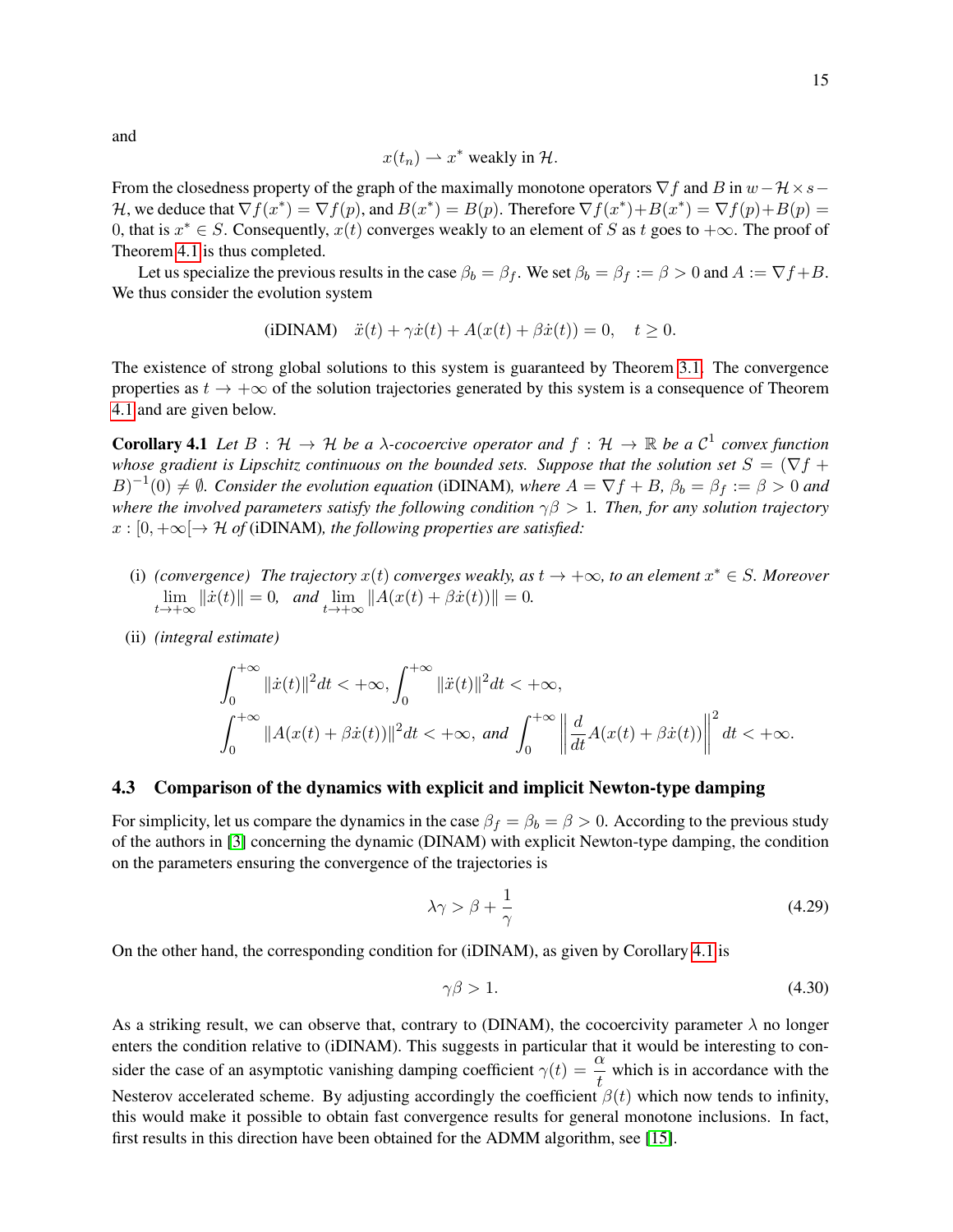## 5 Inertial proximal algorithms associated with (iDINAAM)

We are interested in the convergence properties of several splitting algorithms with inertial features obtained by temporal discretization of the second-order (in time) evolution equation:

$$
\ddot{x}(t) + \gamma \dot{x}(t) + \nabla f(x(t) + \beta_f \dot{x}(t)) + B(x(t) + \beta_b \dot{x}(t)) = 0.
$$
 (iDINAM)

We aim to obtain, under an appropriate adjustment of the parameters and the discretization step, convergence results of the same type as those obtained in the previous section, in the continuous case.

### 5.1 An inertial proximal-gradient algorithm

In this section, f is a  $C^1$  convex function whose gradient is L-Lipschitz continuous. Take a fixed time step  $h > 0$ , and consider the following finite-difference scheme for (iDINAM):

$$
\frac{1}{h^2}(x_{k+1} - 2x_k + x_{k-1}) + \frac{\gamma}{h}(x_{k+1} - x_k) + \nabla f\left(x_k + \frac{\beta_f}{h}(x_k - x_{k-1})\right) \n+ B\left(x_{k+1} + \frac{\beta_b}{h}(x_{k+1} - x_k)\right) = 0.
$$
\n(5.1)

This scheme is implicit with respect to the nonpotential  $B$  and explicit with respect to the potential operator  $\nabla f$ . According to the gradient-like structure of the algorithm when  $B = 0$ , we expect to obtain convergence results by assuming that the step size h is taken small enough. After expanding  $(5.1)$ , we obtain

$$
(1 + \gamma h)(x_{k+1} - x_k) + h^2 B \left( x_{k+1} + \frac{\beta_b}{h} (x_{k+1} - x_k) \right)
$$
  
=  $(x_k - x_{k-1}) - h^2 \nabla f \left( x_k + \frac{\beta_f}{h} (x_k - x_{k-1}) \right).$  (5.2)

Set  $\alpha := 1 + \frac{\beta_b}{1}$  $\frac{\sigma_0}{h}$ . After arranging (5.2), we obtain equivalently

$$
x_{k+1} = \frac{\alpha - 1}{\alpha} x_k + \frac{1}{\alpha} (\text{Id} + \frac{\alpha h^2}{1 + \gamma h} B)^{-1} (\xi_k),
$$

with

$$
\xi_k = x_k + \frac{\alpha}{1 + \gamma h} \left( (x_k - x_{k-1}) - h^2 \nabla f \left( x_k + \frac{\beta_f}{h} (x_k - x_{k-1}) \right) \right).
$$

We thus obtain the following algorithm.

(iDINAAM-split):  
\nInitialize: 
$$
x_0 \in \mathcal{H}, x_1 \in \mathcal{H}
$$
  
\n
$$
\alpha = 1 + \frac{\beta_b}{h},
$$
\n
$$
\xi_k = x_k + \frac{\alpha}{1 + \gamma h} (x_k - x_{k-1}) - \frac{\alpha h^2}{1 + \gamma h} \nabla f \left( x_k + \frac{\beta_f}{h} (x_k - x_{k-1}) \right),
$$
\n
$$
x_{k+1} = \frac{\alpha - 1}{\alpha} x_k + \frac{1}{\alpha} \left( \text{Id} + \frac{\alpha h^2}{1 + \gamma h} B \right)^{-1} (\xi_k).
$$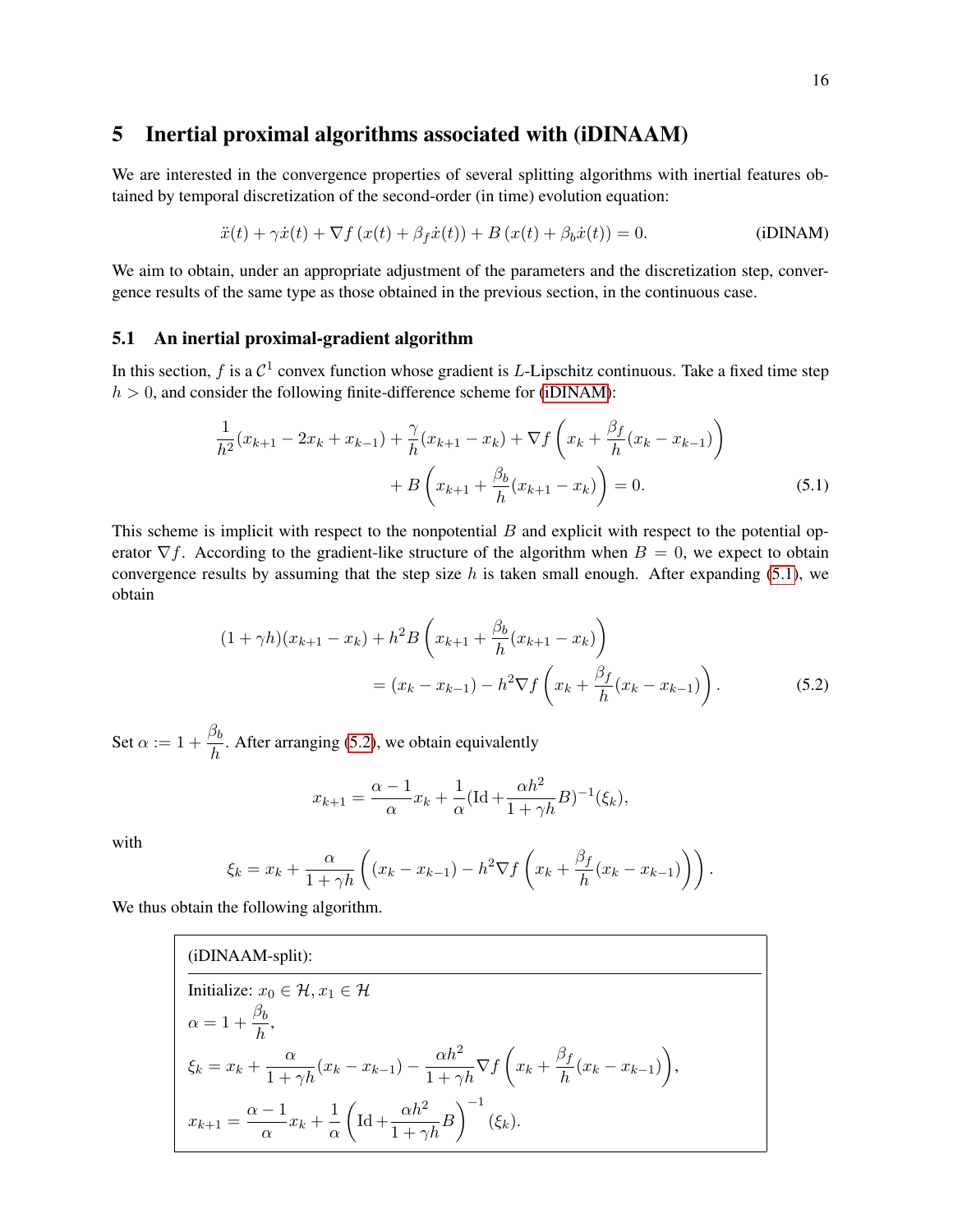**Theorem 5.1** Let  $B : \mathcal{H} \to \mathcal{H}$  be a  $\lambda$ -cocoercive operator and  $f : \mathcal{H} \to \mathbb{R}$  a differentiable convex *function whose gradient is L-Lipschitz continuous. Suppose the positive parameters*  $\lambda$ ,  $\gamma$ ,  $\beta_b$ ,  $\beta_f$  *satisfy* 

$$
0 < h < \frac{2}{L\beta_f}, \ \gamma\beta_f > 1 \ and \ \lambda > \frac{(\beta_b - \beta_f)^2}{4(\gamma\beta_f - 1)}.\tag{5.3}
$$

*Then, the sequence*  $(x_k)$  *generated by the algorithm* (iDINAAM-split) *has the following properties:* 

- (i)  $(x_k)$  *converges weakly to an element in* S;
- (ii)  $\lim_{k \to \infty} \|\nabla f(x_k) \nabla f(p)\| = 0$ ,  $\lim_{k \to \infty} \|B(x_k) B(p)\| = 0$ . (iii)  $\sum_{n=1}^{\infty}$  $_{k=1}$  $||x_k - x_{k-1}||^2 < +\infty, \sum_{k=1}^{\infty}$  $_{k=1}$  $\|\nabla f(x_k) - \nabla f(p)\|^2 < +\infty, \sum_{k=1}^{\infty}$  $k=1$  $||B(x_k) - B(p)||^2 < +\infty$ *where*  $\nabla f(p)$ *,*  $B(p)$  *do not depend on the choice of*  $p \in S$ *.*

*Proof* The discrete energy Take  $p \in S$ . Let us consider the sequence  $(E_k)$  defined for all  $k \geq 1$  by

$$
E_k := \frac{1}{2} ||(x_k - p) + \frac{\beta_f}{h}(x_k - x_{k-1})||^2 + \frac{\delta}{2} ||x_k - p||^2,
$$

where  $\delta$  is a positive coefficient to adjust.

For each  $k \geq 1$ , let us briefly write  $E_k$  as follows:

$$
E_k = \frac{1}{2} ||v_k||^2 + \frac{\delta}{2} ||x_k - p||^2,
$$

with

$$
v_k := x_k - p + \frac{\beta_f}{h}(x_k - x_{k-1}).
$$

By definition of  $v_k$  and (5.1), we have

$$
v_{k+1} - v_k = x_{k+1} - x_k + \frac{\beta_f}{h} (x_{k+1} - 2x_k + x_{k-1})
$$
  
=  $(1 - \gamma \beta_f)(x_{k+1} - x_k) - h\beta_f \nabla f \left( x_k + \frac{\beta_f}{h} (x_k - x_{k-1}) \right) - h\beta_f B \left( x_{k+1} + \frac{\beta_b}{h} (x_{k+1} - x_k) \right)$   
=  $(1 - \gamma \beta_f)(x_{k+1} - x_k) - h\beta_f \nabla f (y_k) - h\beta_f B(z_k),$ 

where we write shortly

$$
y_k := x_k + \frac{\beta_f}{h}(x_k - x_{k-1}),
$$
  

$$
z_k := x_{k+1} + \frac{\beta_b}{h}(x_{k+1} - x_k).
$$

Therefore, for  $k \geq 1$ , we have

$$
\frac{1}{2}||v_{k+1}||^2 - \frac{1}{2}||v_k||^2 = -\frac{1}{2}||v_{k+1} - v_k||^2 + \langle v_{k+1} - v_k, v_{k+1}\rangle
$$
\n
$$
= -\frac{1}{2}(\gamma\beta_f - 1)^2||x_{k+1} - x_k||^2 - \frac{1}{2}h^2\beta_f^2||\nabla f(y_k) + B(z_k)||^2
$$
\n
$$
-h\beta_f(\gamma\beta_f - 1)(x_{k+1} - x_k, \nabla f(y_k) + B(z_k))
$$
\n
$$
-\langle x_{k+1} - p + \frac{\beta_f}{h}(x_{k+1} - x_k), (\gamma\beta_f - 1)(x_{k+1} - x_k) + h\beta_f\nabla f(y_k) + h\beta_fB(z_k)\rangle.
$$
\n(5.4)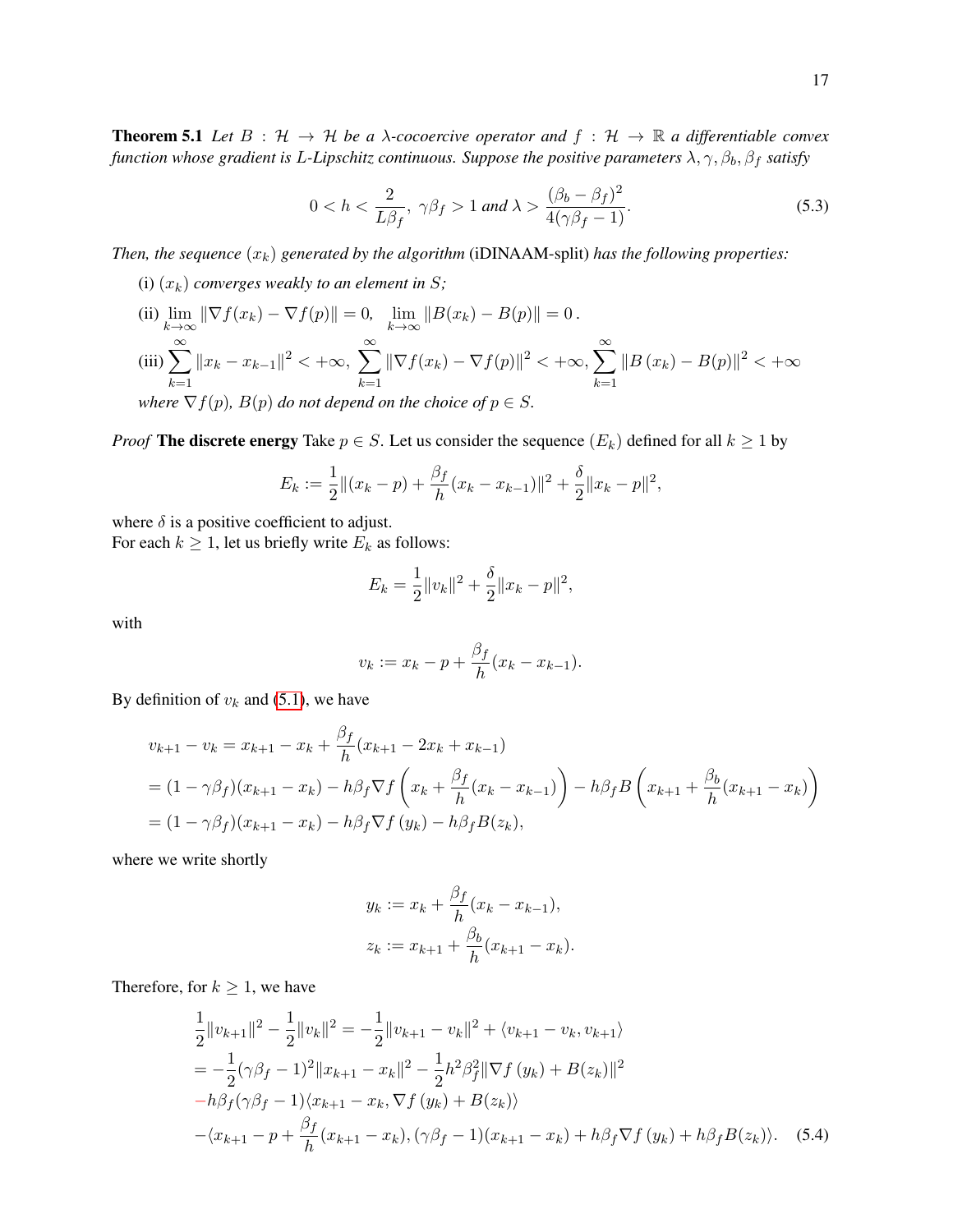Then use the elementary identity

$$
\frac{1}{2}||x_{k+1} - p||^2 - \frac{1}{2}||x_k - p||^2 = -\frac{1}{2}||x_{k+1} - x_k||^2 + \langle x_{k+1} - x_k, x_{k+1} - p \rangle.
$$
 (5.5)

Take  $\delta = \gamma \beta_f - 1$ . Thus, as the first condition on the parameters, we ask

$$
\gamma \beta_f > 1. \tag{5.6}
$$

From (5.4) and (5.5), we deduce that

$$
E_{k+1} - E_k = -\left(\frac{1}{2}\delta^2 + \frac{\delta\beta_f}{h} + \frac{1}{2}\delta\right) \|x_{k+1} - x_k\|^2 - \frac{1}{2}h^2\beta_f^2 \|\nabla f(y_k) + B(z_k)\|^2
$$
  
-  $h\beta_f \delta \langle x_{k+1} - x_k, \nabla f(y_k) + B(z_k) \rangle$   
-  $\langle x_{k+1} - p + \frac{\beta_f}{h}(x_{k+1} - x_k), h\beta_f \nabla f(y_k) + h\beta_f B(z_k) \rangle.$ 

According to  $\nabla f(p) + B(p) = 0$ , we can rewrite the previous relation as follows

$$
E_{k+1} - E_k = -\left(\frac{1}{2}\delta^2 + \frac{\delta\beta_f}{h} + \frac{1}{2}\delta\right) \|x_{k+1} - x_k\|^2 - \frac{1}{2}h^2\beta_f^2 \|Y_k + Z_k\|^2
$$

$$
-h\beta_f\delta\langle x_{k+1} - x_k, Y_k + Z_k \rangle - h\beta_f\langle x_{k+1} - p + \frac{\beta_f}{h}(x_{k+1} - x_k), Y_k + Z_k \rangle, \tag{5.7}
$$

where  $Y_k = \nabla f(y_k) - \nabla f(p)$  and  $Z_k = B(z_k) - B(p)$ . Since  $B$  is  $\lambda$ -cocoercive we have

$$
\langle x_{k+1} - p + \frac{\beta_f}{h} (x_{k+1} - x_k), Z_k \rangle = \langle z_k - p + \frac{1}{h} (\beta_f - \beta_b) (x_{k+1} - x_k), B(z_k) - B(p) \rangle
$$
  
\n
$$
\geq \lambda \| B(z_k) - B(p) \|^2 + \frac{1}{h} (\beta_f - \beta_b) \langle (x_{k+1} - x_k), B(z_k) - B(p) \rangle
$$
  
\n
$$
= \lambda \| Z_k \|^2 + \frac{1}{h} (\beta_f - \beta_b) \langle (x_{k+1} - x_k), Z_k \rangle,
$$

Similarly, since  $\nabla f$  is  $1/L$ -cocoercive, and by using the constitutive equation (5.1), we get

$$
\langle x_{k+1} - p + \frac{\beta_f}{h} (x_{k+1} - x_k), Y_k \rangle
$$
  
=  $\langle y_k - p + x_{k+1} - x_k + \frac{\beta_f}{h} (x_{k+1} - 2x_k + x_{k-1}), \nabla f(y_k) - \nabla f(p) \rangle$   

$$
\geq \frac{1}{L} ||Y_k||^2 + \langle x_{k+1} - x_k + \frac{\beta_f}{h} (x_{k+1} - 2x_k + x_{k-1}), \nabla f(y_k) - \nabla f(p) \rangle,
$$
  
=  $\frac{1}{L} ||Y_k||^2 + \langle x_{k+1} - x_k - \gamma \beta_f (x_{k+1} - x_k) - h \beta_f \nabla f(y_k) - h \beta_f B(z_k), \nabla f(y_k) - \nabla f(p) \rangle$   
=  $\frac{1}{L} ||Y_k||^2 - \langle \delta (x_{k+1} - x_k) + h \beta_f Y_k + h \beta_f Z_k, Y_k \rangle$ 

Combining the above relations with (5.7), we get

$$
E_{k+1} - E_k \le \left(\frac{1}{2}h^2\beta_f^2 - \frac{h\beta_f}{L}\right) ||Y_k||^2 - \left(\frac{1}{2}\delta^2 + \frac{\delta\beta_f}{h} + \frac{1}{2}\delta\right) ||x_{k+1} - x_k||^2
$$

$$
- (h\beta_f\delta + \beta_f(\beta_f - \beta_b))\langle x_{k+1} - x_k, Z_k \rangle - \left(\frac{1}{2}h^2\beta_f^2 + h\beta_f\lambda\right) ||Z_k||^2. \tag{5.8}
$$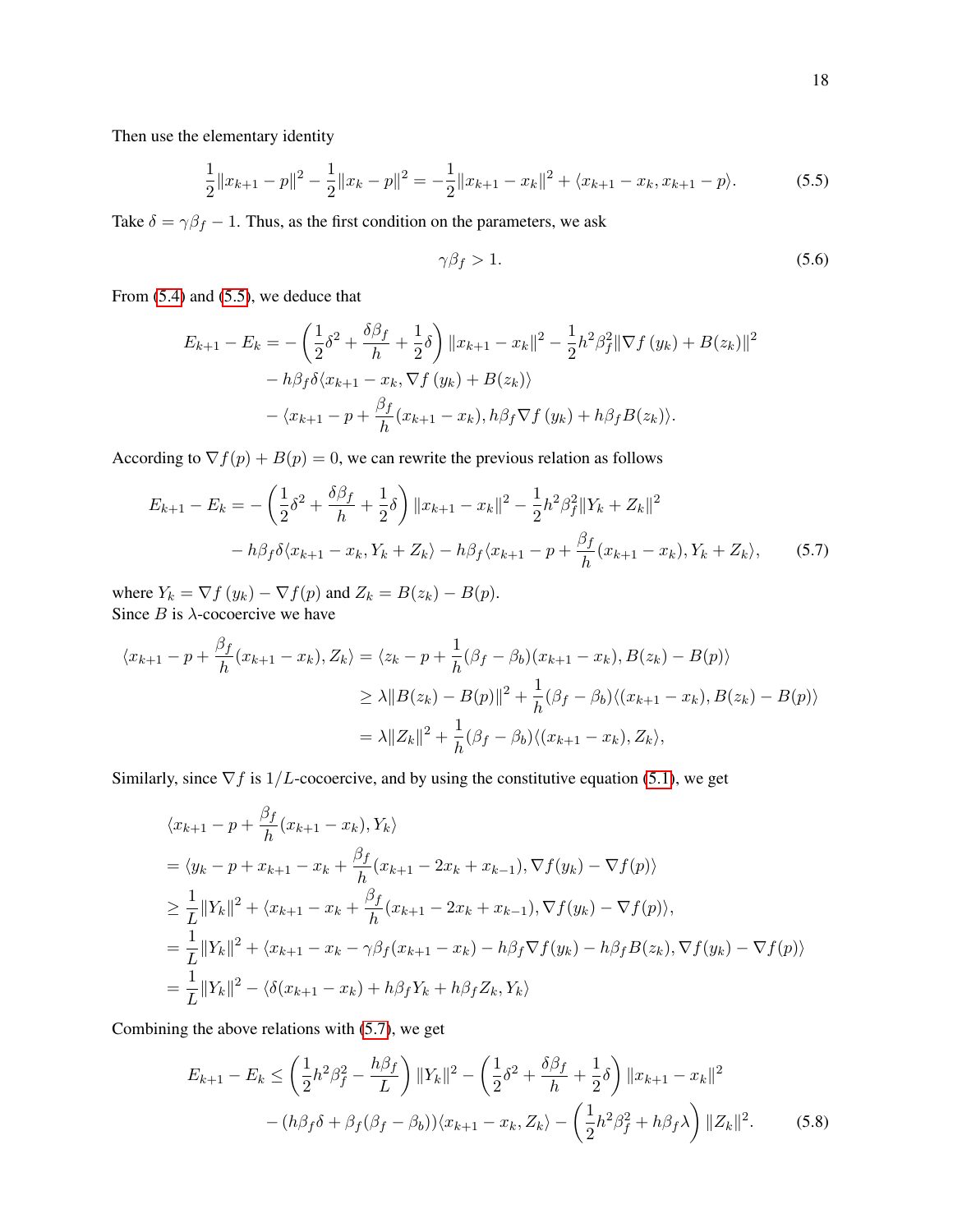Equivalently,

$$
E_{k+1} - E_k + \mathcal{S}_k \le \left(\frac{1}{2}h^2\beta_f^2 - \frac{h\beta_f}{L}\right) ||Y_k||^2, \tag{5.9}
$$

where

$$
S_k = \left(\frac{1}{2}\delta^2 + \frac{\delta\beta_f}{h} + \frac{1}{2}\delta\right) ||x_{k+1} - x_k||^2 + (h\beta_f\delta + \beta_f(\beta_f - \beta_b))\langle x_{k+1} - x_k, Z_k \rangle
$$
  
+ 
$$
\left(\frac{1}{2}h^2\beta_f^2 + h\beta_f\lambda\right) ||Z_k||^2.
$$

Thus, as second conditions on the parameters, we ask  $\frac{1}{2}h^2\beta_f^2 - \frac{h\beta_f}{L}$  $\frac{P}{L}$  < 0, that is

$$
0 < h < \frac{2}{L\beta_f}.\tag{5.10}
$$

Then note that  $S_k = q(x_{k+1} - x_k, Z_k) > 0$  if  $4ag - b^2 > 0$  where  $q: \mathcal{H} \times \mathcal{H} \to \mathbb{R}$  is the quadratic form

$$
q(u, v) := a||u||^2 + b\langle u, v \rangle + g||v||^2,
$$

where

$$
a = \frac{1}{2}\delta^2 + \frac{\delta\beta_f}{h} + \frac{1}{2}\delta,
$$
  
\n
$$
b = h\beta_f\delta + \beta_f(\beta_f - \beta_b),
$$
  
\n
$$
g = \frac{1}{2}h^2\beta_f^2 + h\beta_f\lambda.
$$

The third and last condition on the parameters will be obtained by asking the quadratic form  $q$  to be positive definite. Since a and g are positive this is equivalent to having  $4ag - b^2 > 0$ . We have

$$
4ag - b2 = 4\left(\frac{1}{2}\delta^{2} + \frac{\delta\beta_{f}}{h} + \frac{1}{2}\delta\right)\left(\frac{1}{2}h^{2}\beta_{f}^{2} + h\beta_{f}\lambda\right) - (h\beta_{f}\delta + \beta_{f}(\beta_{f} - \beta_{b}))^{2}
$$
  

$$
= \beta_{f}^{2}\left(4\lambda\delta - (\beta_{f} - \beta_{b})^{2}\right) + 2h\delta\beta_{f}\left(\lambda(\delta + 1) + \beta_{f}\beta_{b}\right) + h^{2}\beta_{f}^{2}\delta
$$
  

$$
\geq \beta_{f}^{2}\left(4\lambda\delta - (\beta_{f} - \beta_{b})^{2} > 0,
$$
 (5.11)

where the last inequality comes from our assumptions. Therefore,  $q$  is positive definite, and there exist positive real numbers  $\mu$  and  $\eta$  such that for any  $k \geq 1$ ,

$$
E_{k+1} - E_k + \mu \|x_{k+1} - x_k\|^2 + \mu \|B(z_k) - B(p)\|^2 + \eta \|\nabla f(y_k) - \nabla f(p)\|^2 \le 0.
$$
 (5.12)

Note that  $\mu$  depends on all the damping coefficients involved in the algorithm and on the step size  $h$ . Its precise estimation is an interesting subject for numerical purpose.

**Estimates.** According to (5.12), the sequence of nonnegative numbers  $(E_k)$  is nonincreasing, and therefore converges. In particular, it is bounded. From this, we immediately deduce that

$$
\sup_{k} \|(x_k - p) + \frac{\beta_f}{h}(x_k - x_{k-1})\| < +\infty,\tag{5.13}
$$

$$
\sup_{k} \|x_k - p\| < +\infty. \tag{5.14}
$$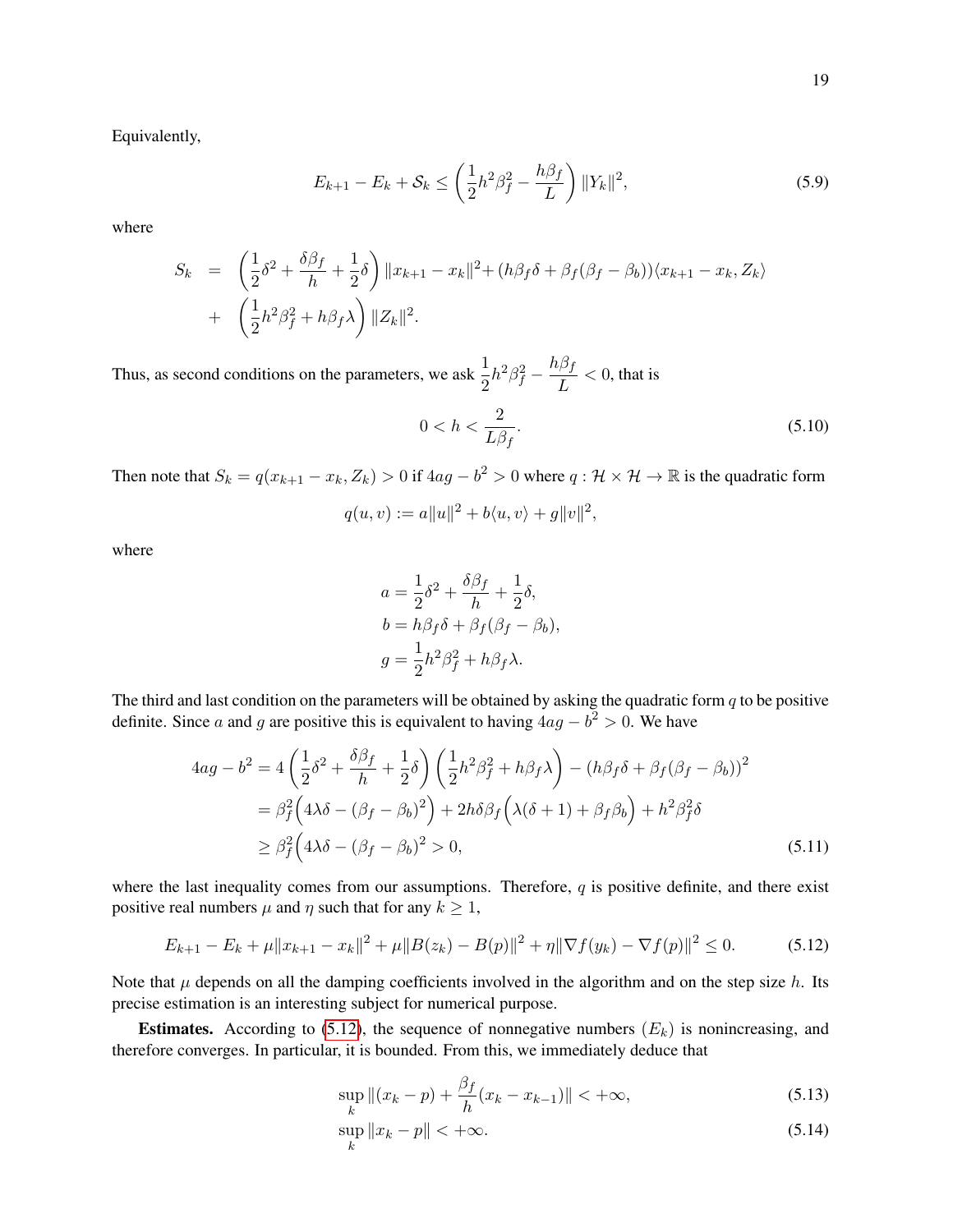Moreover, by summing the inequalities (5.12), we deduce that

$$
\sum_{k=1}^{\infty} \|x_k - x_{k-1}\|^2 < \infty, \quad \sum_{k=1}^{\infty} \|\nabla f(y_k) - \nabla f(p)\|^2 < \infty, \quad \sum_{k=1}^{\infty} \|B(z_k) - B(p)\|^2 < \infty. \tag{5.15}
$$

Elementary algebra and the Lipschitz continuity of  $\nabla f$  give, for each  $k \geq 1$ 

$$
\|\nabla f(x_k) - \nabla f(p)\|^2 \le (\|\nabla f(y_k) - \nabla f(p)\| + \|\nabla f(x_k) - \nabla f(y_k)\|)^2
$$
  
\n
$$
\le 2\|\nabla f(y_k) - \nabla f(p)\|^2 + 2\|\nabla f(x_k) - \nabla f(y_k)\|^2
$$
  
\n
$$
\le 2\|\nabla f(y_k) - \nabla f(p)\|^2 + 2L^2\|x_k - y_k\|^2
$$
  
\n
$$
\le 2\|\nabla f(y_k) - \nabla f(p)\|^2 + \frac{2L^2\beta_f^2}{h^2}\|x_k - x_{k-1}\|^2.
$$
 (5.16)

According to (5.15) we get

$$
\sum_{k=1}^{\infty} \|\nabla f(x_k) - \nabla f(p)\|^2 < +\infty.
$$

Similarly, since B is  $1/\lambda$ -Lipschitz, we get

$$
\sum_{k=1}^{\infty} \|B(x_k) - B(p)\|^2 < +\infty.
$$

Since the general term of a convergent series goes to zero, we deduce (ii).

**Convergence of**  $(x_k)$ . Let us first show that every weak cluster point  $x^*$  of the sequence  $(x_k)$  belongs to S. Consider a subsequence  $(x_{k_n})$  of  $(x_k)$ , such that  $x_{k_n} \to x^*$ , as  $n \to +\infty$ . According to the item (ii) already proved we have

$$
\nabla f(x_{k_n}) \to \nabla f(p), \quad B(x_{k_n}) \to B(p) \text{ strongly in } \mathcal{H},
$$

and

$$
x_{k_n} \rightharpoonup x^*
$$
 weakly in H.

From the closedness property of the graph of the maximally monotone operators  $\nabla f$  and B in  $w-\mathcal{H}\times s-$ H, we deduce that  $\nabla f(x^*) = \nabla f(p)$ , and  $B(x^*) = B(p)$ . Therefore  $\nabla f(x^*) + B(x^*) = \nabla f(p) + B(p) =$ 0, that is  $x^* \in S$ .

According to the estimate (iii) we have  $\sum_{n=1}^{\infty}$  $k=1$  $||x_k - x_{k-1}||^2 < +\infty$ . Since the general term of a convergent series goes to zero, we deduce that  $\lim_{k} ||x_k - x_{k-1}|| = 0$ . According to the definition of  $E_k$ , and since  $\lim_{k} E_k$  exists (indeed it is nonincreasing), we deduce that, for any  $p \in S$ 

$$
\lim_{k \to \infty} ||x_k - p|| \quad \text{exists.}
$$

So, the two conditions of the Opial's lemma are satisfied, which completes the proof of the convergence of the sequence  $(x_k)$ .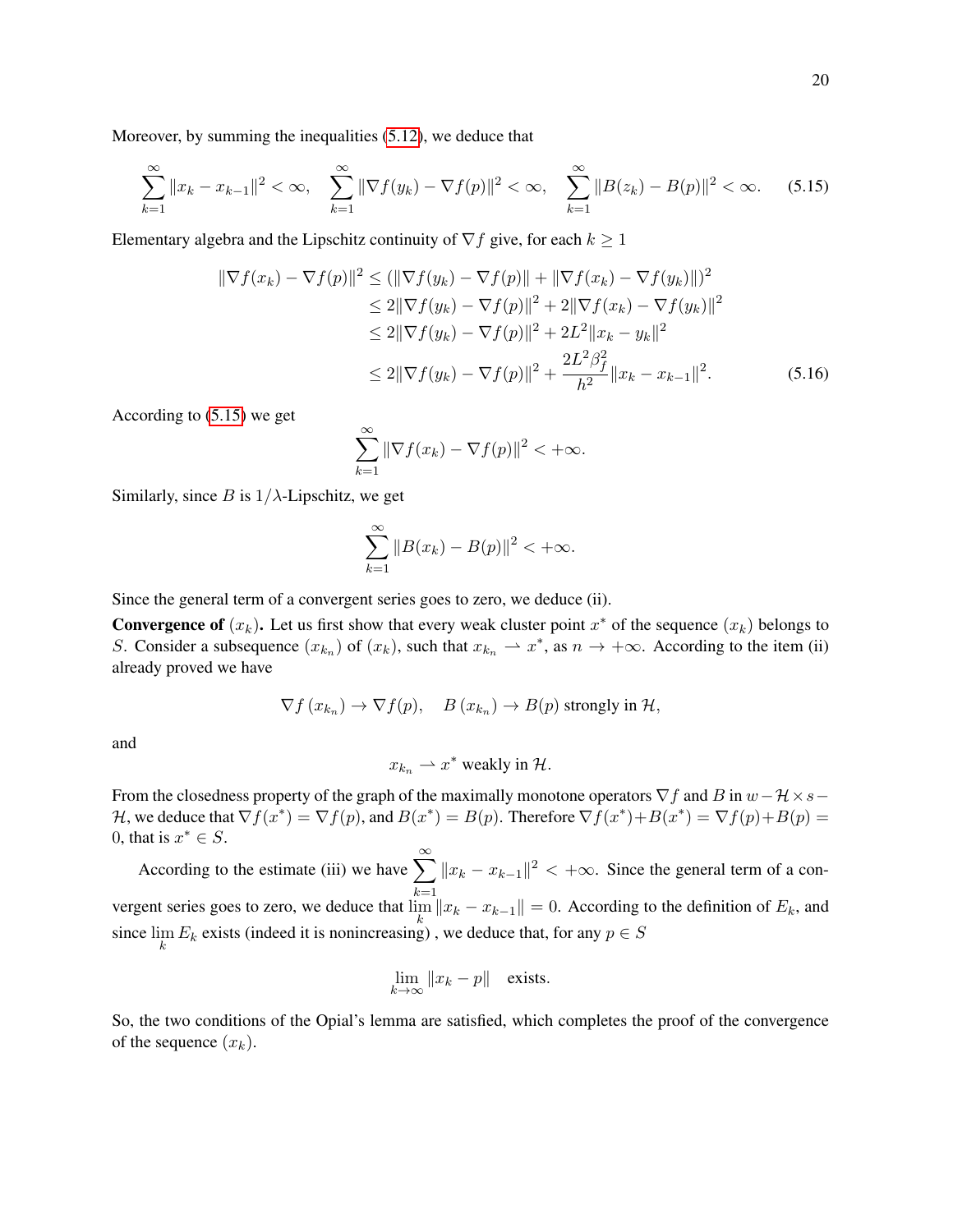#### 5.2 Errors, perturbations

Now we will examine the effect of the introduction of perturbations, errors in the algorithm (iDINAAM). Let us start from the perturbed version of (iDINAM):

$$
\ddot{x}(t) + \gamma \dot{x}(t) + \nabla f(x(t) + \beta_f \dot{x}(t)) + B(x(t) + \beta_b \dot{x}(t)) = e(t),
$$
 (iDINAM)

where the right-handside  $e(\cdot)$  takes into account perturbations, errors. A similar discretization as before gives

$$
\frac{1}{h^2}(x_{k+1} - 2x_k + x_{k-1}) + \frac{\gamma}{h}(x_k - x_{k-1}) + \nabla f\left(x_k + \frac{\beta_f}{h}(x_k - x_{k-1})\right) \n+ B\left(x_{k+1} + \frac{\beta_b}{h}(x_{k+1} - x_k)\right) = e_k.
$$
\n(5.17)

Hence, we obtain the following algorithm.

(iDINAAM-pert):

\n
$$
\overline{\text{Initialize: } x_0 \in \mathcal{H}, x_1 \in \mathcal{H}}
$$
\n
$$
\alpha = 1 + \frac{\beta_b}{h},
$$
\n
$$
\xi_k = x_k + \frac{\alpha}{1 + \gamma h} (x_k - x_{k-1}) - \frac{\alpha h^2}{1 + \gamma h} \nabla f \left( x_k + \frac{\beta_f}{h} (x_k - x_{k-1}) \right) + \frac{\alpha h^2}{1 + \gamma h} e_k,
$$
\n
$$
x_{k+1} = \frac{\alpha - 1}{\alpha} x_k + \frac{1}{\alpha} \left( \text{Id} + \frac{\alpha h^2}{1 + \gamma h} B \right)^{-1} (\xi_k).
$$

**Theorem 5.2** Let us make the assumptions of Theorem 5.1, and suppose that the sequence  $(e_k)$  of pertur*bations, errors satisfies:*

$$
\sum_{k=1}^{\infty} \|e_k\| < +\infty.
$$

*Then, the sequence*  $(x_k)$  *generated by the algorithm* (iDINAAM-pert) *has the following properties* (where p ∈ S*):*

(i)  $(x_k)$  *converges weakly to an element in S*;

(ii) 
$$
\sum_{k=1}^{\infty} ||x_k - x_{k-1}||^2 < +\infty, \quad \sum_{k=1}^{\infty} ||\nabla f\left(x_k + \frac{\beta_f}{h}(x_k - x_{k-1})\right) - \nabla f(p)||^2 < +\infty,
$$
  
\n
$$
\sum_{k=1}^{\infty} ||B\left(x_k + \frac{\beta_f}{h}(x_k - x_{k-1})\right) - B(p)||^2 < +\infty, \sum_{k=1}^{\infty} ||\nabla f(x_k) - \nabla (p)||^2 < +\infty,
$$
  
\n
$$
\sum_{k=1}^{\infty} ||B\left(x_k + \frac{\beta_f}{h}(x_k - x_{k-1})\right) - B(p)||^2 < +\infty, \sum_{k=1}^{\infty} ||B(x_k) - B(p)||^2 < +\infty,
$$
  
\n
$$
\sum_{k=1}^{\infty} ||\nabla f(x_k) - \nabla f(x_{k-1})||^2 < +\infty, \text{ and } \sum_{k=1}^{\infty} ||B(x_k) - B(x_{k-1})||^2 < +\infty;
$$
  
\n(iii) 
$$
\lim_{k \to \infty} ||x_{k+1} - x_k|| = 0, \lim_{k \to \infty} ||B(x_k) - B(p)|| = 0, \lim_{k \to \infty} ||\nabla f(x_k) - \nabla f(p)|| = 0.
$$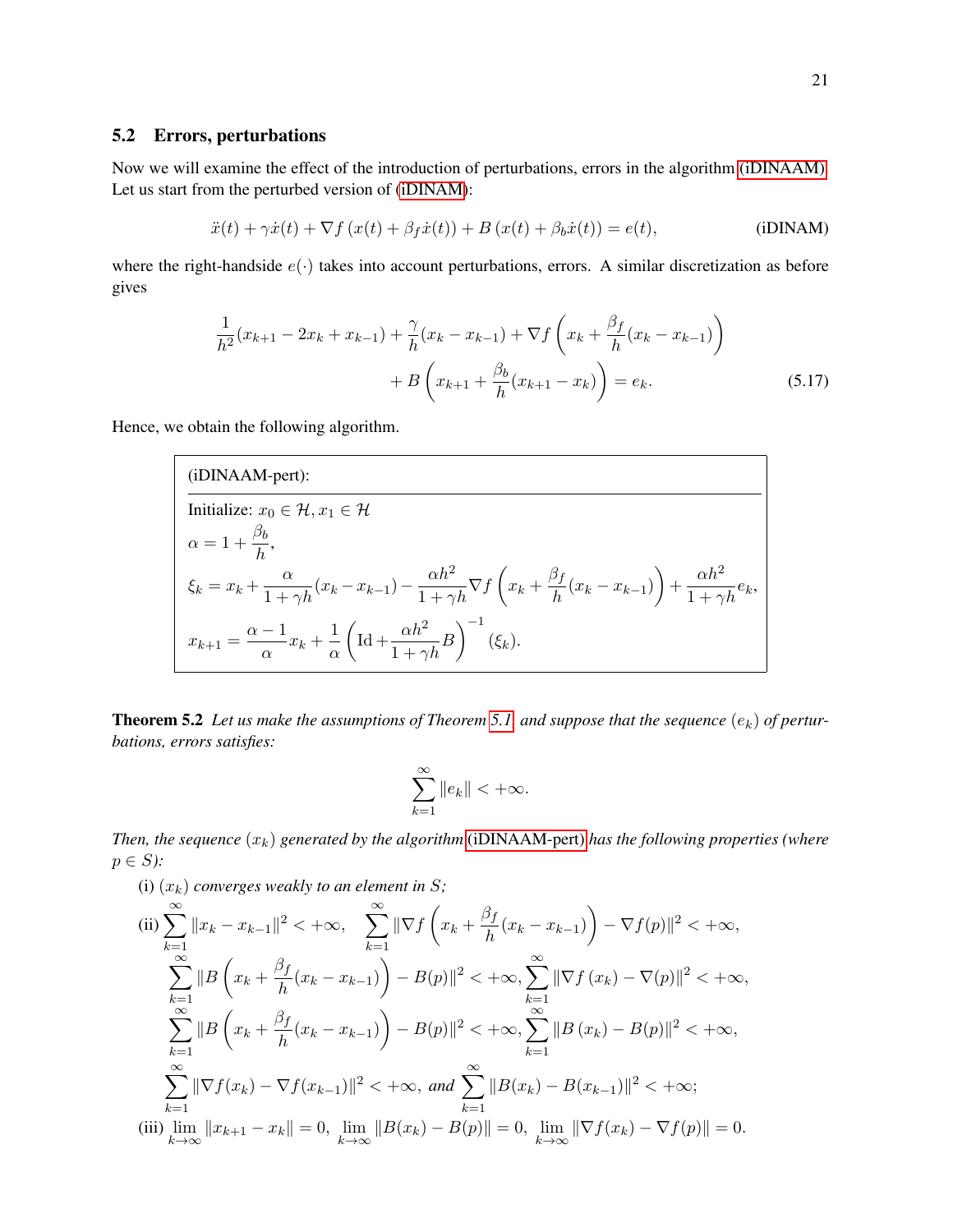Passing from the Lyapunov analysis in the unperturbed case to the perturbed case is a classical procedure, see [11] for example. It is based on a similar Lyapunov analysis and the use of the following discrete version of the Gronwall Lemma, see [11, Lemma A.9.] for a proof.

**Lemma 5.1** Let a be a positive real number and  $(y_k)$ ,  $(y_k)$  be nonnegative sequences such that for all  $k \geq 0$ *, we have* 

$$
\frac{1}{2}y_k^2 \le \frac{1}{2}a^2 + \sum_{0 \le i < k} g_i y_i.
$$

*Then, the following inequality holds for all*  $k \geq 0$ *:*  $y_k \leq a + \sum$  $0 \leq i < k$  $g_i$ .

*Proof* (of Theorem 5.2) The proof is similar to that of Theorem 5.1. It uses the following sequence  $(E_k)$ as a discrete energy function

$$
E_k := \frac{1}{2} ||x_k - p + \frac{\beta_f}{h}(x_k - x_{k-1})||^2 + \frac{\delta}{2} ||x_k - p||^2,
$$

where  $\delta$  are positive coefficient to adjust.

By setting  $\delta = \gamma \beta_f - 1$ ,  $Y_k = \nabla f\left(x_k + \frac{\beta_f}{\hbar}\right)$  $\frac{\beta_f}{h}(x_k - x_{k-1})\bigg) - \nabla f(p), Z_k = B\left(x_{k+1} + \frac{\beta_b}{h}\right)$  $\frac{\beta_{b}}{h}(x_{k+1}-x_{k})$  - $B(p)$  for  $k \ge 1$  and using the same argument as in the proof of Theorem 5.1, we have

$$
E_{k+1} - E_k + \mathcal{S}_k + \left(\frac{h\beta_f}{L} - \frac{1}{2}h^2\beta_f^2\right) ||Y_k||^2 \le \varepsilon_k,
$$
\n(5.18)

where

$$
S_k = \left(\frac{1}{2}\delta^2 + \frac{\delta\beta_f}{h} + \frac{1}{2}\delta\right) \|x_{k+1} - x_k\|^2 + (h\beta_f\delta + \beta_f(\beta_f - \beta_b))\langle x_{k+1} - x_k, Z_k \rangle
$$
  
+ 
$$
\left(\frac{1}{2}h^2\beta_f^2 + h\beta_f\lambda\right) \|Z_k\|^2,
$$

and

$$
\varepsilon_k = h\beta_f \langle x_{k+1} - p + \frac{\beta_f}{h}(x_{k+1} - x_k), e_k \rangle.
$$

According to an elementary inequality, we have that

$$
\langle x_{k+1} - x_k, e_k \rangle \le \frac{1}{2\eta} \|x_{k+1} - x_k\|^2 + \frac{\eta}{2} \|e_k\|^2,
$$
\n(5.19)

holds for any  $\eta > 0$ . Moreover, by using Cauchy-Schwarz inequality, we have

$$
\langle x_{k+1} - p, e_k \rangle \le ||x_{k+1} - p|| ||e_k||. \tag{5.20}
$$

Combining  $(5.18)$ - $(5.20)$ , we obtain

$$
E_{k+1} - E_k + S_k + \left(\frac{h\beta_f}{L} - \frac{1}{2}h^2\beta_f^2\right) ||Y_k||^2 \le \varepsilon'_k,
$$
\n(5.21)

where

$$
S_k = \left(\frac{1}{2}\delta^2 + \frac{\delta\beta_f}{h} + \frac{1}{2}\delta - \frac{\beta_f^2}{2\eta}\right) ||x_{k+1} - x_k||^2 + (h\beta_f\delta + \beta_f(\beta_f - \beta_b))\langle x_{k+1} - x_k, Z_k \rangle
$$
  
+ 
$$
\left(\frac{1}{2}h^2\beta_f^2 + h\beta_f\lambda\right) ||Z_k||^2,
$$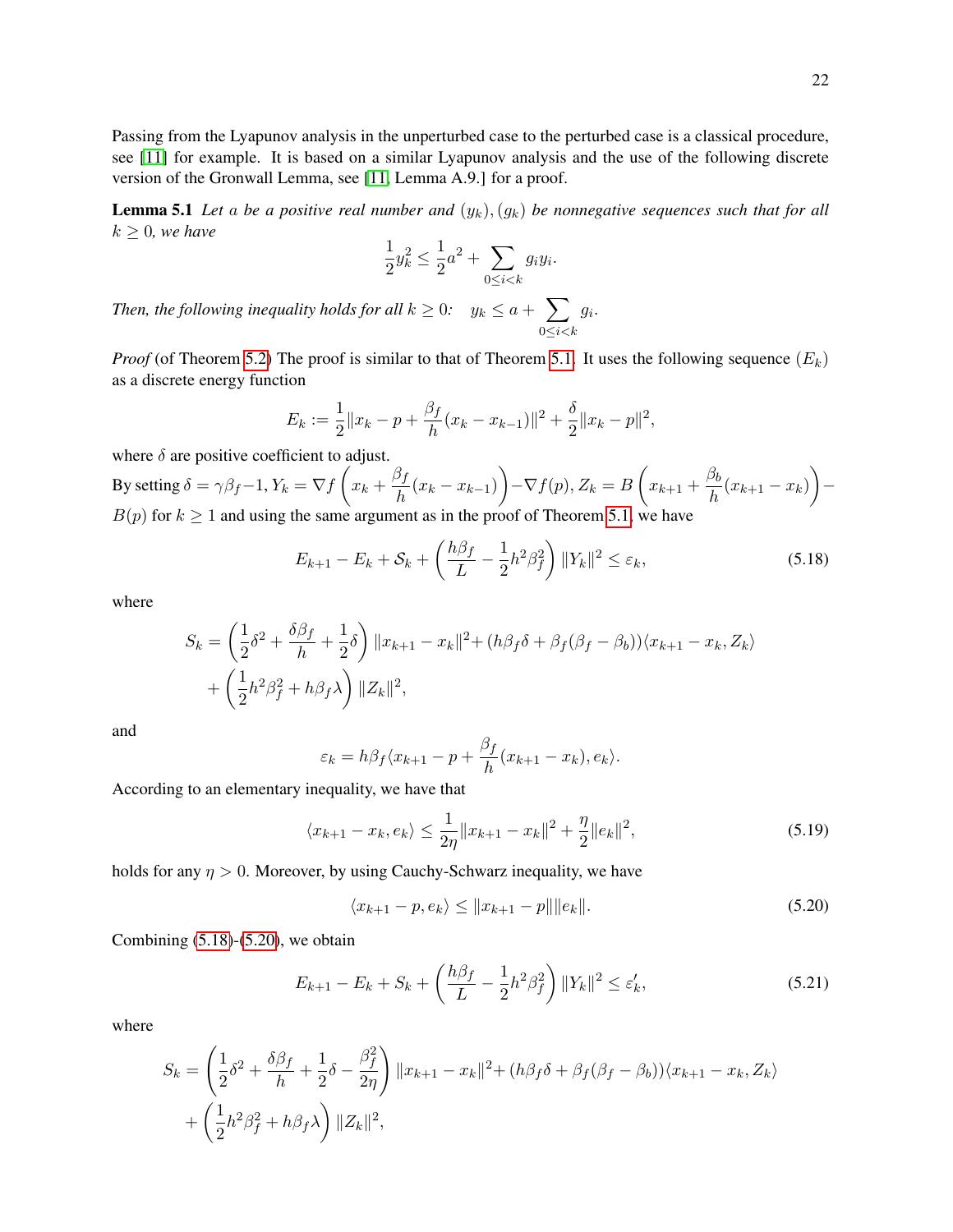and

$$
\varepsilon'_{k} = \frac{\eta \beta_f^2}{2} \|e_k\|^2 + h\beta_f \|x_{k+1} - p\| \|e_k\|.
$$

We choose  $\eta > 0$  such that  $\frac{1}{2}\delta^2 + \frac{\delta\beta_f}{h}$  $\frac{\beta_f}{h}+\frac{1}{2}$  $\frac{1}{2}\delta$  –  $\beta_f^2$  $\frac{1}{2\eta}>0.$ Since  $S_k$  is a quadratic form,  $S_k > 0$  if

$$
4\left(\frac{1}{2}h^2\beta_f^2 + h\beta_f\lambda\right)\left(\frac{1}{2}\delta^2 + \frac{\delta\beta_f}{h} + \frac{1}{2}\delta - \frac{\beta_f^2}{2\eta}\right) - (h\beta_f\delta + \beta_f(\beta_f - \beta_b))^2 > 0.
$$
 (5.22)

Notice that

$$
\lim_{h \to 0^+} 4 \left( \frac{1}{2} h^2 \beta_f^2 + h \beta_f \lambda \right) \left( \frac{1}{2} \delta^2 + \frac{\delta \beta_f}{h} + \frac{1}{2} \delta - \frac{\beta_f^2}{2\eta} \right) - (h \beta_f \delta + \beta_f (\beta_f - \beta_b))^2
$$
  
=  $4\beta_f^2 \left[ \lambda - \frac{(\beta_b - \beta_f)^2}{4\delta} \right] > 0$  (5.23)

thanks to the assumption on the parameters. This guarantees the existence of  $h > 0$  satisfying (5.22). Thus, there exists a positive real number  $\mu$  such that for any  $k \geq 1$ ,

$$
E_{k+1} - E_k + \mu \|x_{k+1} - x_k\|^2 + \mu \|B(z_k) - B(p)\|^2 + \left(\frac{h\beta_f}{L} - \frac{1}{2}h^2\beta_f^2\right) \|\nabla f(y_k) - \nabla f(p)\|^2 \le \varepsilon'_k.
$$
\n(5.24)

From (5.24) we deduce that

$$
E_{k+1} \leq E_1 + \sum_{1 \leq i < k+1} \varepsilon'_i.
$$

Taking into account the form of the energy sequence  $(E_k)$ , we obtain

$$
\frac{\delta}{2} \|x_{k+1} - p\|^2 \le E_1 + \sum_{1 \le i < k+1} \varepsilon'_i. \tag{5.25}
$$

According to the assumption  $\sum_{n=1}^{\infty}$  $k=1$  $||e_k|| < +\infty$ , this implies that  $\sum_{n=1}^{\infty}$  $k=1$  $||e_k||^2 < +\infty$ . Therefore, there exists  $C > 0$  such that

$$
\sum_{1 \le i < k+1} \varepsilon_i' \le h \beta_f \sum_{1 \le i < k+1} \|x_{k+1} - p\| \|e_k\| + C. \tag{5.26}
$$

From (5.25) and (5.26), we conclude that

$$
\frac{\delta}{2}||x_{k+1} - p||^2 \le E_1 + h\beta_f \sum_{1 \le i < k+1} ||x_{k+1} - p|| ||e_k|| + C.
$$

More precisely, we can rewrite this estimate as follows

$$
\frac{1}{2}||x_{k+1} - p||^2 \le \frac{1}{2}C_0^2 + c_0 \sum_{1 \le i < k+1} ||x_{k+1} - p|| ||e_k||,\tag{5.27}
$$

where

$$
C_0 = \sqrt{\frac{E_1 + C}{\delta}}, \quad c_0 = \frac{h\beta_f}{\delta}.
$$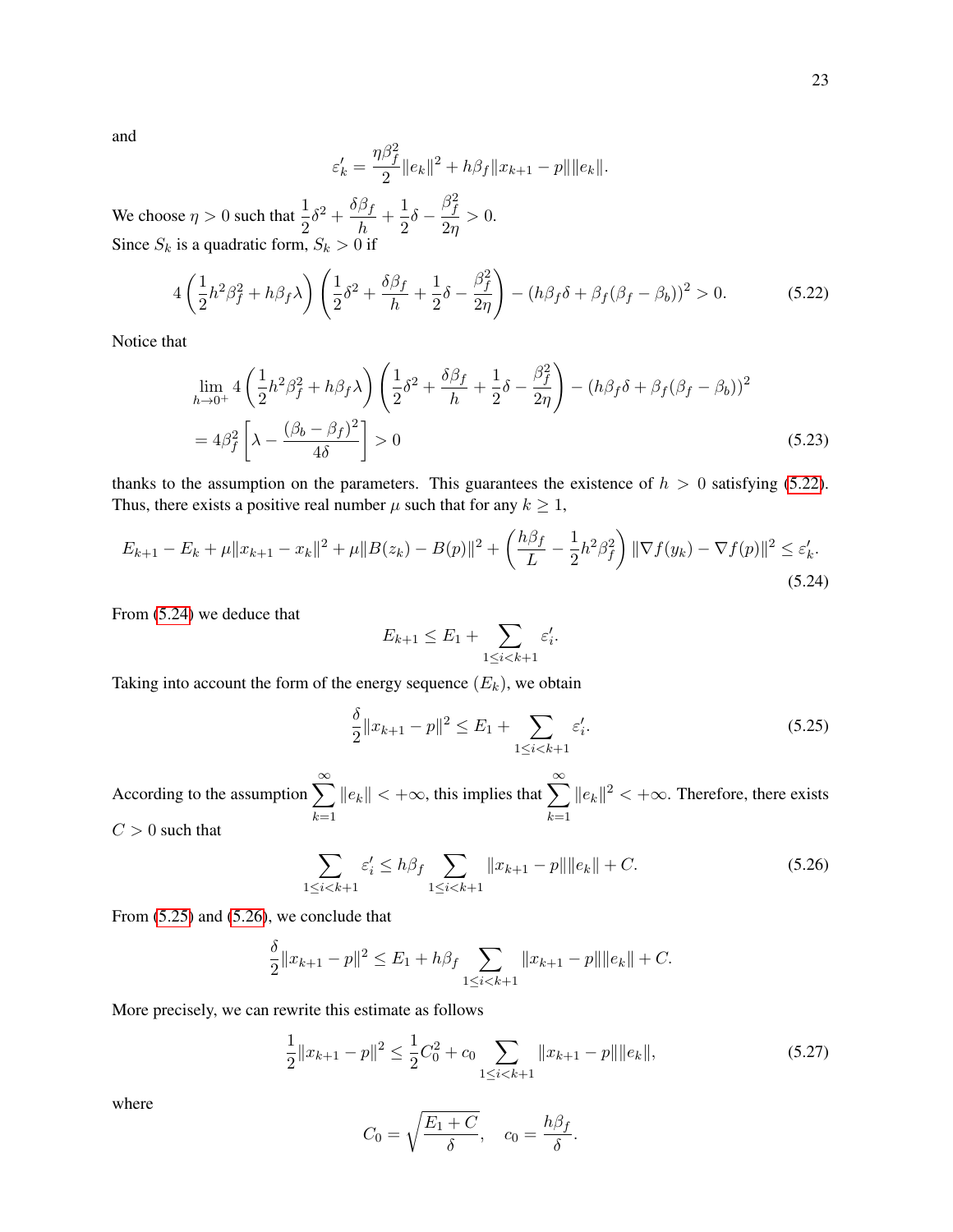Now, by applying Lemma 5.1 to (5.27), we obtain

$$
||x_{k+1} - p|| \le C_0 + c_0 \sum_{1 \le i < k+1} ||e_i|| < +\infty. \tag{5.28}
$$

Therefore, ( $||x_k - p||$ ) and consequently ( $||x_k||$ ) is a bounded sequence. Returning to (5.26), according to the boundedness of ( $||x_k - p||$ ) and the assumption of  $(e_k)$ , we obtain

$$
\sum_{k=1}^\infty \epsilon'_k < +\infty.
$$

The rest of the proof is similar to that of Theorem 5.1, so we omit here.

#### 5.3 A variant of the proximal-gradient algorithm

In this section, we consider a variant of the previous proximal-gradient algorithm, where the role of the operators is reversed. We consider the following semi-implicit finite-difference scheme for (iDINAM):

$$
\frac{1}{h^2}(x_{k+1} - 2x_k + x_{k-1}) + \frac{\gamma}{h}(x_{k+1} - x_k) + \nabla f\left(x_{k+1} + \frac{\beta_f}{h}(x_{k+1} - x_k)\right) \n+ B\left(x_k + \frac{\beta_b}{h}(x_k - x_{k-1})\right) = 0,
$$
\n(5.29)

where  $h > 0$  is a fixed time step.

After expanding (5.29), we obtain the following algorithm.

(iDINAAM-var):

\n
$$
\begin{aligned}\n\text{Initialize: } &x_0 \in \mathcal{H}, x_1 \in \mathcal{H} \\
\alpha = 1 + \frac{\beta_f}{h}, \\
y_k = x_k + (h^2 - \gamma h)(x_k - x_{k-1}) - h^2 B\left(x_k + \frac{\beta_b}{h}(x_k - x_{k-1})\right), \\
z_k = (\text{Id} + \alpha h^2 \nabla f)^{-1} (\alpha y_k - (\alpha - 1)x_k), \\
x_{k+1} = \frac{1}{\alpha} (\alpha - 1) x_k + \frac{1}{\alpha} z_k.\n\end{aligned}
$$

**Theorem 5.3** Let  $B : \mathcal{H} \to \mathcal{H}$  be a  $\lambda$ -cocoercive operator and  $f : \mathcal{H} \to \mathbb{R}$  be a convex differentiable *function whose gradient is L-Lipschitz continuous. Suppose that the positive parameters*  $\lambda$ ,  $\gamma$ ,  $\beta_b$ ,  $\beta_f$  *satisfy*

$$
\gamma \beta_f > 1 \text{ and } \lambda > \frac{(\beta_b - \beta_f)^2}{4(\gamma \beta_f - 1)}.
$$
\n(5.30)

*Then, there exists*  $h^*$  such that for all  $0 < h < h^*$ , the sequence  $(x_k)$  generated by the algorithm *(iDINAAM-var)* has the following properties (where  $p \in S$ ):

(i)  $(x_k)$  *converges weakly to an element in S*;

(ii) 
$$
\sum_{k=1}^{\infty} ||x_k - x_{k-1}||^2 < +\infty, \quad \sum_{k=1}^{\infty} ||\nabla f\left(x_k + \frac{\beta_f}{h}(x_k - x_{k-1})\right) - \nabla f(p)||^2 < +\infty, \sum_{k=1}^{\infty} ||B\left(x_k + \frac{\beta_f}{h}(x_k - x_{k-1})\right) - B(p)||^2 < +\infty, \sum_{k=1}^{\infty} ||\nabla f(x_k) - \nabla (p)||^2 < +\infty,
$$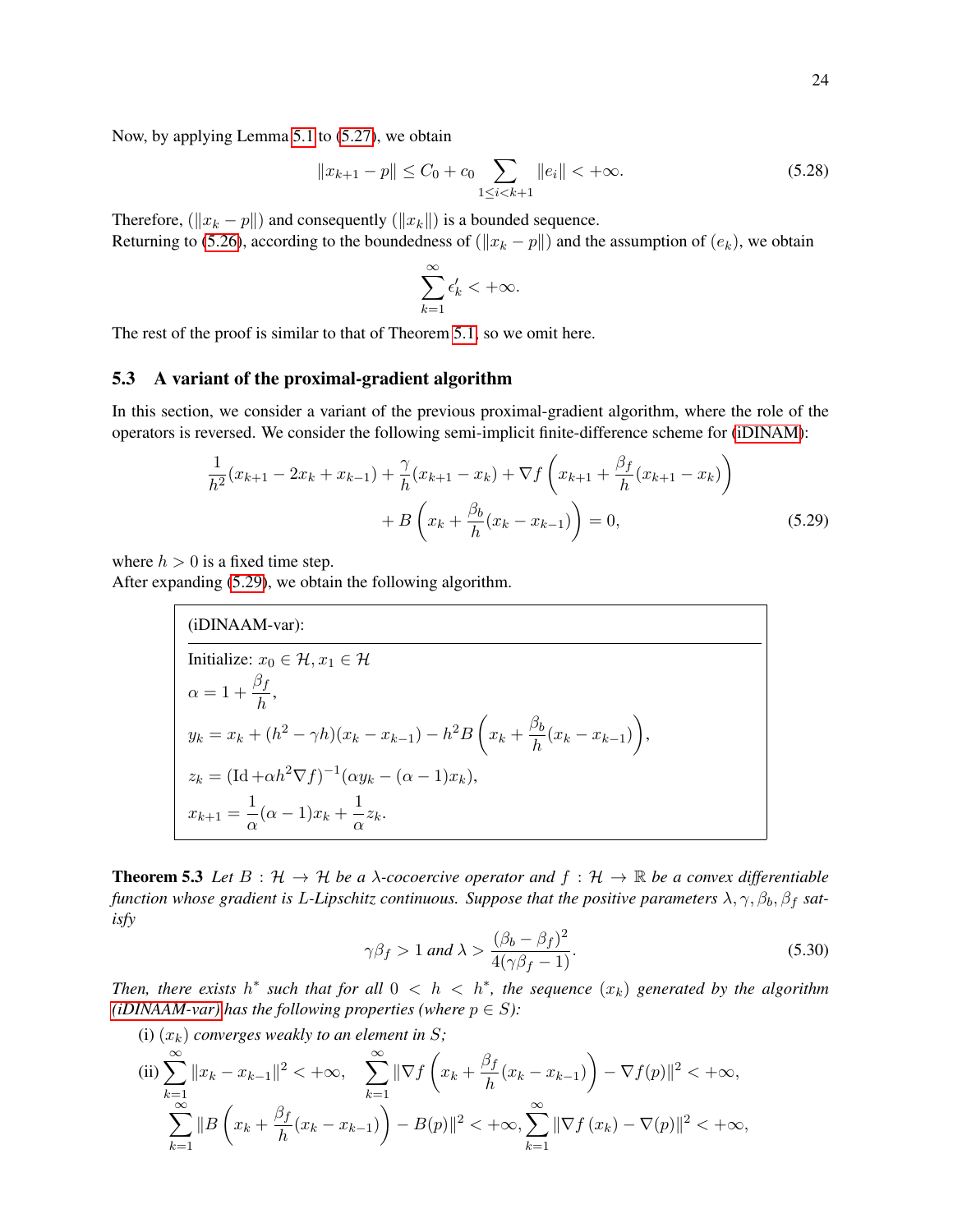$$
\sum_{k=1}^{\infty} \|B\left(x_k + \frac{\beta_f}{h}(x_k - x_{k-1})\right) - B(p)\|^2 < +\infty, \sum_{k=1}^{\infty} \|B(x_k) - B(p)\|^2 < +\infty,
$$
  

$$
\sum_{k=1}^{\infty} \|\nabla f(x_k) - \nabla f(x_{k-1})\|^2 < +\infty, \text{ and } \sum_{k=1}^{\infty} \|B(x_k) - B(x_{k-1})\|^2 < +\infty;
$$
  
(iii) 
$$
\lim_{k \to \infty} \|x_{k+1} - x_k\| = 0, \lim_{k \to \infty} \|B(x_k) - B(p)\| = 0, \lim_{k \to \infty} \|\nabla f(x_k) - \nabla f(p)\| = 0.
$$

*Proof* The discrete energy Take  $p \in S$ . Consider the sequence  $(E_k)$  defined for all  $k \ge 1$  by the formula

$$
E_k := \frac{1}{2} ||x_k - p + \frac{\beta_f}{h} (x_k - x_{k-1})||^2 + \frac{\delta}{2} ||x_k - p||^2,
$$

where  $\delta$  is a positive coefficient to adjust. For each  $k \geq 1$ , let us briefly write  $E_k$  as follows:

$$
E_k = \frac{1}{2} ||v_k||^2 + \frac{\delta}{2} ||x_k - p||^2,
$$

with

$$
v_k := x_k - p + \frac{\beta_f}{h}(x_k - x_{k-1}).
$$

By definition of  $v_k$  and the formula (5.29), we have

$$
v_{k+1} - v_k = x_{k+1} - x_k + \frac{\beta_f}{h} (x_{k+1} - 2x_k + x_{k-1})
$$
  
=  $(1 - \gamma \beta_f)(x_{k+1} - x_k) - h\beta_f \nabla f \left( x_{k+1} + \frac{\beta_f}{h} (x_{k+1} - x_k) \right) - h\beta_f \left( B(x_k + \frac{\beta_b}{h} (x_k - x_{k-1}) \right)$   
=  $(1 - \gamma \beta_f)(x_{k+1} - x_k) - h\beta_f \nabla f (y_k) - h\beta_f B(z_k)),$ 

in which

$$
y_k = x_{k+1} + \frac{\beta_f}{h}(x_{k+1} - x_k),
$$
  

$$
z_k = x_k + \frac{\beta_b}{h}(x_k - x_{k-1}).
$$

Therefore, for  $k \geq 1$ , we have

$$
\frac{1}{2}||v_{k+1}||^2 - \frac{1}{2}||v_k||^2 = -\frac{1}{2}||v_{k+1} - v_k||^2 + \langle v_{k+1} - v_k, v_{k+1}\rangle
$$
  
\n
$$
\leq -(\gamma\beta_f - 1)\langle x_{k+1} - p + \frac{\beta_f}{h}(x_{k+1} - x_k), x_{k+1} - x_k\rangle
$$
  
\n
$$
- \langle x_{k+1} - p + \frac{\beta_f}{h}(x_{k+1} - x_k), h\beta_f \nabla f(y_k) + h\beta_f B(z_k)\rangle.
$$
 (5.31)

Using the elementary identity, one has

$$
\frac{1}{2}||x_{k+1} - p||^2 - \frac{1}{2}||x_k - p||^2 = -\frac{1}{2}||x_{k+1} - x_k||^2 + \langle x_{k+1} - x_k, x_{k+1} - p \rangle.
$$
 (5.32)

Take  $\delta = \gamma \beta_f - 1$ . Then, from (5.31) and (5.32), we deduce that

$$
E_{k+1} - E_k \leq -\left(\frac{\delta\beta_f}{h} + \frac{1}{2}\delta\right) \|x_{k+1} - x_k\|^2
$$
  
 
$$
- \langle x_{k+1} - p + \frac{\beta_f}{h}(x_{k+1} - x_k), h\beta_f \nabla f(y_k) + h\beta_f B(z_k) \rangle.
$$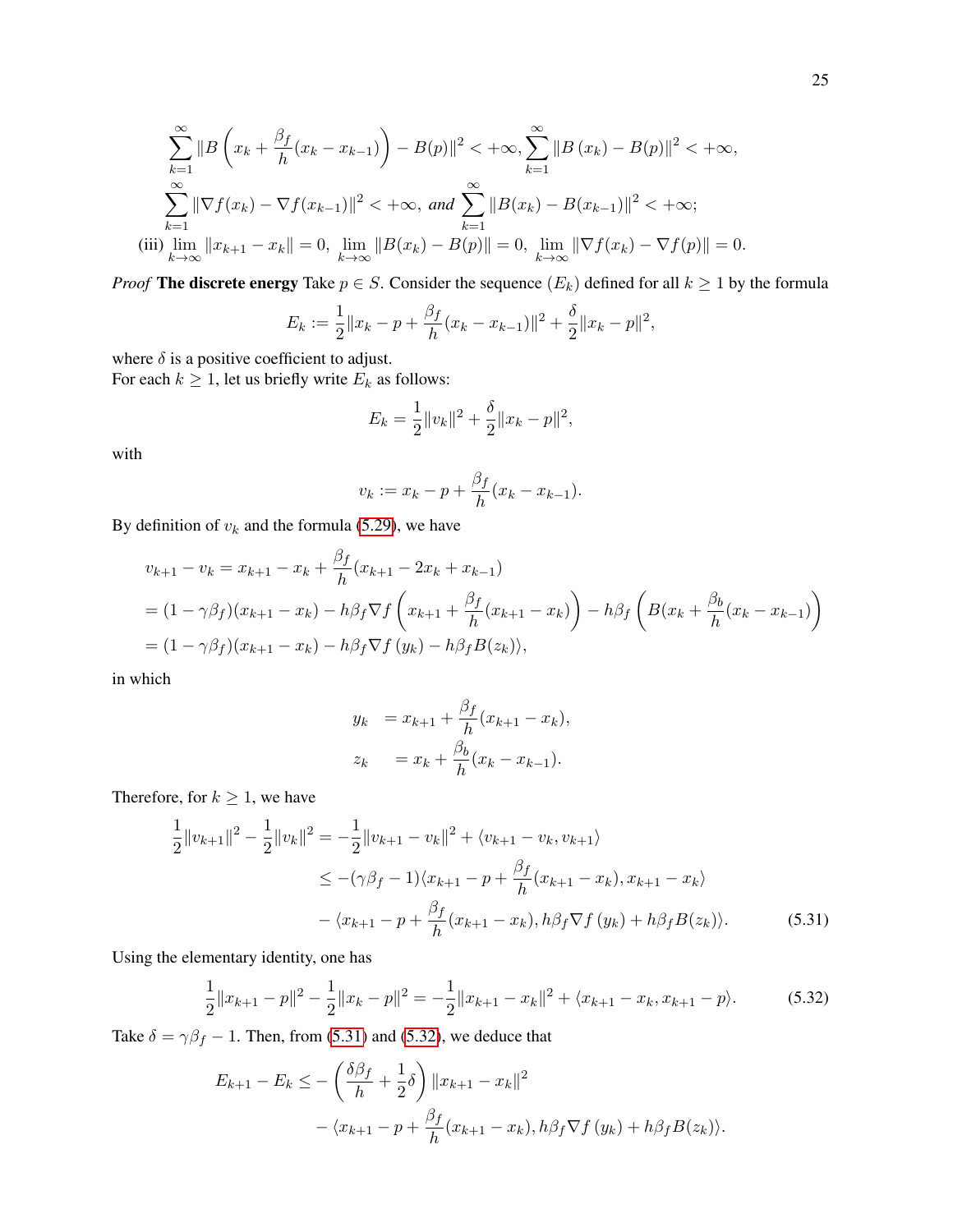Notice that  $\nabla f(p) + B(p) = 0$ . Thus, we can rewrite the previous relation as follows

$$
E_{k+1} - E_k \le -\left(\frac{\delta\beta_f}{h} + \frac{1}{2}\delta\right) \|x_{k+1} - x_k\|^2 - h\beta_f \langle x_{k+1} - p + \frac{\beta_f}{h} (x_{k+1} - x_k), Y_k + Z_k \rangle,
$$

where  $Y_k = \nabla f(y_k) - \nabla f(p)$  and  $Z_k = B(z_k) - B(p)$ . Since  $B$  is  $\lambda$ -cocoercive, we have

$$
\langle x_{k+1} - p + \frac{\beta_f}{h} (x_{k+1} - x_k), Z_k \rangle = \langle z_k - p + (1 + \frac{1}{h} (\beta_f - \beta_b)) (x_{k+1} - x_k), B(z_k) - B(p) \rangle
$$
  
\n
$$
\geq \lambda \| B(z_k) - B(p) \|^2 + (1 + \frac{1}{h} (\beta_f - \beta_b)) \langle (x_{k+1} - x_k), B(z_k) - B(p) \rangle
$$
  
\n
$$
= \lambda \| Z_k \|^2 + (1 + \frac{1}{h} (\beta_f - \beta_b)) \langle (x_{k+1} - x_k), Z_k \rangle,
$$

Moreover, due to  $\nabla f$  is  $1/L$ -cocoercive, we deduce that

$$
\langle x_{k+1}-p+\frac{\beta_f}{h}(x_{k+1}-x_k), Y_k \rangle = \langle y_k-p, \nabla f(y_k)-\nabla f(p) \rangle \ge \frac{1}{L} \|\nabla f(y_k)-\nabla f(p)\|^2. \tag{5.33}
$$

$$
E_{k+1} - E_k \le -\left(\frac{\delta\beta_f}{h} + \frac{1}{2}\delta\right) \|x_{k+1} - x_k\|^2
$$
\n(5.34)

$$
+(-h\beta_f - \beta_f(\beta_f - \beta_b))\langle x_{k+1} - x_k, Z_k \rangle - h\beta_f\lambda ||Z_k||^2 - \frac{h\beta_f}{L}||Y_k||^2. \tag{5.35}
$$

Equivalently,

$$
E_{k+1} - E_k + \frac{h\beta_f}{L} \|Y_k\|^2 + \mathcal{S}_k \le 0,
$$
\n(5.36)

where  $S_k = \left(\frac{\delta \beta_f}{h}\right)$  $\frac{\beta_f}{h}+\frac{1}{2}$  $\frac{1}{2}\delta\bigg)\|x_{k+1}-x_k\|^2+(h\beta_f+\beta_f(\beta_f-\beta_b))\left\langle x_{k+1}-x_k,Z_k\right\rangle+h\beta_f\lambda\|Z_k\|^2.$ Our goal here is to find  $h > 0$  such that  $S_k > 0$ . Let us observe that  $q : \mathcal{H} \times \mathcal{H} \to \mathbb{R}$  is a quadratic form

$$
q(u, v) := a||u||^2 + b\langle u, v \rangle + g||v||^2,
$$

with

$$
a = \frac{\delta \beta_f}{h} + \frac{1}{2}\delta,
$$
  
\n
$$
b = h\beta_f + \beta_f(\beta_f - \beta_b),
$$
  
\n
$$
g = h\beta_f\lambda.
$$

Then,  $S_k = q(x_{k+1} - x_k, Z_k) > 0$  if  $4ag - b^2 > 0$ . One has,

$$
4ag - b2 = 4\left(\frac{\delta\beta_f}{h} + \frac{1}{2}\delta\right)h\beta_f\lambda - (h\beta_f + \beta_f(\beta_f - \beta_b))^2
$$

$$
= 4\left(\delta\beta_f + \frac{1}{2}h\delta\right)\beta_f\lambda - (h\beta_f + \beta_f(\beta_f - \beta_b))^2.
$$

Hence,  $\lim_{h\to 0^+} (4ag - b^2) = \beta_f^2 (4\lambda \delta - (\beta_f - \beta_b)^2) > 0$  since  $4\lambda \delta > (\beta_f - \beta_b)^2$ . This implies there exists  $h^* > 0$  such that for all  $h \in (0, h^*)$ , we have  $S_k > 0$ .

Therefore, under the above condition, and by taking  $h$  sufficiently small, there exist positive real numbers  $\mu$  and  $\eta$  such that for all  $k \geq 1$ ,

$$
E_{k+1} - E_k + \mu \|x_{k+1} - x_k\|^2 + \mu \|B(z_k) - B(p)\|^2 + \eta \|\nabla f(y_k) - \nabla f(p)\|^2 \le 0.
$$
 (5.37)

The rest of the proof is analogous to Theorem 5.1's one, so we omit it.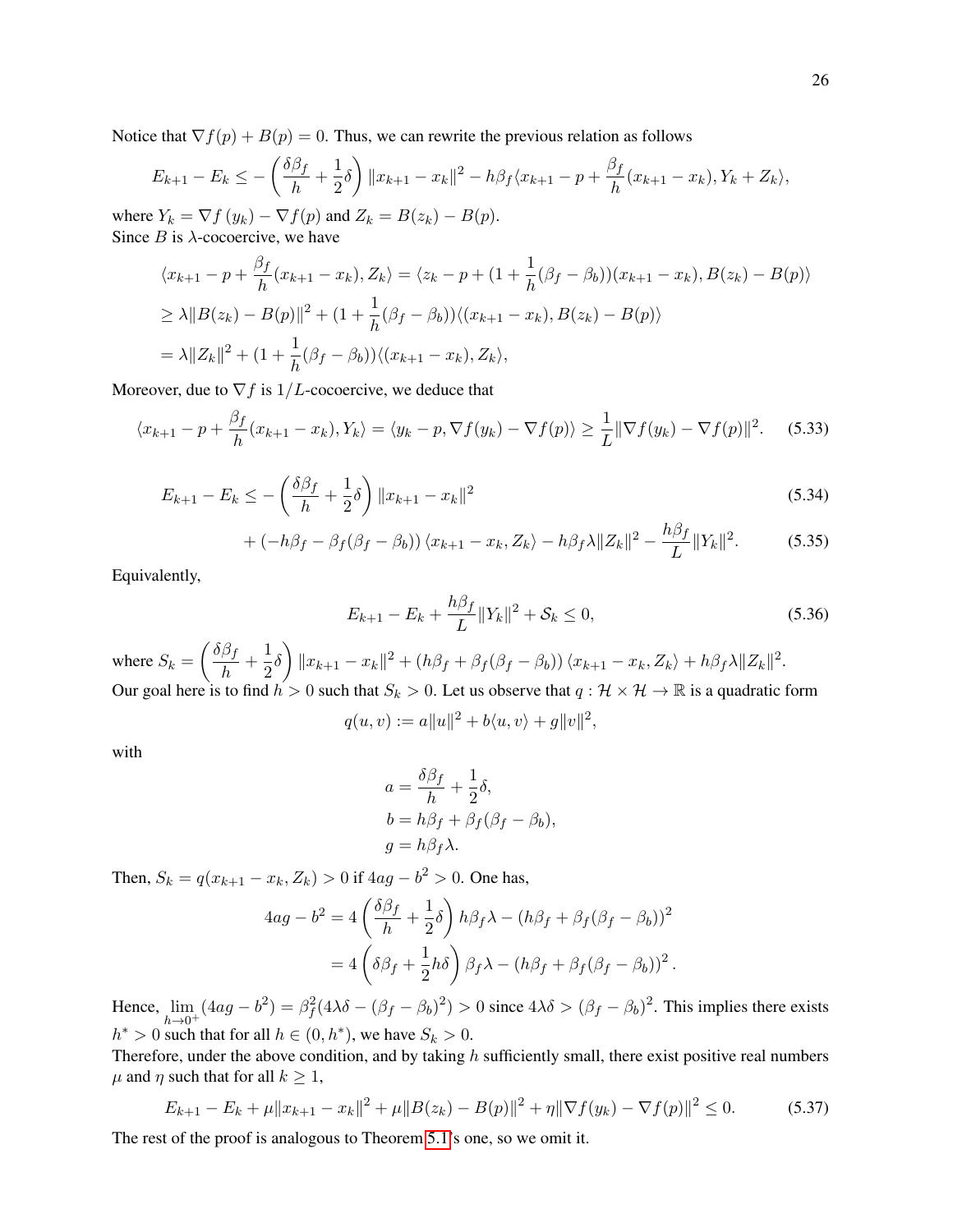### 6 Numerical illustrations

The main purpose of this section is to implement our algorithms to numerically compute the trajectory of the dynamical system (iDINAM). For further applications, we refer the reader to [3], [4]. Before we start, let us recall a useful remark.

Remark 6.1 A general method to generate monotone cocoercive operators which are not gradients of convex functions is to start from a linear skew symmetric operator A and then take its Yosida approximation  $A_{\lambda}$ . As a model situation, take  $\mathcal{H} = \mathbb{R}^2$  and start from A equal to the rotation of angle  $\frac{\pi}{2}$ . We have  $A = \begin{pmatrix} 0 & -1 \\ 1 & 0 \end{pmatrix}$ . An elementary computation gives that, for any  $\lambda > 0$ ,  $A_{\lambda} = \frac{1}{1 + \lambda}$  $1 + \lambda^2$  $(\lambda$  −1  $1 \lambda$  $\Big),$ 

which is therefore  $\lambda$ -cocoercive. As a consequence, for  $\lambda = 1$ , we obtain that the matrix  $B = \begin{pmatrix} 1 & -1 \\ 1 & 1 \end{pmatrix}$ 

is  $\frac{1}{2}$ -cocoercive. With these basic blocks, one can easily construct many other cocoercive operators which are not potential operators.

**Example 6.1** Let us start this section by a simple illustrative example in  $\mathbb{R}^2$ . We take  $\mathcal{H} = \mathbb{R}^2$  equipped with the usual Euclidean structure. Let us consider  $B$  as a linear operator whose matrix in the canonical basis of  $\mathbb{R}^2$  is defined by  $B = A_\lambda$  for  $\lambda = 5$ . According to the above remark, we can check that B is λ-cocoercive with  $\lambda = 5$  and that B is a nonpotential operator. To observe the classical oscillations, in the heavy ball with friction, we take  $f : \mathbb{R}^2 \to \mathbb{R}$  defined by

$$
f(x_1, x_2) = 10x_2^2.
$$

It is clear that f is convex but not strongly convex. We set  $\gamma = 0.9$  and consider the dynamical system (iDINAM) which  $\gamma$ , f, and B defined as before. As a straight application of Theorem 4.1, we obtain that the trajectory  $x(t)$  generated by (iDINAM) converges to  $x_{\infty}$ , where  $x_{\infty} \in S = (B + \nabla f)^{-1}(0) = \{0\}$ whenever the positive parameters  $\beta_b$ ,  $\beta_f$  satisfy

$$
\gamma \beta_f > 1
$$
 and  $\lambda > \frac{(\beta_b - \beta_f)^2}{4(\gamma \beta_f - 1)}$ .

The trajectory obtained by using Matlab is depicted in Figure 1, where we represent the components  $x_1(t)$ and  $x_2(t)$  in red and blue respectively.



Figure 1: Trajectories of (iDINAM) for different values of the parameters  $\beta_b$ ,  $\beta_f$ .

Now we study the behavior of the trajectories by considering more different values of  $\beta_b$  and  $\beta_f$ . We study four more different cases where the plots of the solutions have been depicted in Figure 2. Through Figures 1 and 2, we can conclude that by introducing the Hessian damping ( $\beta_f > 0$ ), the oscillations of the trajectories in Figure 2 are attenuated. The oscillations of the solutions appear whenever  $\beta_f$  goes to 0. It is depicted clearly in Figure 3.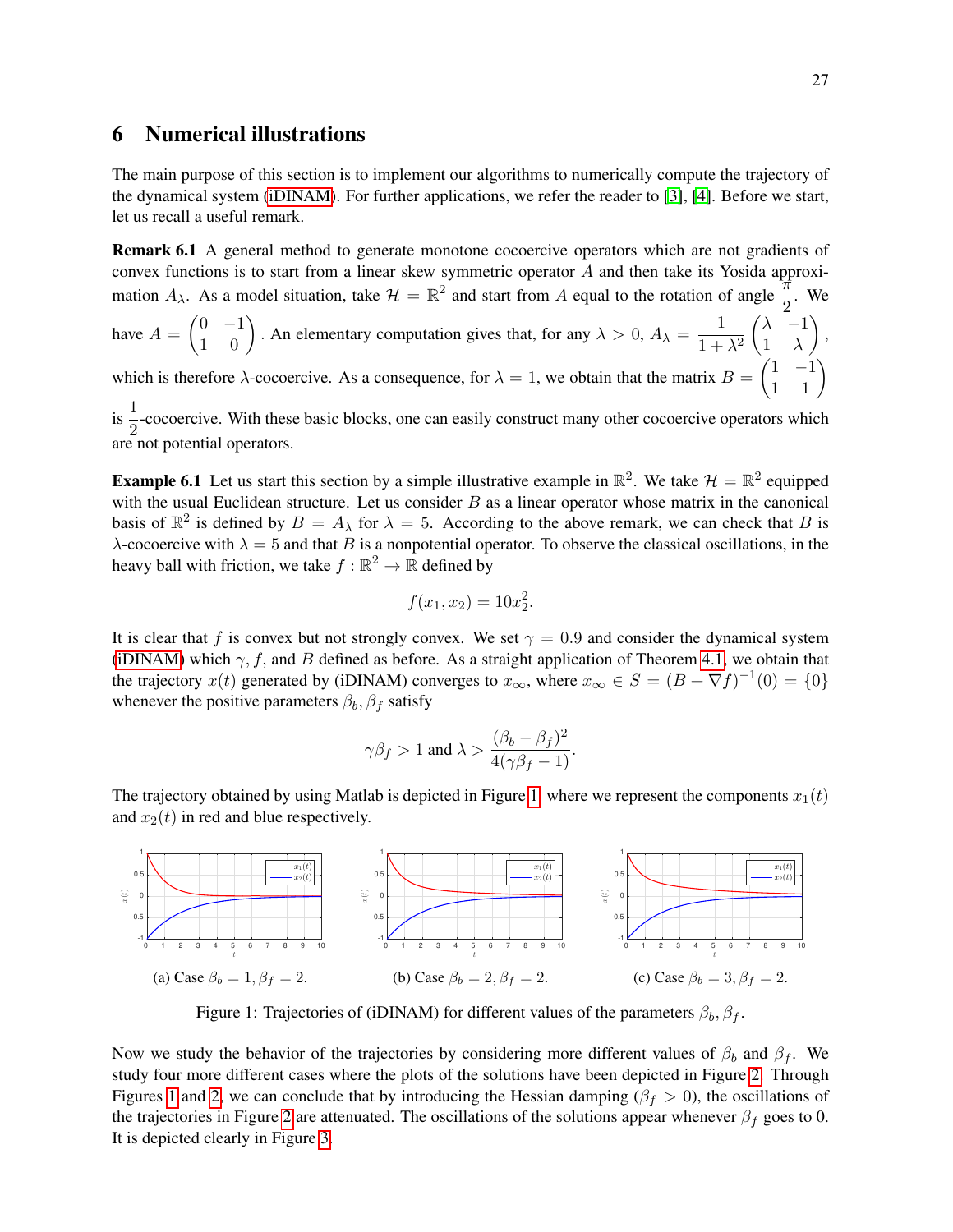

Figure 2: Oscillation of the trajectories of (DINAM) for different values of  $\beta_b$ ,  $\beta_f$ .

Example 6.2 In [3], it is considered the dynamical system

$$
\ddot{x}(t) + \gamma \dot{x}(t) + \nabla f(x(t)) + B(x(t)) + \beta_f \nabla^2 f(x(t)) \dot{x}(t) + \beta_b B'(x(t)) \dot{x}(t) = 0, \ t \ge 0.
$$
 (DINAM)

It is shown that under certain conditions on the parameters, namely  $\beta_f > 0$  and

$$
4\lambda\gamma > \frac{(\beta_b - \beta_f)^2}{\beta_f} + 2\left(\beta_b + \frac{1}{\gamma}\right) + 2\sqrt{\left(\beta_b + \frac{1}{\gamma}\right)^2 + \frac{(\beta_b - \beta_f)^2}{\gamma\beta_f}},\tag{6.1}
$$

then any trajectory generated by (DINAM) converges weakly, and its limit belongs to the solution set  $S = (\nabla f + B)^{-1}$ . Morover, in [4], the authors proposed some algorithms to find the zeros of  $\nabla f + B$ . Since our article provides similar results, it is interesting to compare these different types of algorithms. Following the same setting on B and  $\gamma$  as in the previous example and replacing f by  $f(x) = 5x_1^2 + 10x_2^2$ , let us compare their numerical performance.

In Figure 4, we show the objective function for each iteration  $k$  when we apply our algorithms including 2 new ones and (DINAAM-split) proposed in [4]. We can see that (iDIAAM-split) and (iDIAAM-var) gave the same numerical results while (DINAAM-split) did better in the long term in this case. A comparison between explicit algorithm (iDINAAM) and implicit one (DINAAM), is done in Figure 4. We note that, by introducing the implicit terms in both operators  $\nabla f$  and B, we obtain a new algorithm for finding the zeros of  $\nabla f + B$ .

Example 6.3 Let us return to Example 6.1 and consider the effect of the introduction of perturbations, errors. With the same numerical values of the involved parameters, we just add the errors  $e_k = \frac{1}{k^2}$  $\frac{1}{k^2}$ . Clearly, the errors  $(e_k)$  satisfy the assumptions of Theorem 5.2. Running algorithm (iDINAAM-pert) in Matlab, the plot of  $\|\nabla f(x_k) + B(x_k)\|$  versus k is depicted in Figure 5. To give a link with the analogous algorithm presented in [4], we applied (DINAAM-split-pert) in our numerical experiment. From Figure 5, we can see that algorithm (iDINAAM-pert) behaves as well as the nonperturbed version and gives almost the same numerical results as (DINAAM-split-pert) does.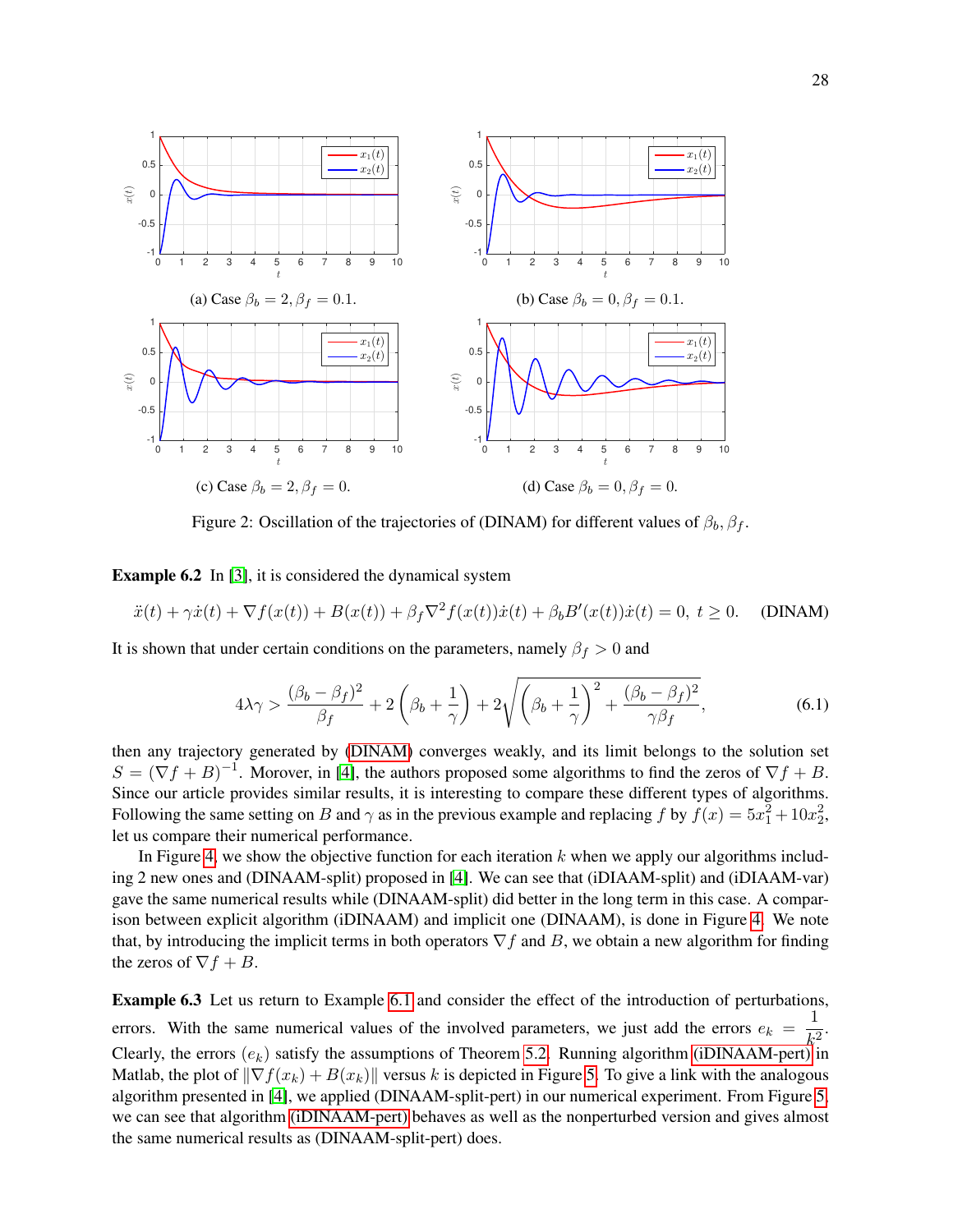

Figure 3: The attenuation of the oscillation by introducing the Hessian damping ( $\beta_f > 0$ ).



(a) Numerical results obtained by algorithms with (b) The equivalance of (iDINAAM) and (DI $h = 5.10^{-3}$ NAAM).

Figure 4: The numerical performance of algorithms to find the zeros of  $\nabla f + B$ .

## References

- [1] Abbas, B., Attouch, H., Svaiter, B.F. Newton-like dynamics and forward-backward methods for structured monotone inclusions in Hilbert spaces. J. Optim. Theory Appl. 161(2), 331–360 (2014).
- [2] Adly, S., Attouch, H. Finite convergence of proximal-gradient inertial algorithms combining dry friction with Hessian-driven damping. SIAM J. Optim. 30 (2020), no. 3, 2134-2162.
- [3] Adly, S., Attouch, H., Vo V.N. Asymptotic behavior of Newton-like inertial dynamics involving the sum of potential and nonpotential terms. Fixed Point Theory Algorithms Sci. Eng. , Paper No. 17, 30 pp, (2021).
- [4] Adly, S., Attouch, H., Vo V.N. Newton-type inertial algorithms for solving monotone equations governed by sums of potential and nonpotential operators. Appl. Math. Optim. 85, no. 3, Paper No. 31, (2022).
- [5] Alecsa, C.D., László, S., Pinta, T. An extension of the second order dynamical system that models Nesterov's convex gradient method. Appl. Math. Optim. 84, no. 2, 1687-1716, (2021).
- [6] Alvarez, F., On the minimizing property of a second order dissipative system in Hilbert space. SIAM J. Control Optim. 38 , no. 4, 1102-1119, (2000).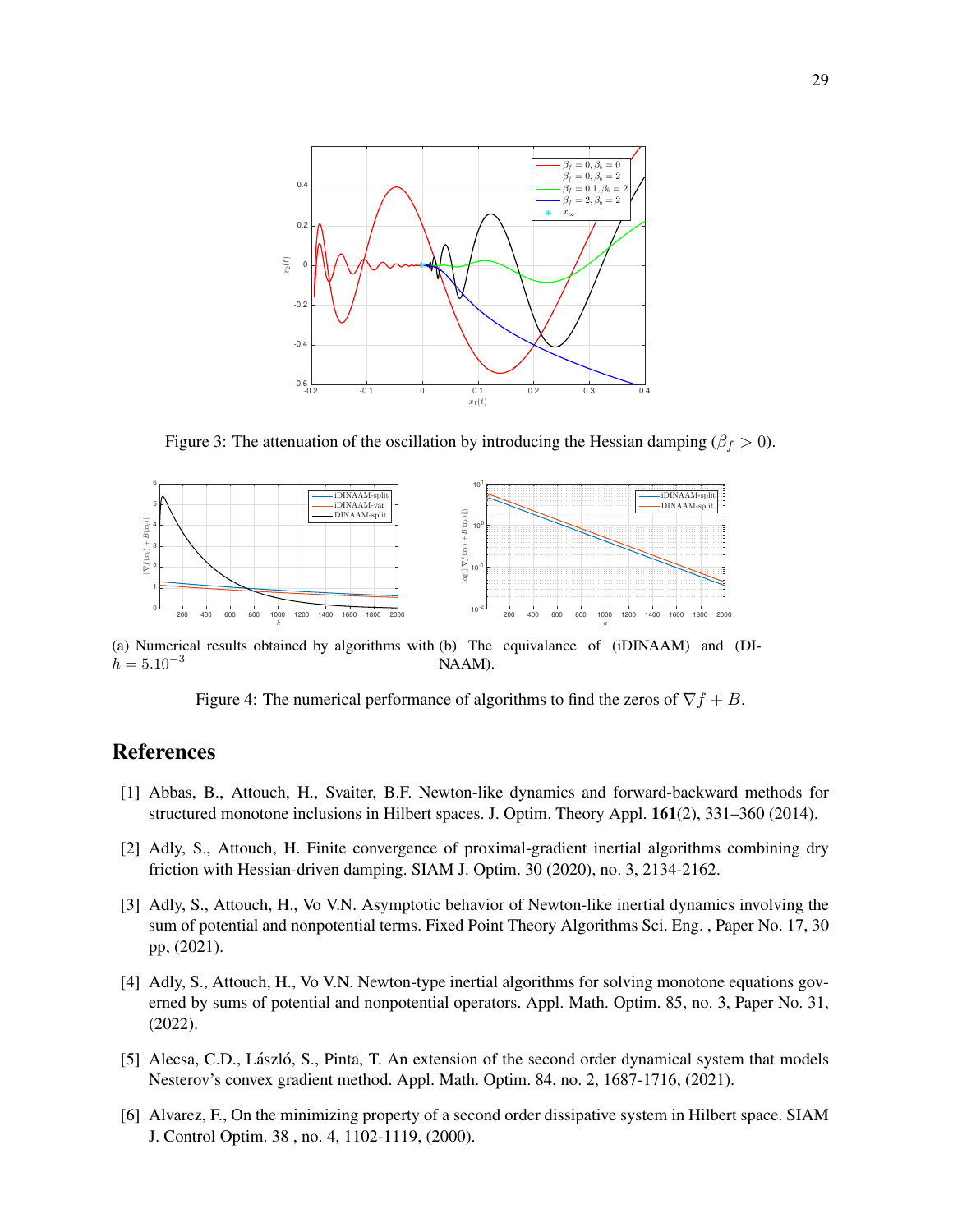

(a) Norm of the objective function.

0

+<br>∫\_\_\_<br>|<u>∑</u><br>|

 $B(x_k)\Vert$ 



Figure 5: The effect of perturbations, errors in the algorithm (iDINAAM).

- [7] Apidopoulos V., Aujol J.-F. , Dossal Ch., The differential inclusion modeling FISTA algorithm and optimality of convergence rate in the case  $b \leq 3$ , SIAM J. Optim., 28 (2018), 551-574.
- [8] Alvarez, F., Attouch, H. An inertial proximal method for maximal monotone operators via discretization of a nonlinear oscillator with damping. Set-Valued Analysis  $9(1-2)$ , 3–11 (2001).
- [9] Attouch H., Cabot A. Convergence rates of inertial forward-backward algorithms, SIAM J. Optim., 28 (1) (2018), 849–874.
- [10] Alvarez, F., Attouch, H., Bolte, J., Redont, P. A second-order gradient-like dissipative dynamical system with Hessian-driven damping. Application to optimization and mechanics. J. Math. Pures Appl. 81(8), 747–779 (2002).
- [11] Attouch, H., Chbani, Z., Peypouquet, J., Redont, P. Fast convergence of inertial dynamics and algorithms with asymptotic vanishing viscosity, Math. Program. Ser. B, 168, 123–175 (2018).
- [12] Attouch, H., Chbani, Z., Riahi, H., Rate of convergence of the Nesterov accelerated gradient method in the subcritical case  $\alpha \leq 3$ , ESAIM Control Optim. Calc. Var. 25 (2019), Paper No. 2, 34 pp.
- [13] Attouch, H., Chbani, Z., Fadili, J., Riahi, H. First-order algorithms via inertial systems with Hessian driven damping. Math. Program. 193 (2022), no. 1, Ser. A, 113-155.
- [14] Attouch, H., Chbani, Z., Fadili, J., Riahi, H. Convergence of iterates for first-order optimization algorithms with inertia and Hessian driven damping, Optimization (2021), https//doi.org/10.1080/02331934.2021.2009828. preprint available at HAL Id hal-03285272
- [15] Attouch H., Chbani Z., Fadili J., Riahi H. Fast convergence of dynamical ADMM via time scaling of damped inertial dynamics, accepted in JOTA, doi 10.1007/s10957-021-01859-2, preprint available at arXiv2103.12675v1 [math.OC] 23 Mar 2021.
- [16] Attouch, H., Fadili, J., Kungurtsev, V. On the effect of perturbations in first-order optimization methods with inertia and Hessian driven damping, EECT, (2022), doi 10.3934/eect.2022022, preprint available at arXiv2106.16159v2 [math.OC].
- [17] Attouch H., Fadili J. From the Ravine method to the Nesterov method and vice versa A dynamical system perspective, arXiv2201.11643v1 [math.OC] (2022).
- [18] Attouch, H., László, S.C. Continuous Newton-like Inertial Dynamics for Monotone Inclusions, Set-Valued Var. Anal. 29 (2021), no. 3, 555-581.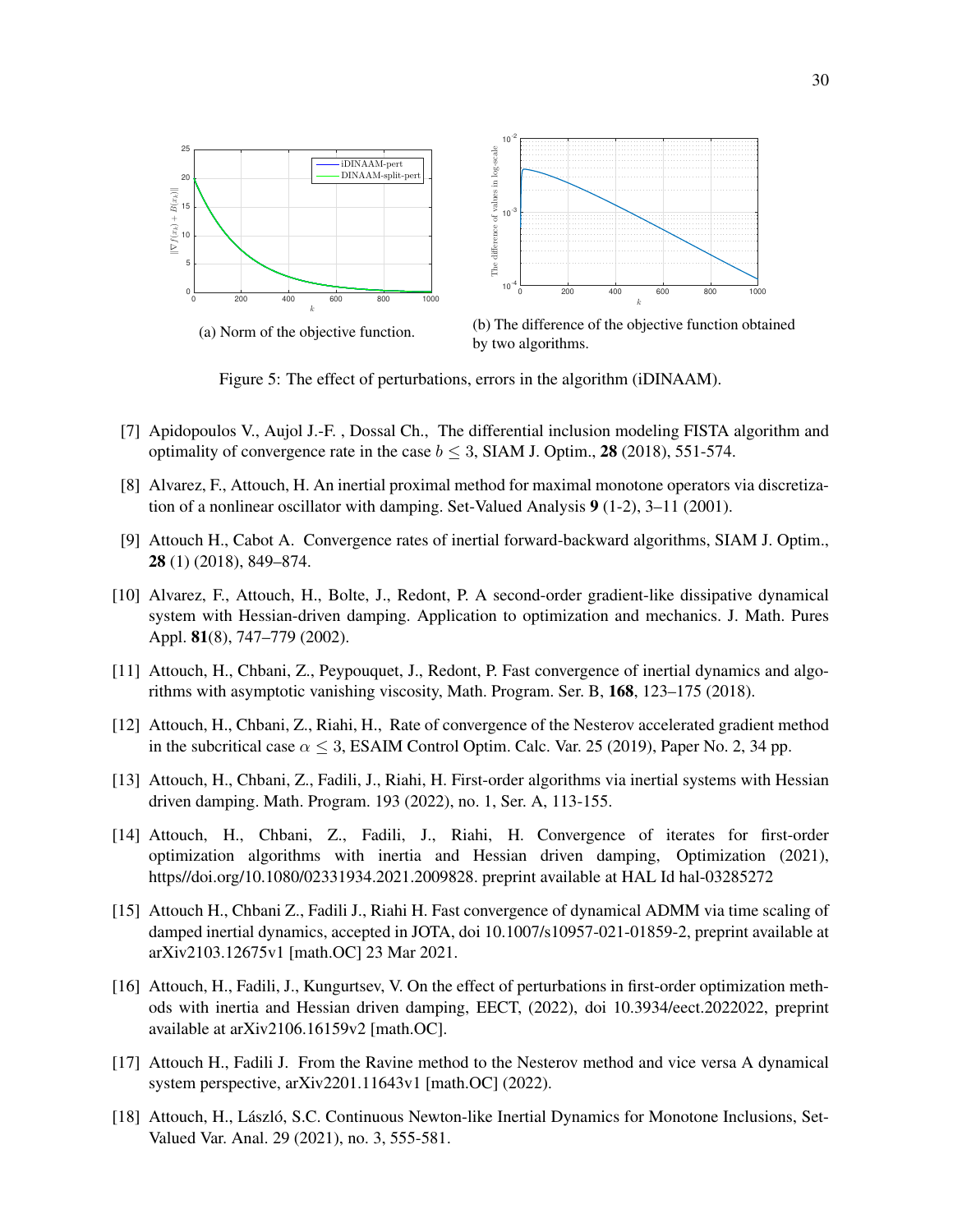- [19] Attouch, H., László, S.C. Newton-like inertial dynamics and proximal algorithms governed by maximally monotone operators. SIAM J. Optim. 30 (2020), no. 4, 3252-3283.
- [20] Attouch, H., Maingé, P.E. Asymptotic behavior of second order dissipative evolution equations combining potential with nonpotential effects. ESAIM Control Optim. Calc. of Var. 17(3), 836–857 (2011).
- [21] Attouch, H., Marques Alves, M., Svaiter, B.F. A dynamic approach to a proximal-Newton method for monotone inclusions in Hilbert Spaces, with complexity  $\mathcal{O}(1/n^2)$ . J. of Convex Analysis 23(1), 139–180 (2016).
- [22] Attouch, H., Peypouquet, J. Convergence of inertial dynamics and proximal algorithms governed by maximal monotone operators. Math. Program. 174(1-2), 391–432 (2019).
- [23] Attouch, H., Peypouquet, J., Redont, P. Fast convex minimization via inertial dynamics with Hessian driven damping. J. Differential Equations 261(10), 5734–5783 (2016).
- [24] Attouch, H., Redont, P., Svaiter, B.F. Global convergence of a closed-loop regularized Newton method for solving monotone inclusions in Hilbert spaces. J. Optim. Theory Appl. 157(3), 624–650 (2013).
- [25] Attouch, H., Svaiter, B.F. A continuous dynamical Newton-like approach to solving monotone inclusions. SIAM J. Control Optim. 49(2), 574–598 (2011).
- [26] Baillon, J.-B, Haddad, G., Quelques propriétés des opérateurs angles-bornés et n-cycliquement monotones. Israel J. Math. 26 (1977) 137-150.
- [27] Bauschke, H., Combettes, P.L. Convex Analysis and Monotone Operator Theory in Hilbert spaces. CMS Books in Mathematics. Springer (2011).
- [28] Beck A., Teboulle M.. A fast iterative shrinkage-thresholding algorithm for linear inverse problems, SIAM J. Imaging Sci., 2 (1) (2009), 183–202.
- [29] Bot¸, R.I., Csetnek, E.R. Second order forward-backward dynamical systems for monotone inclusion problems. SIAM J. Control Optim. 54, 1423–1443 (2016).
- [30] Bot, R.I., Csetnek, E.R., László, S.C. Tikhonov regularization of a second order dynamical system with Hessian damping. Math. Program. 189 (2021), no. 1-2, Ser. B, 151-186.
- [31] Brézis, H. Opérateurs maximaux monotones dans les espaces de Hilbert et équations d'évolution. Lecture Notes 5. North Holland (1972).
- [32] Castera, C., Bolte, J., Févotte, C., Pauwels, E. An Inertial Newton Algorithm for Deep Learning. (2019), HAL-02140748.
- [33] Chambolle A., Dossal Ch. On the convergence of the iterates of the Fast Iterative Shrinkage Thresholding Algorithm, J. Optim. Theory Appl., 166 (2015), 968–982.
- [34] Gelfand I.M. , Tsetlin M. Printszip nelokalnogo poiska v sistemah avtomatich, Optimizatsii, Dokl. AN SSSR, 137 (1961), pp. 295–298 (in Russian).
- [35] Kim, D. Accelerated proximal point method for maximally monotone operators. Math. Program., Series A, (accepted)(2020), preprint available at arXiv1905.05149v3